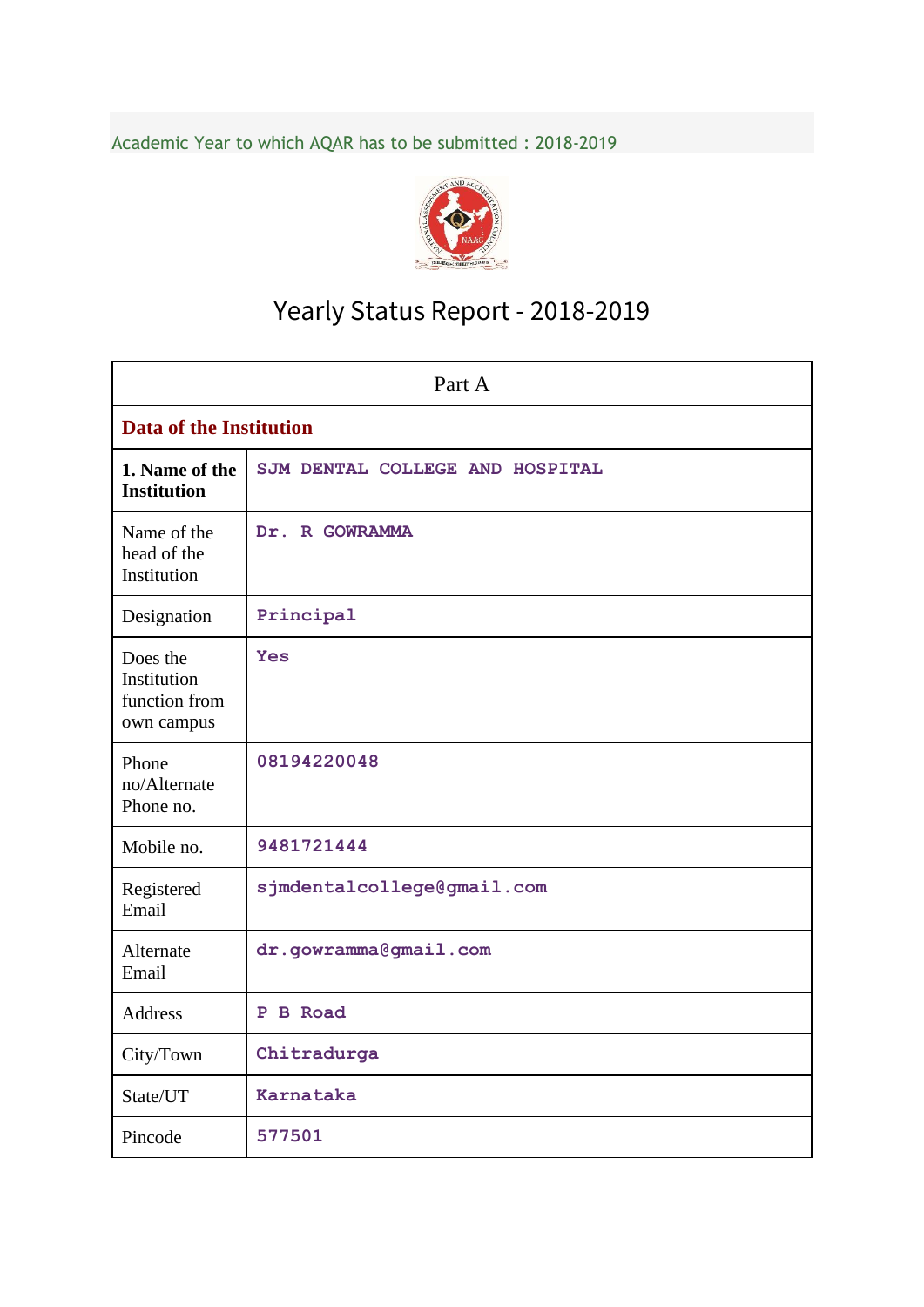| 2. Institutional Status                                                            |                                                                                                                    |
|------------------------------------------------------------------------------------|--------------------------------------------------------------------------------------------------------------------|
| Affiliated /<br>Constituent                                                        | Affiliated                                                                                                         |
| Type of<br>Institution                                                             | Co-education                                                                                                       |
| Location                                                                           | Urban                                                                                                              |
| Financial<br><b>Status</b>                                                         | private                                                                                                            |
| Name of the<br>IQAC co-<br>ordinator/Direc<br>tor                                  | Dr. NAGARAJAPPA D                                                                                                  |
| Phone<br>no/Alternate<br>Phone no.                                                 | 08194220048                                                                                                        |
| Mobile no.                                                                         | 9886171988                                                                                                         |
| Registered<br>Email                                                                | sjmdentalcollege@gmail.com                                                                                         |
| Alternate<br>Email                                                                 | drappsmaxfac@gmail.com                                                                                             |
| 3. Website Address                                                                 |                                                                                                                    |
| Web-link of<br>the AQAR:<br>(Previous<br>Academic<br>Year)                         | http://www.sjmdental.org/KACOGN24115-<br>SJM%20Dental%20College%20and%20Hospital,%20Chitr<br>adurga-Karnataka.docx |
| 4. Whether<br><b>Academic</b><br><b>Calendar</b><br>prepared<br>during the<br>year | Yes                                                                                                                |
| if yes, whether<br>it is uploaded<br>in the<br>institutional                       | http://sjmdental.org//aqar2020/Academic%20Calend<br>er%202018-19.pdf                                               |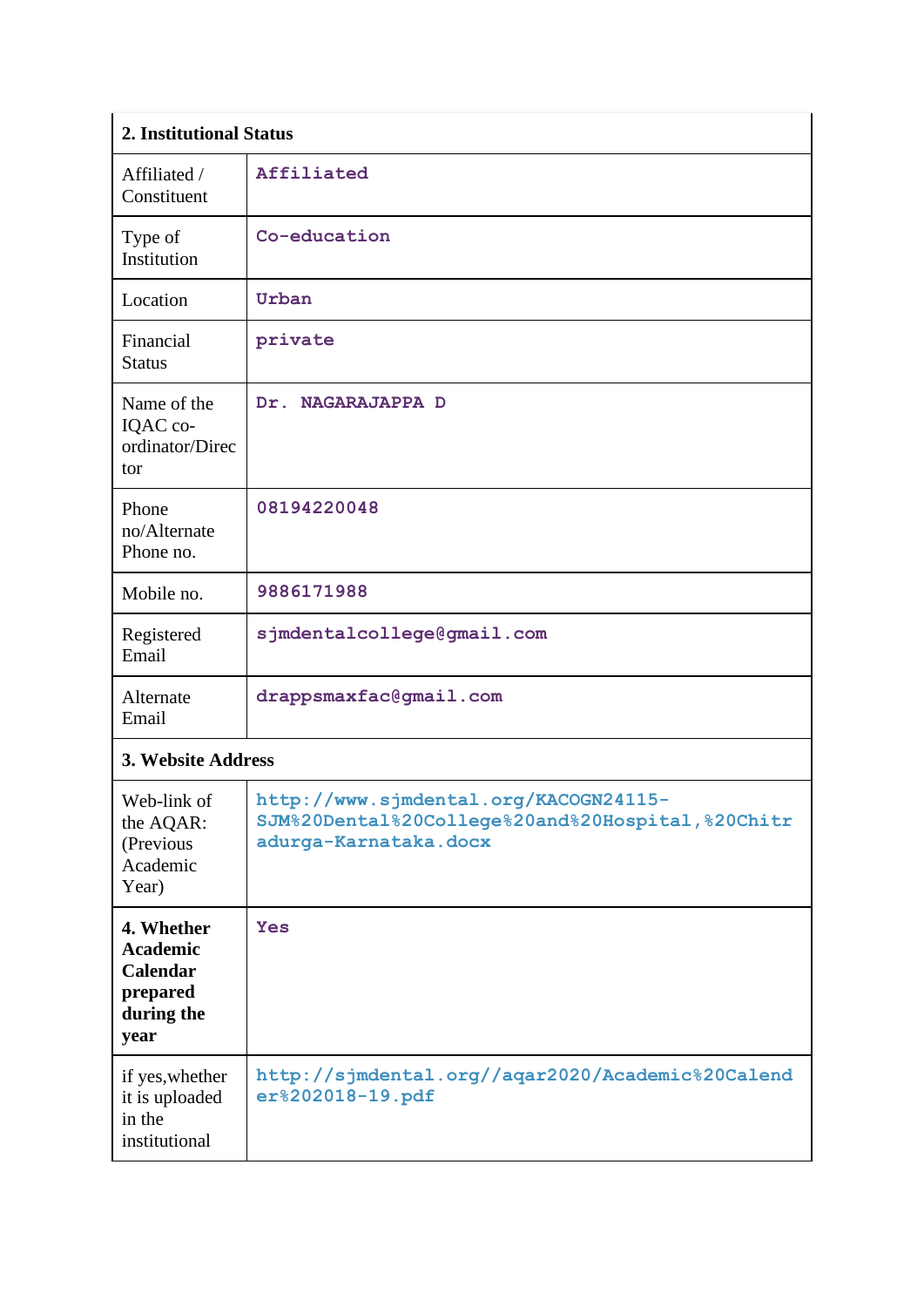| website:<br>Weblink:           |                                                                                                             |         |                                                                           |                           |                                          |  |                  |  |  |  |
|--------------------------------|-------------------------------------------------------------------------------------------------------------|---------|---------------------------------------------------------------------------|---------------------------|------------------------------------------|--|------------------|--|--|--|
| <b>5. Accrediation Details</b> |                                                                                                             |         |                                                                           |                           |                                          |  |                  |  |  |  |
|                                | <b>Validity</b><br>Cycle   Grade   CGPA                                                                     |         |                                                                           |                           |                                          |  |                  |  |  |  |
|                                |                                                                                                             |         | <b>Year of Accrediation</b>                                               |                           | <b>Period From</b>                       |  | <b>Period To</b> |  |  |  |
| 1                              | <sub>B</sub>                                                                                                | 2.24    | 2016                                                                      |                           | 16-Sep-2016                              |  | 15-Sep-2021      |  |  |  |
|                                | 05-Oct-2016<br>6. Date of<br><b>Establishment</b><br>of IQAC<br><b>7. Internal Quality Assurance System</b> |         |                                                                           |                           |                                          |  |                  |  |  |  |
|                                |                                                                                                             |         | Quality initiatives by IQAC during the year for promoting quality culture |                           |                                          |  |                  |  |  |  |
|                                |                                                                                                             | by IQAC | Item /Title of the quality initiative                                     | Date &<br><b>Duration</b> | Number of participants/<br>beneficiaries |  |                  |  |  |  |
|                                | No Data Entered/Not Applicable!!!                                                                           |         |                                                                           |                           |                                          |  |                  |  |  |  |
| View File                      |                                                                                                             |         |                                                                           |                           |                                          |  |                  |  |  |  |

#### **8. Provide the list of funds by Central/ State Government-UGC/CSIR/DST/DBT/ICMR/TEQIP/World Bank/CPE of UGC etc.**

| <b>Institution/Department/Faculty</b> | <b>Scheme</b>              | <b>Funding</b><br>Agency | <b>Year of</b><br>award with Amount<br>duration |        |
|---------------------------------------|----------------------------|--------------------------|-------------------------------------------------|--------|
| S J M Dental College and<br>hospital  | Danta<br>Bhaghya<br>Yojana | Karnataka<br>state govt. | 2015<br>17/08/                                  | 50000  |
| S J M Dental College and<br>hospital  | Danta<br>Bhaghya<br>Yojana | Karnataka<br>state govt. | 2017<br>06/01/                                  | 100000 |
| S J M Dental College and<br>hospital  | Danta<br>Bhaghya<br>Yojana | Karnataka<br>state govt. | 2018<br>20/03/                                  | 4000   |
| S J M Dental College and<br>hospital  | Danta<br>Bhaghya<br>Yojana | Karnataka<br>state govt. | 2019<br>28/01/                                  | 8550   |

### **No Files Uploaded !!!**

| 9. Whether<br>composition<br>of IQAC as<br>per latest<br><b>NAAC</b><br>guidelines: | <b>Yes</b> |
|-------------------------------------------------------------------------------------|------------|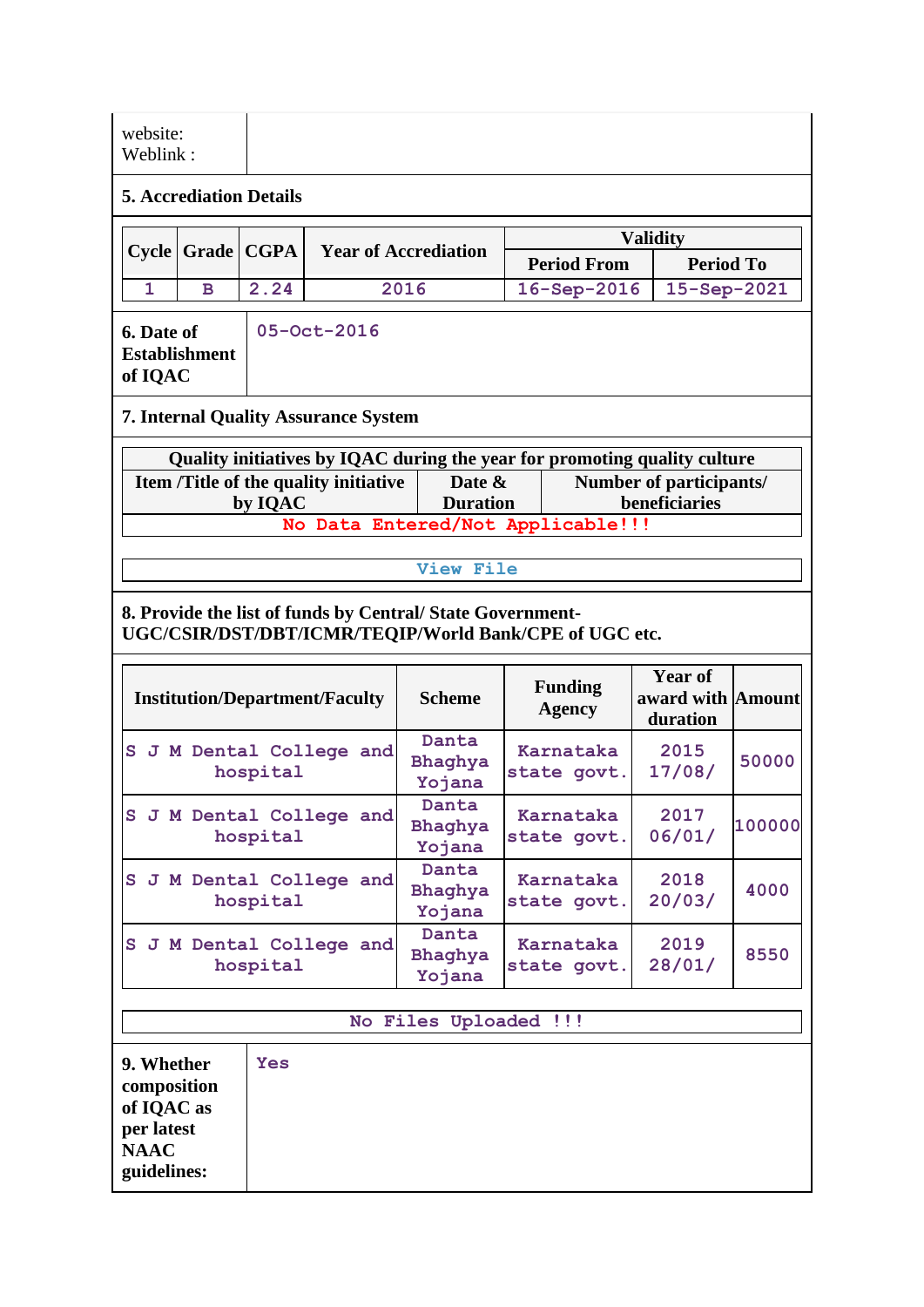| <b>Upload</b> latest<br>notification of<br>formation of<br><b>IQAC</b>                                                                           | <b>View File</b>                                                                |
|--------------------------------------------------------------------------------------------------------------------------------------------------|---------------------------------------------------------------------------------|
| 10. Number of<br><b>IQAC</b><br>meetings held<br>during the<br>year :                                                                            | 7                                                                               |
| The minutes of<br>IQAC meeting<br>and<br>compliances to<br>the decisions<br>have been<br>uploaded on<br>the<br>institutional<br>website          | Yes                                                                             |
| Upload the<br>minutes of<br>meeting and<br>action taken<br>report                                                                                | <b>View File</b>                                                                |
| 11. Whether<br><b>IQAC</b><br>received<br>funding from<br>any of the<br>funding<br>agency to<br>support its<br>activities<br>during the<br>year? | <b>No</b>                                                                       |
| bullets)                                                                                                                                         | 12. Significant contributions made by IQAC during the current year(maximum five |
|                                                                                                                                                  | No Data Entered/Not Applicable!!!                                               |

**[View File](https://assessmentonline.naac.gov.in/public/Postacc/Contribution/4430_Contribution.xlsx)**

**13. Plan of action chalked out by the IQAC in the beginning of the academic year towards Quality Enhancement and outcome achieved by the end of the academic year**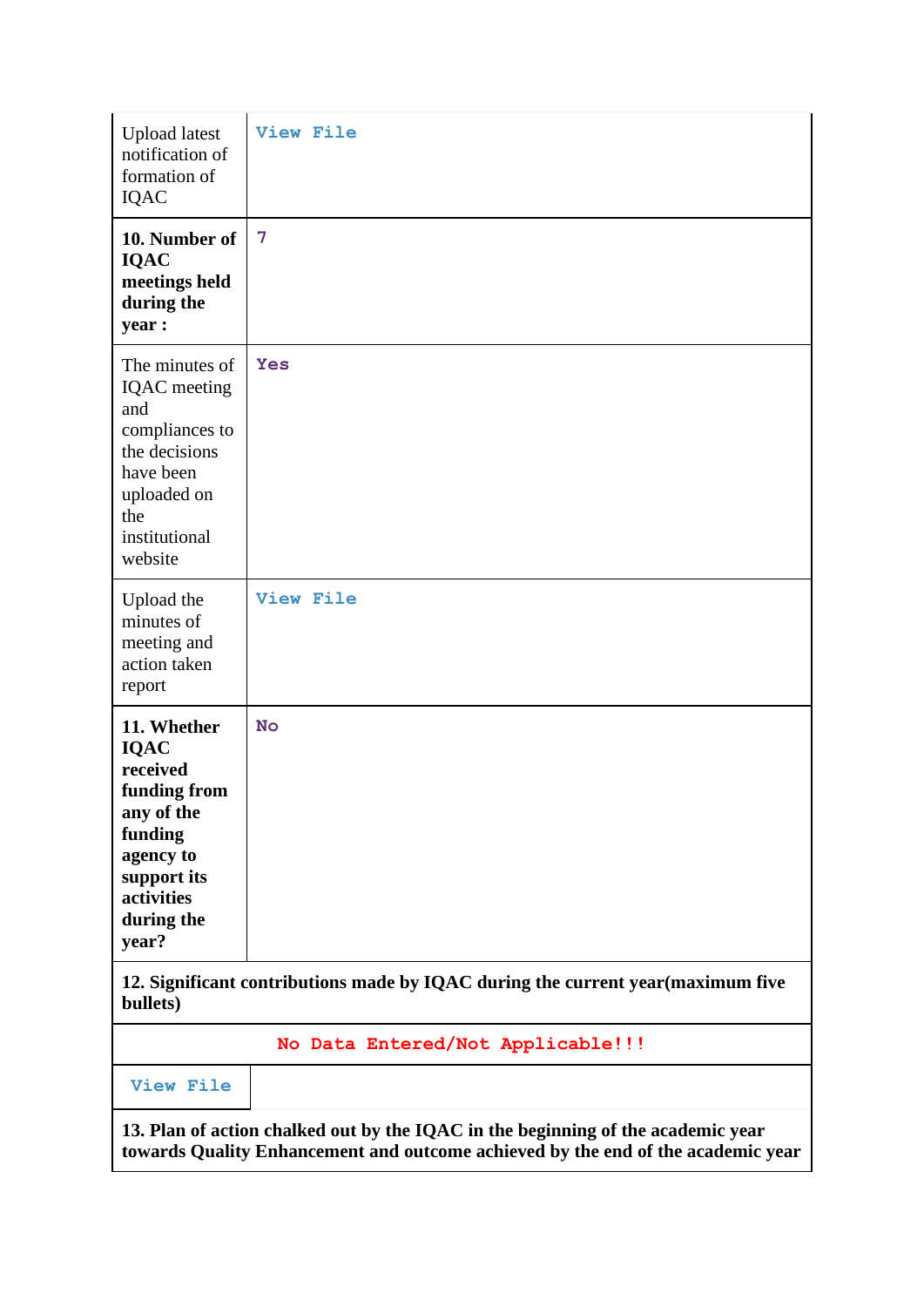|                                                                                                                                                         | <b>Plan of Action</b>                                                                   |                           |                  | <b>Achivements/Outcomes</b> |                                                             |  |  |  |  |  |
|---------------------------------------------------------------------------------------------------------------------------------------------------------|-----------------------------------------------------------------------------------------|---------------------------|------------------|-----------------------------|-------------------------------------------------------------|--|--|--|--|--|
|                                                                                                                                                         |                                                                                         |                           |                  |                             | Academic calendar enclosed College Activities list enclosed |  |  |  |  |  |
|                                                                                                                                                         |                                                                                         |                           |                  |                             |                                                             |  |  |  |  |  |
|                                                                                                                                                         |                                                                                         |                           | <b>View File</b> |                             |                                                             |  |  |  |  |  |
| 14. Whether<br><b>AQAR</b> was<br>placed before<br>statutory<br>body?                                                                                   | <b>Yes</b>                                                                              |                           |                  |                             |                                                             |  |  |  |  |  |
|                                                                                                                                                         | <b>Name of Statutory Body</b>                                                           |                           |                  | <b>Meeting Date</b>         |                                                             |  |  |  |  |  |
|                                                                                                                                                         | Meeting                                                                                 | College Governing council |                  | $06 - Jan - 2020$           |                                                             |  |  |  |  |  |
| 15. Whether<br><b>NAAC/or any</b><br>other<br>accredited<br>body(s) visited<br><b>IQAC</b> or<br>interacted<br>with it to<br>assess the<br>functioning? | <b>No</b>                                                                               |                           |                  |                             |                                                             |  |  |  |  |  |
| 16. Whether<br>institutional<br>data<br>submitted to<br><b>AISHE:</b>                                                                                   | <b>Yes</b>                                                                              |                           |                  |                             |                                                             |  |  |  |  |  |
| Year of<br>Submission                                                                                                                                   | 2019                                                                                    |                           |                  |                             |                                                             |  |  |  |  |  |
| Date of<br>Submission                                                                                                                                   | $03 - Jan - 2019$                                                                       |                           |                  |                             |                                                             |  |  |  |  |  |
| 17. Does the<br><b>Institution</b><br>have<br><b>Management</b><br><b>Information</b><br><b>System?</b>                                                 | <b>No</b>                                                                               |                           |                  |                             |                                                             |  |  |  |  |  |
|                                                                                                                                                         | Part B                                                                                  |                           |                  |                             |                                                             |  |  |  |  |  |
|                                                                                                                                                         | <b>CRITERION I - CURRICULAR ASPECTS</b><br>1.1 – Curriculum Planning and Implementation |                           |                  |                             |                                                             |  |  |  |  |  |

ı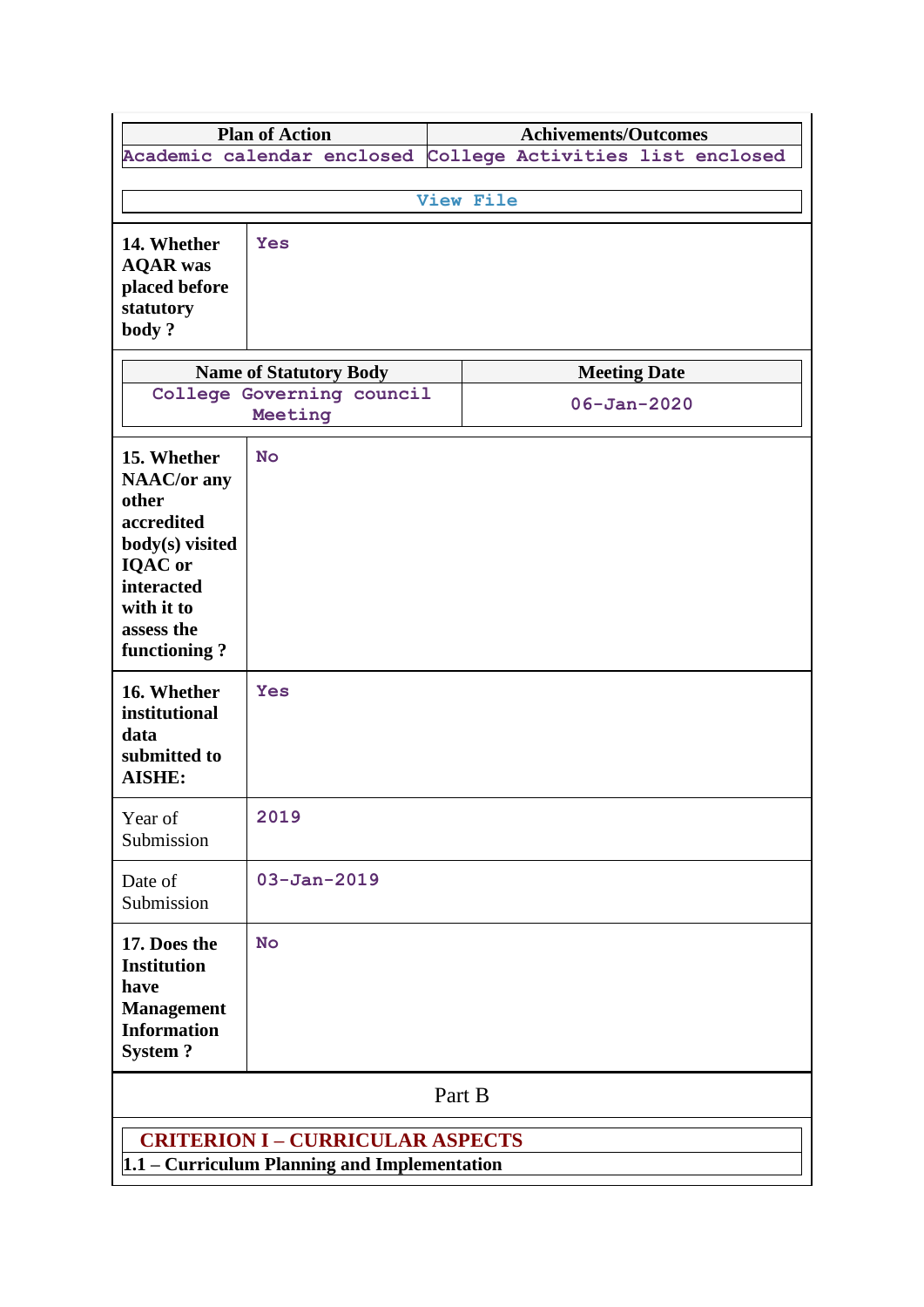1.1.1 – Institution has the mechanism for well planned curriculum delivery and documentation. Explain in 500 words

| The institution follows the guidelines and recommendations                                                                                                                       |  |  |  |  |  |  |  |  |  |
|----------------------------------------------------------------------------------------------------------------------------------------------------------------------------------|--|--|--|--|--|--|--|--|--|
| of the regulatory bodies and the affiliating university in                                                                                                                       |  |  |  |  |  |  |  |  |  |
| planning and effective delivery of the curricula for the                                                                                                                         |  |  |  |  |  |  |  |  |  |
| programs offered. The institution is affiliated to RGUHS,                                                                                                                        |  |  |  |  |  |  |  |  |  |
| Banglore . They design and provide the curriculum to the                                                                                                                         |  |  |  |  |  |  |  |  |  |
| institution. It is periodically reviewed and the same has                                                                                                                        |  |  |  |  |  |  |  |  |  |
| been mandatorly followed in the institution. However, the                                                                                                                        |  |  |  |  |  |  |  |  |  |
| senior faculty of the institution participate in the                                                                                                                             |  |  |  |  |  |  |  |  |  |
| process of design and review of the curriculum. For this                                                                                                                         |  |  |  |  |  |  |  |  |  |
| purpose, it has been the practice of the institution to                                                                                                                          |  |  |  |  |  |  |  |  |  |
| take feedback from students, parents, patients and other                                                                                                                         |  |  |  |  |  |  |  |  |  |
| academic experts. Department level faculty meetings are                                                                                                                          |  |  |  |  |  |  |  |  |  |
| conducted in the beginning and at the end of the academic                                                                                                                        |  |  |  |  |  |  |  |  |  |
| year to plan, revise and execute the curriculum of the                                                                                                                           |  |  |  |  |  |  |  |  |  |
| program. Feedback from students, parents, teachers and                                                                                                                           |  |  |  |  |  |  |  |  |  |
| academic peers etc. has been taken to understand their                                                                                                                           |  |  |  |  |  |  |  |  |  |
| requirements and accordingly design the programs for                                                                                                                             |  |  |  |  |  |  |  |  |  |
| execution. Senior faculty of the institution including the                                                                                                                       |  |  |  |  |  |  |  |  |  |
| Principal, attend the university level workshops and other                                                                                                                       |  |  |  |  |  |  |  |  |  |
| meetings and contribute for the necessary changes                                                                                                                                |  |  |  |  |  |  |  |  |  |
| contemplated to make the curriculum relevant for students.                                                                                                                       |  |  |  |  |  |  |  |  |  |
| $ 1.1.2 -$ Certificate/Diploma Courses introduced during the academic year<br><b>Skill</b>                                                                                       |  |  |  |  |  |  |  |  |  |
| Dates of<br><b>Focus</b> on<br><b>Diploma</b><br><b>Certificate</b><br><b>Duration</b><br>employability/entrepreneurship<br><b>Introduction</b><br><b>Courses</b><br>Development |  |  |  |  |  |  |  |  |  |
| No Data Entered/Not Applicable !!!                                                                                                                                               |  |  |  |  |  |  |  |  |  |
|                                                                                                                                                                                  |  |  |  |  |  |  |  |  |  |
| $1.2$ – Academic Flexibility                                                                                                                                                     |  |  |  |  |  |  |  |  |  |
| $1.2.1$ – New programmes/courses introduced during the academic year                                                                                                             |  |  |  |  |  |  |  |  |  |
| <b>Programme/Course</b><br><b>Programme Specialization</b><br><b>Dates of Introduction</b>                                                                                       |  |  |  |  |  |  |  |  |  |
| Conservative and endodontics<br>26/02/2019<br>MDS                                                                                                                                |  |  |  |  |  |  |  |  |  |
|                                                                                                                                                                                  |  |  |  |  |  |  |  |  |  |
| No file uploaded.                                                                                                                                                                |  |  |  |  |  |  |  |  |  |
| 1.2.2 – Programmes in which Choice Based Credit System (CBCS)/Elective course system                                                                                             |  |  |  |  |  |  |  |  |  |
| implemented at the affiliated Colleges (if applicable) during the academic year.                                                                                                 |  |  |  |  |  |  |  |  |  |
| Date of implementation of<br><b>Name of programmes</b><br>Programme                                                                                                              |  |  |  |  |  |  |  |  |  |
| adopting CBCS<br>Specialization<br><b>CBCS/Elective Course System</b>                                                                                                            |  |  |  |  |  |  |  |  |  |
| No Data Entered/Not Applicable                                                                                                                                                   |  |  |  |  |  |  |  |  |  |
| $\mathbf{1}$                                                                                                                                                                     |  |  |  |  |  |  |  |  |  |
|                                                                                                                                                                                  |  |  |  |  |  |  |  |  |  |
| $ 1.2.3 -$ Students enrolled in Certificate/Diploma Courses introduced during the year<br>Certificate                                                                            |  |  |  |  |  |  |  |  |  |
| <b>Diploma Course</b><br>No Data Entered/Not Applicable !!!                                                                                                                      |  |  |  |  |  |  |  |  |  |
| $1.3$ – Curriculum Enrichment                                                                                                                                                    |  |  |  |  |  |  |  |  |  |
| $1.3.1$ – Value-added courses imparting transferable and life skills offered during the year                                                                                     |  |  |  |  |  |  |  |  |  |
| Date of<br><b>Number of Students</b>                                                                                                                                             |  |  |  |  |  |  |  |  |  |
| <b>Value Added Courses</b><br><b>Introduction</b><br><b>Enrolled</b>                                                                                                             |  |  |  |  |  |  |  |  |  |
| CPR and other basic life<br>12/12/2018<br>150                                                                                                                                    |  |  |  |  |  |  |  |  |  |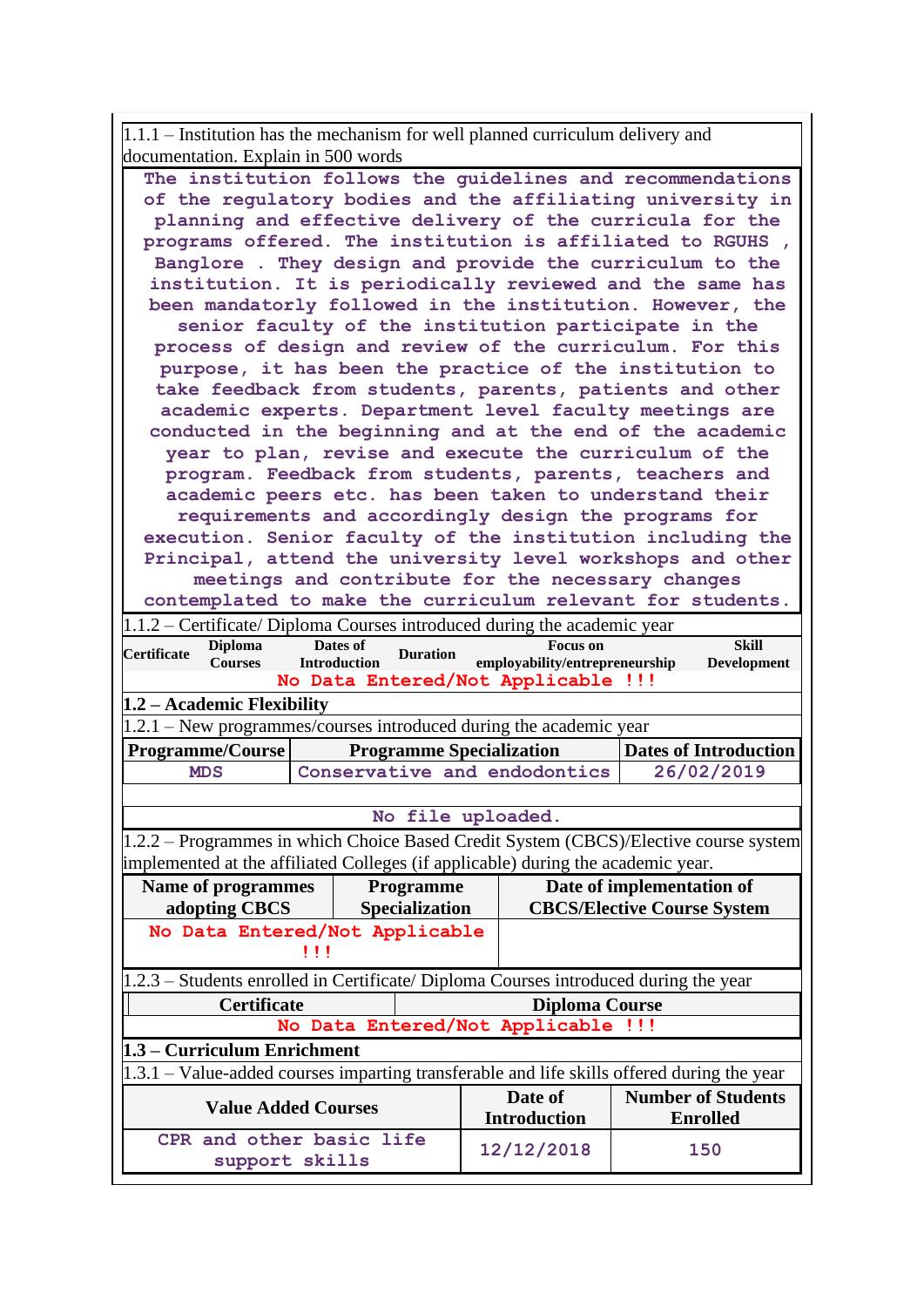| No file uploaded.                                                |  |                                                                                                                     |                                     |                                                                     |                                    |  |  |  |  |  |
|------------------------------------------------------------------|--|---------------------------------------------------------------------------------------------------------------------|-------------------------------------|---------------------------------------------------------------------|------------------------------------|--|--|--|--|--|
| 1.3.2 – Field Projects / Internships under taken during the year |  |                                                                                                                     |                                     |                                                                     |                                    |  |  |  |  |  |
| <b>Project/Programme</b><br><b>Title</b>                         |  | Programme<br>Specialization                                                                                         |                                     | No. of students enrolled for Field<br><b>Projects / Internships</b> |                                    |  |  |  |  |  |
|                                                                  |  | No Data Entered/Not Applicable                                                                                      |                                     |                                                                     |                                    |  |  |  |  |  |
| $\mathbf{1}$                                                     |  |                                                                                                                     |                                     |                                                                     |                                    |  |  |  |  |  |
|                                                                  |  |                                                                                                                     |                                     |                                                                     |                                    |  |  |  |  |  |
|                                                                  |  |                                                                                                                     | No file uploaded.                   |                                                                     |                                    |  |  |  |  |  |
| 1.4 – Feedback System                                            |  |                                                                                                                     |                                     |                                                                     |                                    |  |  |  |  |  |
|                                                                  |  | 1.4.1 – Whether structured feedback received from all the stakeholders.                                             |                                     |                                                                     |                                    |  |  |  |  |  |
| <b>Students</b>                                                  |  |                                                                                                                     |                                     | Yes                                                                 |                                    |  |  |  |  |  |
| Teachers                                                         |  |                                                                                                                     |                                     | Yes                                                                 |                                    |  |  |  |  |  |
| Employers                                                        |  |                                                                                                                     |                                     | Yes                                                                 |                                    |  |  |  |  |  |
| Alumni                                                           |  |                                                                                                                     |                                     | Yes                                                                 |                                    |  |  |  |  |  |
| Parents                                                          |  |                                                                                                                     |                                     | Yes                                                                 |                                    |  |  |  |  |  |
|                                                                  |  | 1.4.2 – How the feedback obtained is being analyzed and utilized for overall development                            |                                     |                                                                     |                                    |  |  |  |  |  |
| of the institution? (maximum 500 words)                          |  |                                                                                                                     |                                     |                                                                     |                                    |  |  |  |  |  |
| <b>Feedback Obtained</b>                                         |  |                                                                                                                     |                                     |                                                                     |                                    |  |  |  |  |  |
|                                                                  |  | Following are some of the mechanisms adopted by the                                                                 |                                     |                                                                     |                                    |  |  |  |  |  |
|                                                                  |  | management of the institution to obtain feedback through                                                            |                                     |                                                                     |                                    |  |  |  |  |  |
|                                                                  |  | various sources for reviewing the activities of the                                                                 |                                     |                                                                     |                                    |  |  |  |  |  |
|                                                                  |  | institution. . Students -Feedback Forms are provided for                                                            |                                     |                                                                     |                                    |  |  |  |  |  |
|                                                                  |  | the theory classes and at the end of each clinical posting,                                                         |                                     |                                                                     |                                    |  |  |  |  |  |
|                                                                  |  | regarding the individual faculty and overall institution<br>amenities. . Alumni -Questionnaire is given to them and |                                     |                                                                     |                                    |  |  |  |  |  |
|                                                                  |  | feedback is collected. . Parents -whenever they visit the                                                           |                                     |                                                                     |                                    |  |  |  |  |  |
|                                                                  |  | institution their views are sought out. . Patients -                                                                |                                     |                                                                     |                                    |  |  |  |  |  |
|                                                                  |  | Suggestion box is provided by the institution. On the basis                                                         |                                     |                                                                     |                                    |  |  |  |  |  |
|                                                                  |  | of the feedback from the stakeholders , the IQAC of the                                                             |                                     |                                                                     |                                    |  |  |  |  |  |
|                                                                  |  | college has conducted various CDE programmes, skill                                                                 |                                     |                                                                     |                                    |  |  |  |  |  |
|                                                                  |  | development programmes, special lectures, personality                                                               |                                     |                                                                     |                                    |  |  |  |  |  |
|                                                                  |  | development programmes, student counselling through mentor                                                          |                                     |                                                                     |                                    |  |  |  |  |  |
|                                                                  |  | system, workshop for teaching staff and students for                                                                |                                     |                                                                     |                                    |  |  |  |  |  |
|                                                                  |  | quality enhancement, education excellence.                                                                          |                                     |                                                                     |                                    |  |  |  |  |  |
|                                                                  |  | <b>CRITERION II - TEACHING- LEARNING AND EVALUATION</b>                                                             |                                     |                                                                     |                                    |  |  |  |  |  |
| 2.1 – Student Enrolment and Profile                              |  |                                                                                                                     |                                     |                                                                     |                                    |  |  |  |  |  |
| $2.1.1 -$ Demand Ratio during the year                           |  |                                                                                                                     |                                     |                                                                     |                                    |  |  |  |  |  |
| Name of the<br>Programme                                         |  | <b>Programme Specialization</b>                                                                                     | <b>Number of seats</b><br>available | Number of<br><b>Application received</b>                            | <b>Students</b><br><b>Enrolled</b> |  |  |  |  |  |
| <b>BDS</b>                                                       |  | Bachelor of Dental<br>Surgery                                                                                       | 60                                  | 60                                                                  | 53                                 |  |  |  |  |  |
| <b>MDS</b>                                                       |  | Conservative and<br>Endodontics                                                                                     | $\overline{2}$                      | $\overline{2}$                                                      | $\overline{2}$                     |  |  |  |  |  |
|                                                                  |  |                                                                                                                     |                                     |                                                                     |                                    |  |  |  |  |  |
|                                                                  |  |                                                                                                                     | No file uploaded.                   |                                                                     |                                    |  |  |  |  |  |
| 2.2 – Catering to Student Diversity                              |  |                                                                                                                     |                                     |                                                                     |                                    |  |  |  |  |  |
| 2.2.1 – Student - Full time teacher ratio (current year data)    |  |                                                                                                                     |                                     |                                                                     |                                    |  |  |  |  |  |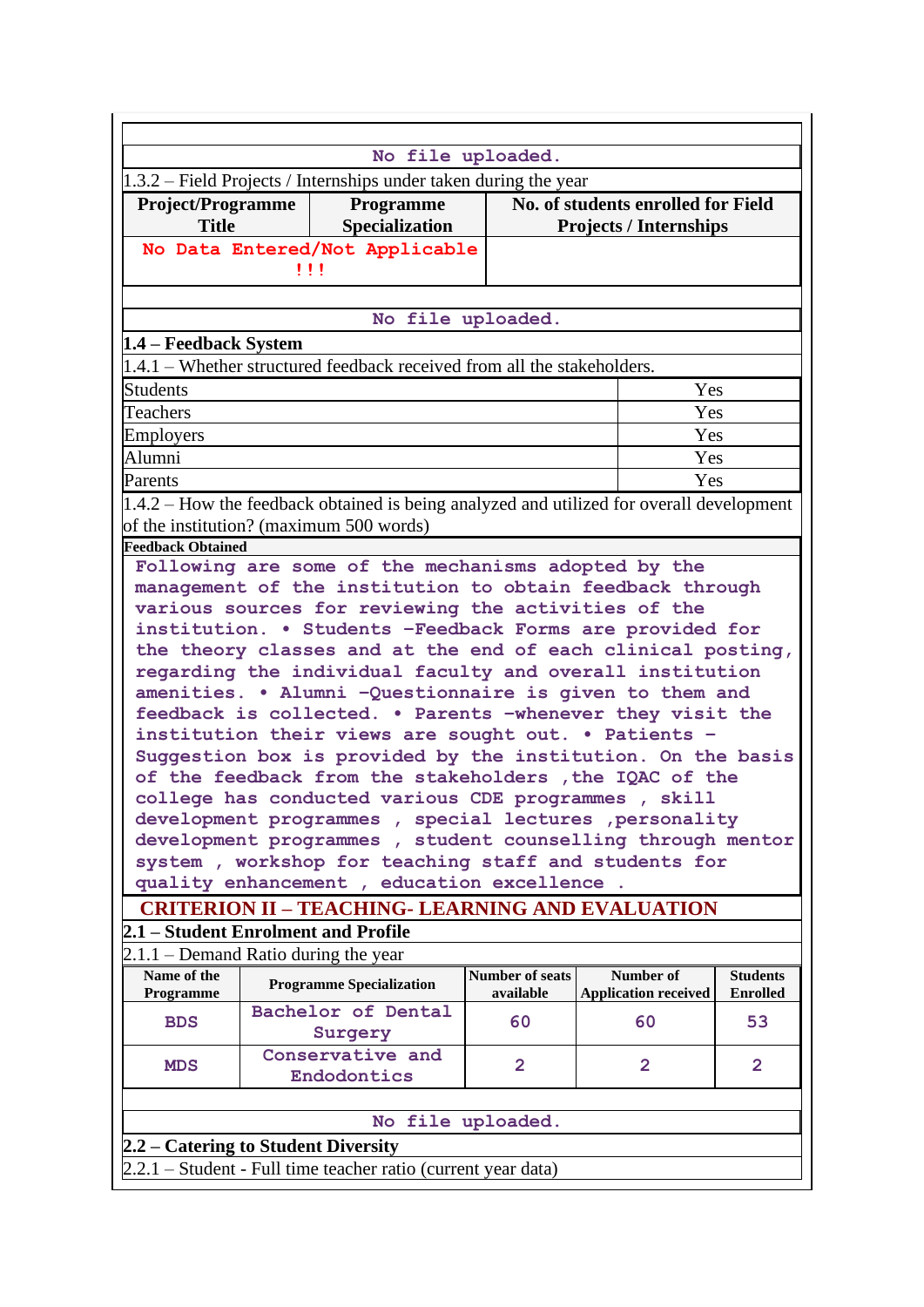| Year                                                                                                                                                     |                    | Number of<br>(UG)     | Number of<br>students enrolled students enrolled<br>in the institution in the institution<br>(PG) | <b>Number of fulltime</b><br>teachers available in<br>only UG courses |                     |                                                                                     | <b>Number of fulltime</b><br>teachers available in<br>the institution teaching the institution teaching<br>only PG courses |                 | Number of<br>teachers<br>teaching both<br><b>UG</b> and PG<br>courses |                                                                                             |
|----------------------------------------------------------------------------------------------------------------------------------------------------------|--------------------|-----------------------|---------------------------------------------------------------------------------------------------|-----------------------------------------------------------------------|---------------------|-------------------------------------------------------------------------------------|----------------------------------------------------------------------------------------------------------------------------|-----------------|-----------------------------------------------------------------------|---------------------------------------------------------------------------------------------|
| 2018                                                                                                                                                     | 53                 |                       | 2                                                                                                 | 55                                                                    |                     |                                                                                     |                                                                                                                            | 8               |                                                                       | 55                                                                                          |
|                                                                                                                                                          |                    |                       | 2.3 – Teaching - Learning Process                                                                 |                                                                       |                     |                                                                                     |                                                                                                                            |                 |                                                                       |                                                                                             |
|                                                                                                                                                          |                    |                       |                                                                                                   |                                                                       |                     |                                                                                     |                                                                                                                            |                 |                                                                       |                                                                                             |
| 2.3.1 – Percentage of teachers using ICT for effective teaching with Learning<br>Management Systems (LMS), E-learning resources etc. (current year data) |                    |                       |                                                                                                   |                                                                       |                     |                                                                                     |                                                                                                                            |                 |                                                                       |                                                                                             |
|                                                                                                                                                          | Number of          |                       | Number of teachers                                                                                |                                                                       | <b>ICT Toolsand</b> | <b>Number of ICT</b>                                                                |                                                                                                                            | <b>Numberof</b> |                                                                       |                                                                                             |
|                                                                                                                                                          | <b>Teachers on</b> |                       | using ICT (LMS, e-                                                                                |                                                                       | resources           | enabled                                                                             |                                                                                                                            | smart           |                                                                       | <b>E-resources and</b><br>techniques used                                                   |
|                                                                                                                                                          | Roll               |                       | <b>Resources</b> )                                                                                |                                                                       | available           | <b>Classrooms</b>                                                                   |                                                                                                                            | classrooms      |                                                                       |                                                                                             |
|                                                                                                                                                          | 55                 |                       | 55                                                                                                |                                                                       | 5                   | 4                                                                                   |                                                                                                                            | 4               |                                                                       | 3                                                                                           |
|                                                                                                                                                          |                    |                       |                                                                                                   |                                                                       |                     |                                                                                     |                                                                                                                            |                 |                                                                       |                                                                                             |
| No file uploaded.                                                                                                                                        |                    |                       |                                                                                                   |                                                                       |                     |                                                                                     |                                                                                                                            |                 |                                                                       |                                                                                             |
| file uploaded.<br>No                                                                                                                                     |                    |                       |                                                                                                   |                                                                       |                     |                                                                                     |                                                                                                                            |                 |                                                                       |                                                                                             |
|                                                                                                                                                          |                    |                       |                                                                                                   |                                                                       |                     |                                                                                     |                                                                                                                            |                 |                                                                       | 2.3.2 – Students mentoring system available in the institution? Give details. (maximum      |
| 500 words)                                                                                                                                               |                    |                       |                                                                                                   |                                                                       |                     |                                                                                     |                                                                                                                            |                 |                                                                       |                                                                                             |
|                                                                                                                                                          |                    |                       |                                                                                                   |                                                                       |                     |                                                                                     |                                                                                                                            |                 |                                                                       | the institution has appointed student mentors . each class is divided into three groups of  |
|                                                                                                                                                          |                    |                       |                                                                                                   |                                                                       |                     | twenty each. Each group will have a teacher mentor, who takes care of students      |                                                                                                                            |                 |                                                                       |                                                                                             |
|                                                                                                                                                          |                    |                       |                                                                                                   |                                                                       |                     |                                                                                     |                                                                                                                            |                 |                                                                       | academic and non academic problems .the mentor meets the group once in a week and           |
|                                                                                                                                                          |                    |                       |                                                                                                   |                                                                       |                     |                                                                                     |                                                                                                                            |                 |                                                                       | gives patient hearing to the problems of students and same will be redressed after bringing |
|                                                                                                                                                          |                    |                       |                                                                                                   |                                                                       |                     |                                                                                     |                                                                                                                            |                 |                                                                       | it into the notice of head of the dept. and principal. All the mentors are meticulously     |
|                                                                                                                                                          |                    |                       |                                                                                                   |                                                                       |                     |                                                                                     |                                                                                                                            |                 |                                                                       | involved in the welfare of the students and the development of their moral and academic     |
|                                                                                                                                                          |                    |                       |                                                                                                   |                                                                       |                     |                                                                                     |                                                                                                                            |                 |                                                                       | aspects. The institution is collaborated with Basaveshwara Medical College and Hospital     |
|                                                                                                                                                          |                    |                       |                                                                                                   |                                                                       |                     |                                                                                     |                                                                                                                            |                 |                                                                       | and has appointed psychiatric counselor, students who require attention are noted and       |
|                                                                                                                                                          |                    |                       |                                                                                                   |                                                                       |                     | counselling is provided.                                                            |                                                                                                                            |                 |                                                                       |                                                                                             |
|                                                                                                                                                          |                    |                       | Number of students enrolled in the institution                                                    |                                                                       |                     | Number of fulltime teachers                                                         |                                                                                                                            |                 |                                                                       | <b>Mentor: Mentee Ratio</b>                                                                 |
|                                                                                                                                                          |                    |                       | 263                                                                                               | 54                                                                    |                     |                                                                                     | 1:20                                                                                                                       |                 |                                                                       |                                                                                             |
|                                                                                                                                                          |                    |                       | 2.4 – Teacher Profile and Quality                                                                 |                                                                       |                     |                                                                                     |                                                                                                                            |                 |                                                                       |                                                                                             |
|                                                                                                                                                          |                    |                       |                                                                                                   |                                                                       |                     | $2.4.1$ – Number of full time teachers appointed during the year                    |                                                                                                                            |                 |                                                                       |                                                                                             |
|                                                                                                                                                          |                    |                       | No. of sanctioned No. of filled                                                                   |                                                                       | <b>Vacant</b>       |                                                                                     |                                                                                                                            |                 |                                                                       | Positions filled during   No. of faculty                                                    |
|                                                                                                                                                          | positions          |                       | positions                                                                                         |                                                                       | positions           |                                                                                     | the current year                                                                                                           |                 | with Ph.D                                                             |                                                                                             |
|                                                                                                                                                          | 55                 |                       | 5                                                                                                 |                                                                       | 0                   |                                                                                     | 0                                                                                                                          |                 |                                                                       | 0                                                                                           |
|                                                                                                                                                          |                    |                       |                                                                                                   |                                                                       |                     | 2.4.2 – Honours and recognition received by teachers (received awards, recognition, |                                                                                                                            |                 |                                                                       |                                                                                             |
|                                                                                                                                                          |                    |                       |                                                                                                   |                                                                       |                     |                                                                                     |                                                                                                                            |                 |                                                                       | fellowships at State, National, International level from Government, recognised bodies      |
|                                                                                                                                                          | during the year)   |                       |                                                                                                   |                                                                       |                     |                                                                                     |                                                                                                                            |                 |                                                                       |                                                                                             |
|                                                                                                                                                          |                    |                       | Name of full time teachers                                                                        |                                                                       |                     |                                                                                     |                                                                                                                            |                 |                                                                       |                                                                                             |
| Year of                                                                                                                                                  |                    | receiving awards from |                                                                                                   |                                                                       | <b>Designation</b>  |                                                                                     |                                                                                                                            |                 |                                                                       | Name of the award, fellowship, received from                                                |
| Award                                                                                                                                                    |                    |                       | state level, national level,                                                                      |                                                                       |                     |                                                                                     |                                                                                                                            |                 |                                                                       | <b>Government or recognized bodies</b>                                                      |
|                                                                                                                                                          |                    | international level   |                                                                                                   |                                                                       |                     |                                                                                     |                                                                                                                            |                 |                                                                       | RGUHS Academic council                                                                      |
|                                                                                                                                                          |                    |                       |                                                                                                   |                                                                       |                     |                                                                                     |                                                                                                                            |                 |                                                                       | member, Felecitation by                                                                     |
|                                                                                                                                                          |                    |                       |                                                                                                   |                                                                       |                     |                                                                                     |                                                                                                                            |                 |                                                                       |                                                                                             |
| 2018                                                                                                                                                     |                    | Dr.R Gowramma         |                                                                                                   |                                                                       | Principal           |                                                                                     | Chinmuladri Sahithya Vedike<br>, Honored by IDA                                                                            |                 |                                                                       |                                                                                             |
|                                                                                                                                                          |                    |                       |                                                                                                   |                                                                       |                     |                                                                                     |                                                                                                                            |                 |                                                                       | Chitradurga Branch for                                                                      |
|                                                                                                                                                          |                    |                       |                                                                                                   |                                                                       |                     |                                                                                     |                                                                                                                            |                 |                                                                       |                                                                                             |
|                                                                                                                                                          |                    |                       |                                                                                                   |                                                                       |                     |                                                                                     | outstanding contribution in<br>dentistry.                                                                                  |                 |                                                                       |                                                                                             |
|                                                                                                                                                          |                    |                       |                                                                                                   |                                                                       |                     |                                                                                     |                                                                                                                            |                 |                                                                       |                                                                                             |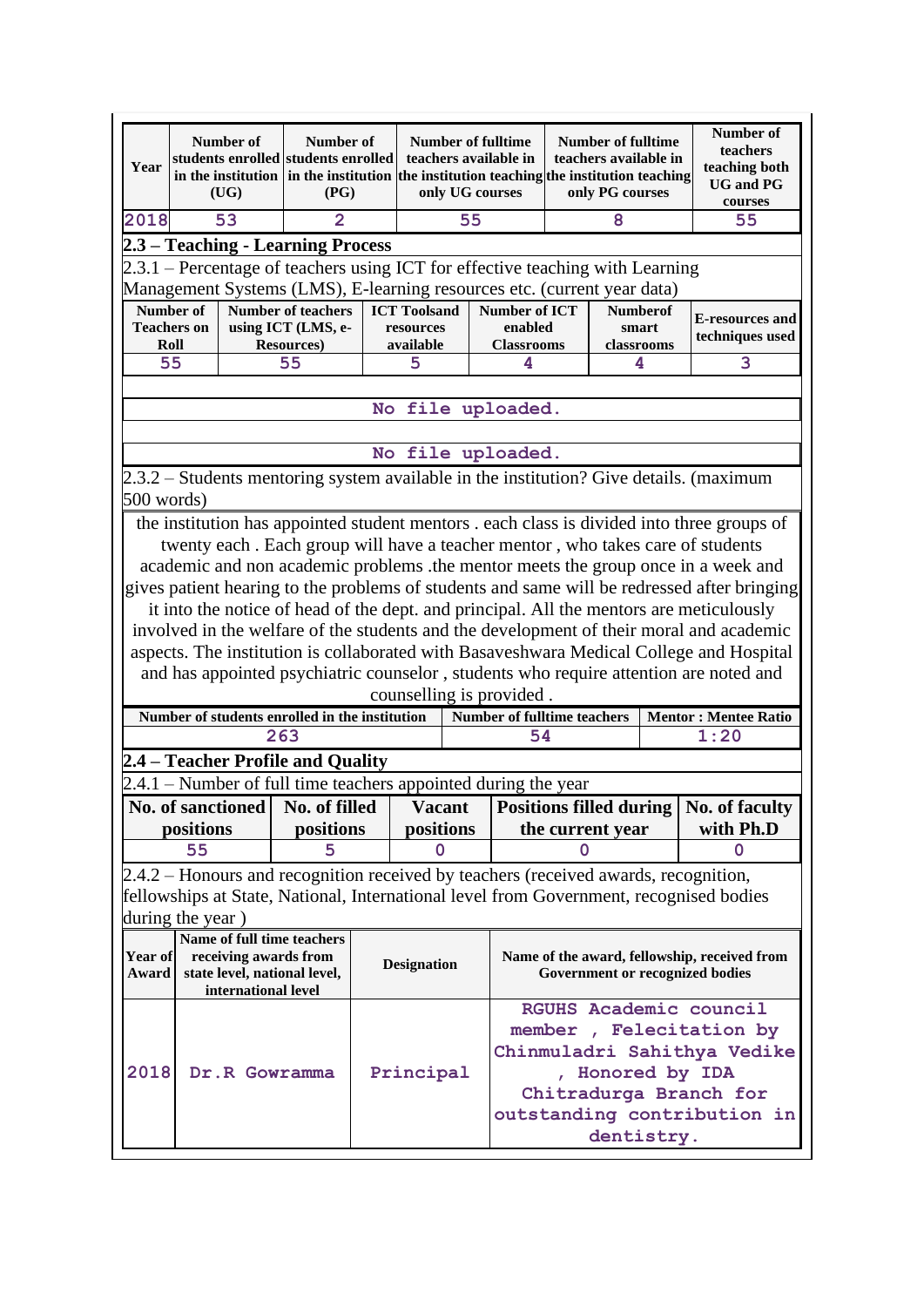| 2018                                                                                           |                          | Dr. Nagarajappa<br>ח            |                              | IQAC / CIQA<br>coordinator                                    |                                                                                     | Honored by IDA Chitradurga<br>Branch for outstanding<br>contribution in dentistry.  |                                                                                     |  |  |
|------------------------------------------------------------------------------------------------|--------------------------|---------------------------------|------------------------------|---------------------------------------------------------------|-------------------------------------------------------------------------------------|-------------------------------------------------------------------------------------|-------------------------------------------------------------------------------------|--|--|
| 2018                                                                                           | Dr. Tanveer<br>Ahmed     |                                 | Professor                    |                                                               | J M Rao memorial trophy,<br>National Award as a<br>secretary of IDA<br>Chitradurga. |                                                                                     |                                                                                     |  |  |
| 2018                                                                                           | Dr. Madhumathi<br>Nidoni |                                 |                              | Associate<br>Professor                                        |                                                                                     | J M Rao memorial trophy,<br>National Award as a<br>Treasurer of IDA<br>Chitradurga. |                                                                                     |  |  |
| 2019                                                                                           |                          | Dr. Raghunath<br>Reddy M H      |                              | Vice<br>Principal                                             |                                                                                     | Honored by IDA Chitradurga<br>Branch for outstanding<br>contribution in dentistry.  |                                                                                     |  |  |
| 2019                                                                                           | Dr. G S<br>Kodandarama   |                                 |                              | Professor                                                     |                                                                                     |                                                                                     | Honored by IDA Chitradurga<br>Branch for outstanding<br>contribution in dentistry.  |  |  |
| file uploaded.<br><b>No</b><br>2.5 – Evaluation Process and Reforms                            |                          |                                 |                              |                                                               |                                                                                     |                                                                                     |                                                                                     |  |  |
|                                                                                                |                          |                                 |                              |                                                               |                                                                                     |                                                                                     | 2.5.1 – Number of days from the date of semester-end/year- end examination till the |  |  |
| declaration of results during the year<br><b>Programme</b><br>Programme<br><b>Name</b><br>Code |                          |                                 | Semester/year                | Last date of the last<br>semester-end/year-end<br>examination |                                                                                     | Date of declaration of results of<br>semester-end/year-end<br>examination           |                                                                                     |  |  |
| <b>BDS</b>                                                                                     |                          | B.D.S                           |                              | 1st year<br>regular<br>batch                                  |                                                                                     | 09/07/2019                                                                          | 14/09/2019                                                                          |  |  |
| <b>BDS</b>                                                                                     |                          | B.D.S                           |                              | 1st year<br>odd batch                                         |                                                                                     | 14/01/2019                                                                          | 26/01/2019                                                                          |  |  |
| <b>BDS</b>                                                                                     |                          | B.D.S                           |                              | 2nd year<br>regular<br>bacth                                  |                                                                                     | 12/07/2019                                                                          | 14/09/2019                                                                          |  |  |
| <b>BDS</b>                                                                                     |                          | B.D.S                           |                              | 2nd year<br>odd batch                                         |                                                                                     | 17/01/2019                                                                          | 26/01/2019                                                                          |  |  |
| B.D.S<br><b>BDS</b>                                                                            |                          |                                 | 3rd year<br>regular<br>batch |                                                               | 20/07/2019                                                                          | 21/09/2019                                                                          |                                                                                     |  |  |
| <b>BDS</b>                                                                                     |                          | B.D.S                           |                              | 3rd year<br>odd batch                                         |                                                                                     | 09/01/2019                                                                          | 31/01/2019                                                                          |  |  |
| <b>BDS</b>                                                                                     |                          | B.D.S                           |                              | 4th year<br>regular<br>batch                                  |                                                                                     | 30/07/2019                                                                          | 21/09/2019                                                                          |  |  |
| <b>BDS</b>                                                                                     |                          | B.D.S                           |                              | 4th year<br>odd batch                                         |                                                                                     | 18/01/2019                                                                          | 31/01/2019                                                                          |  |  |
|                                                                                                |                          |                                 |                              |                                                               |                                                                                     | No file uploaded.                                                                   |                                                                                     |  |  |
|                                                                                                |                          | institutional level (250 words) |                              |                                                               |                                                                                     |                                                                                     | 2.5.2 – Reforms initiated on Continuous Internal Evaluation (CIE) system at the     |  |  |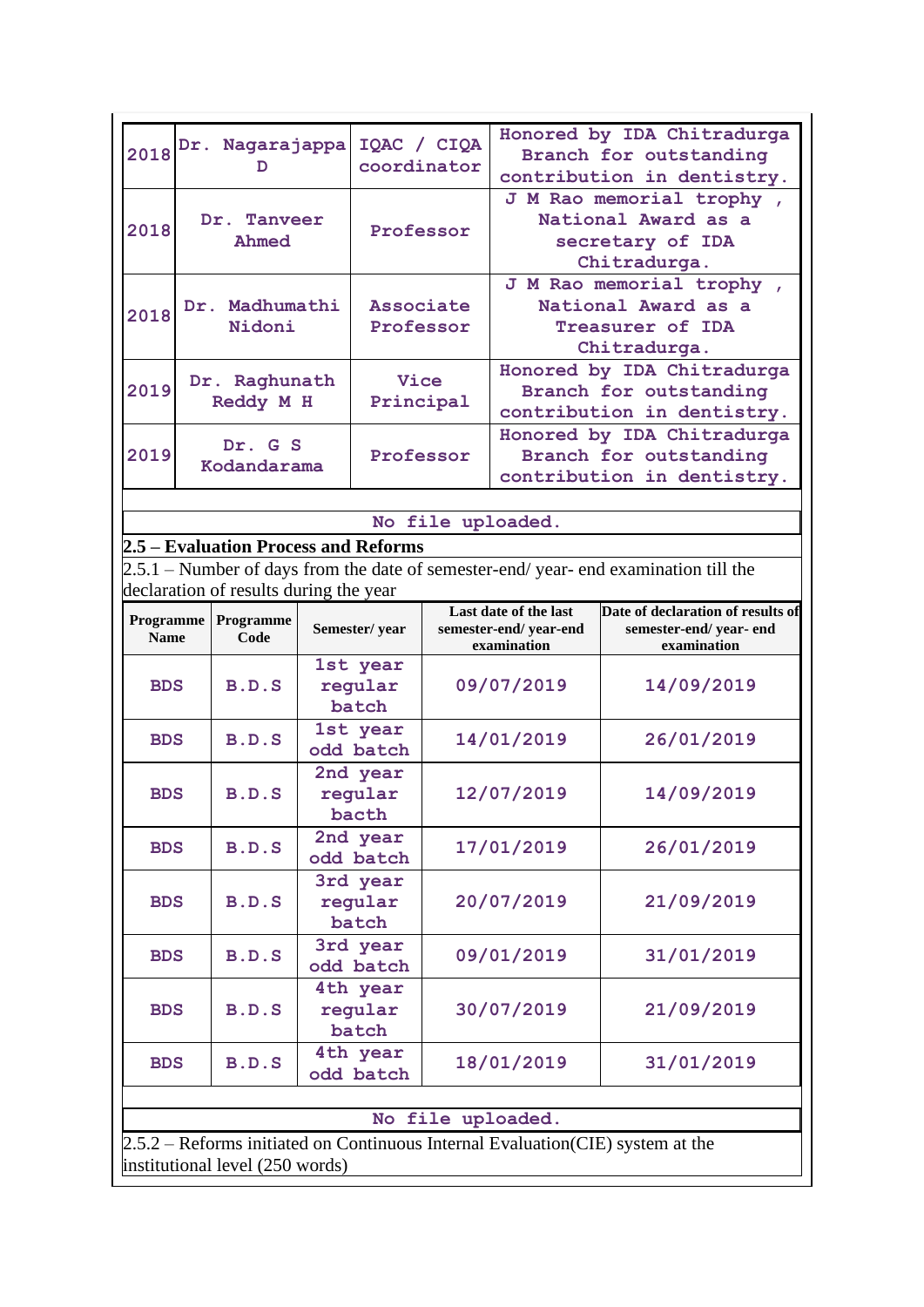**Institution conducts many programmes to help in motivating and educating students in their curriculum and non curricular activities. The Institute conducts three consecutive internals in one single academic year . Institution counselling committee conducts counselling and help the students with their mental stress , Family problems and communication problems. Discussion and extra tests are conducted to students who get lower marks in internal assessment. Students are given topics on which they are to make power point presentation . At the end of the presentation student and staff will discuss about the topic which are presented in class which help students in better understanding . During their clinical postings everyday there will be a discussion period in which the staff will discuss about the latest inventions in dentistry , instruments , problems which students encounter while treating the patient and conducts one to one discussions which helps in giving attention to each student individually . There will be weekly camp program arranged in near by locality which helps the students to improve their communication skills an better understanding of distribution of some dental problems in certain places such as flourosis , gingivitis and also takes students opinion at the end of the academic year to understand needs which are implemented on the upcoming students.** 2.5.3 – Academic calendar prepared and adhered for conduct of Examination and other related matters (250 words) **The institution prepares the academic calendar at the beginning of the academic year . Three internal assessments are conducted in every academic year. University examinations will be conducted in the month of June and July . The academic session commences on first august of every year . Orientation day and anti-ragging workshop will be conducted at the commencement of academic year. Various dental screening and treatment camps have been conducted at various localities in and around Chitradurga through the year. The college also conducts Republic day, Teachers day,**  Orthodontists day, Rajyotsava day, World aids day, **Prosthodontists day , World Radiology day, World Cancer Day , Dentists day , Anti tobacco Day , Environmental day , Oral and Maxillo-facial surgeons day , World Oral health day , International yoga day ,graduation day. The college also conducts course specific programs like CDE programs and workshops for the betterment of students like CPR and Basic Life Saving Skills etc.... Institution also organises cultural , sports activities and trekking for the students. IQAC coordinators meetings were conducted at regular intervals . 2.6 – Student Performance and Learning Outcomes**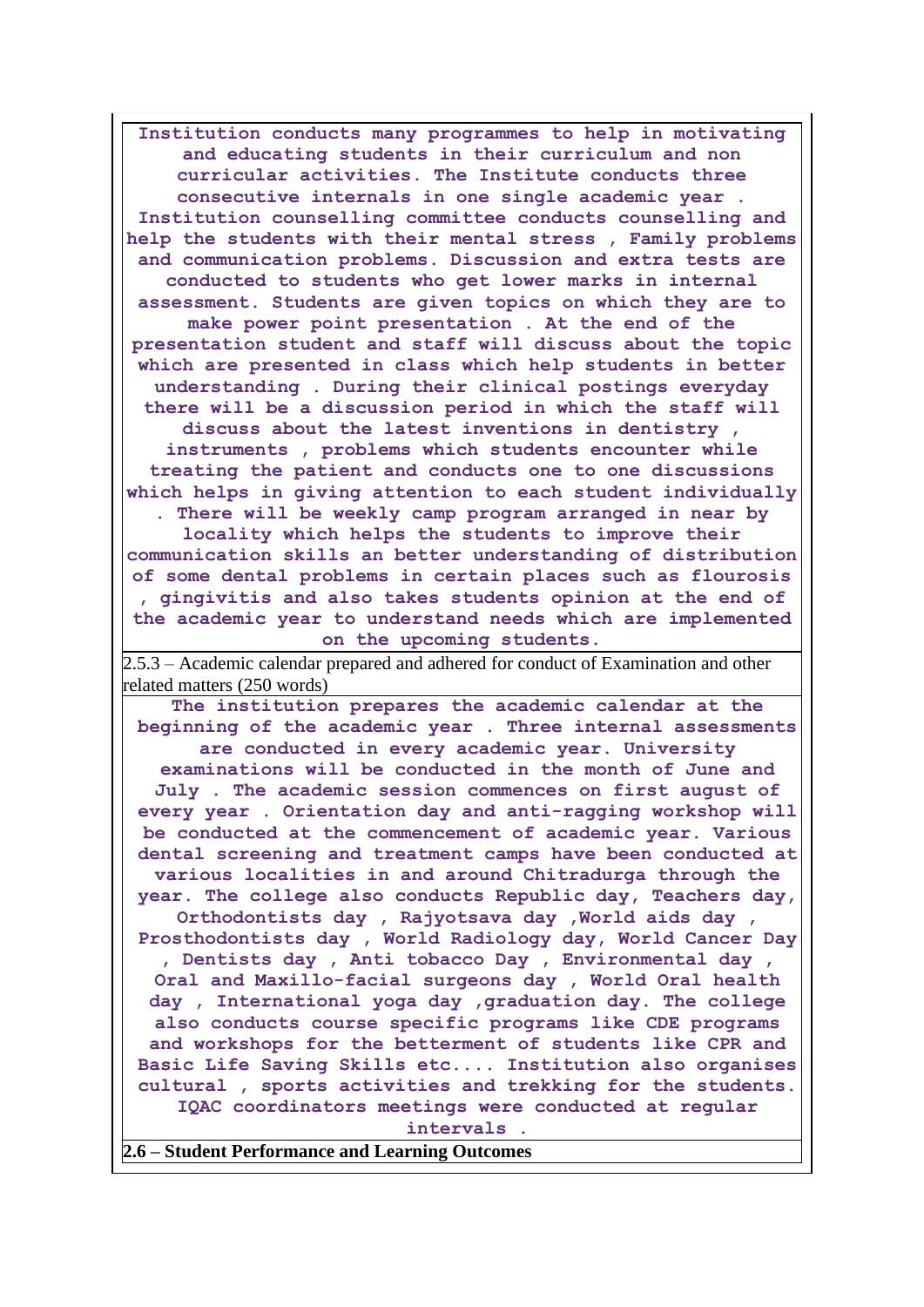2.6.1 – Program outcomes, program specific outcomes and course outcomes for all programs offered by the institution are stated and displayed in website of the institution (to provide the weblink)

**[http://sjmdental.org//aqar2020/college%20activities%202018-](http://sjmdental.org/aqar2020/college%20activities%202018-19.pdf) [19.pdf](http://sjmdental.org/aqar2020/college%20activities%202018-19.pdf)**

|         | $2.6.2$ – Pass percentage of students       |                                    |                                                                        |                                                                  |                    |  |  |  |  |  |
|---------|---------------------------------------------|------------------------------------|------------------------------------------------------------------------|------------------------------------------------------------------|--------------------|--|--|--|--|--|
| Code    | <b>Programme</b>   Programme<br><b>Name</b> | <b>Programme</b><br>Specialization | <b>Number of students</b><br>appeared in the final<br>vear examination | <b>Number of students</b><br>passed in final year<br>examination | Pass<br>Percentage |  |  |  |  |  |
| I BDS   | <b>BDS</b>                                  | Bachelor of<br>Dental<br>Surgery   | 56                                                                     | 44                                                               | 79                 |  |  |  |  |  |
| II BDS  | <b>BDS</b>                                  | Bachelor of<br>Dental<br>Surgery   | 28                                                                     | 27                                                               | 96                 |  |  |  |  |  |
| III BDS | <b>BDS</b>                                  | Bachelor of<br>Dental<br>Surgery   | 50                                                                     | 46                                                               | 92                 |  |  |  |  |  |
| IV BDS  | <b>BDS</b>                                  | Bachelor of<br>Dental<br>Surgery   | 46                                                                     | 44                                                               | 96                 |  |  |  |  |  |

#### **No file uploaded.**

#### **2.7 – Student Satisfaction Survey**

2.7.1 – Student Satisfaction Survey (SSS) on overall institutional performance (Institution may design the questionnaire) (results and details be provided as weblink)

**http://sjmdental.org//aqar2020/Student%20Satisfaction%20Sur vey.pdf**

## **CRITERION III – RESEARCH, INNOVATIONS AND EXTENSION**

**3.1 – Resource Mobilization for Research**

3.1.1 – Research funds sanctioned and received from various agencies, industry and other organisations

| Nature of the  | <b>Duration</b> | Name of the funding                | <b>Total grant</b> | Amount received during the |
|----------------|-----------------|------------------------------------|--------------------|----------------------------|
| <b>Project</b> |                 | agency                             | sanctioned         | vear                       |
|                |                 | No Data Entered/Not Applicable !!! |                    |                            |

#### **No file uploaded.**

#### **3.2 – Innovation Ecosystem**

3.2.1 – Workshops/Seminars Conducted on Intellectual Property Rights (IPR) and Industry-Academia Innovative practices during the year

| Title of workshop/seminar                                                                    | Name of the Dept.<br>Date                                                                 |  |  |          |  |  |  |  |  |
|----------------------------------------------------------------------------------------------|-------------------------------------------------------------------------------------------|--|--|----------|--|--|--|--|--|
| Intellectual<br>property rights                                                              | SJM dental college and hospital<br>in association IDA Chitradurga<br>12/12/2018<br>branch |  |  |          |  |  |  |  |  |
| $3.2.2$ – Awards for Innovation won by Institution/Teachers/Research scholars/Students       |                                                                                           |  |  |          |  |  |  |  |  |
| during the year                                                                              |                                                                                           |  |  |          |  |  |  |  |  |
| Title of the innovation<br>Date of award<br><b>Name of Awardee</b><br><b>Awarding Agency</b> |                                                                                           |  |  | Category |  |  |  |  |  |
| No Data Entered/Not Applicable<br>-111                                                       |                                                                                           |  |  |          |  |  |  |  |  |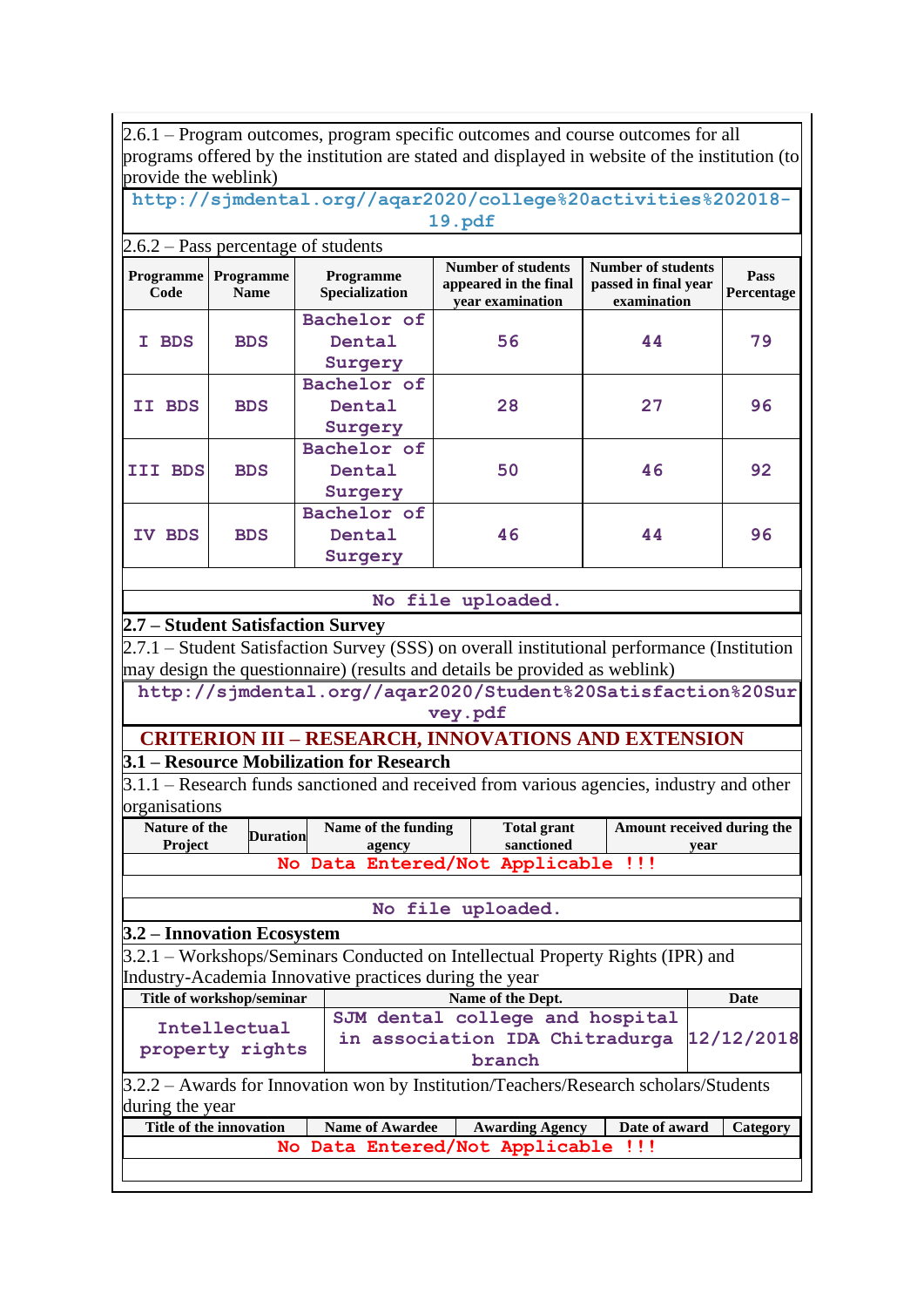|                                                                                                                                                                         |                 | No file uploaded.                  |           |                      |                                        |                 |  |  |
|-------------------------------------------------------------------------------------------------------------------------------------------------------------------------|-----------------|------------------------------------|-----------|----------------------|----------------------------------------|-----------------|--|--|
| $3.2.3$ – No. of Incubation centre created, start-ups incubated on campus during the year                                                                               |                 |                                    |           |                      |                                        |                 |  |  |
| Incubation Center Name Sponsered By Name of the Start-up Nature of Start-up Date of Commencement                                                                        |                 |                                    |           |                      |                                        |                 |  |  |
|                                                                                                                                                                         |                 | No Data Entered/Not Applicable !!! |           |                      |                                        |                 |  |  |
|                                                                                                                                                                         |                 |                                    |           |                      |                                        |                 |  |  |
|                                                                                                                                                                         |                 | No file uploaded.                  |           |                      |                                        |                 |  |  |
| 3.3 - Research Publications and Awards                                                                                                                                  |                 |                                    |           |                      |                                        |                 |  |  |
| $3.3.1$ – Incentive to the teachers who receive recognition/awards                                                                                                      |                 |                                    |           |                      |                                        |                 |  |  |
| <b>State</b>                                                                                                                                                            | <b>National</b> |                                    |           | <b>International</b> |                                        |                 |  |  |
|                                                                                                                                                                         |                 | No Data Entered/Not Applicable !!! |           |                      |                                        |                 |  |  |
| 3.3.2 – Ph. Ds awarded during the year (applicable for PG College, Research Center)                                                                                     |                 |                                    |           |                      |                                        |                 |  |  |
| Name of the Department                                                                                                                                                  |                 |                                    |           |                      | <b>Number of PhD's Awarded</b>         |                 |  |  |
|                                                                                                                                                                         |                 | No Data Entered/Not Applicable !!! |           |                      |                                        |                 |  |  |
| $3.3.3$ – Research Publications in the Journals notified on UGC website during the year                                                                                 |                 | <b>Number of Publication</b>       |           |                      |                                        |                 |  |  |
| <b>Department</b><br><b>Type</b>                                                                                                                                        |                 | No Data Entered/Not Applicable !!! |           |                      | <b>Average Impact Factor (if any)</b>  |                 |  |  |
|                                                                                                                                                                         |                 |                                    |           |                      |                                        |                 |  |  |
|                                                                                                                                                                         |                 | No file uploaded.                  |           |                      |                                        |                 |  |  |
| 3.3.4 – Books and Chapters in edited Volumes / Books published, and papers in                                                                                           |                 |                                    |           |                      |                                        |                 |  |  |
|                                                                                                                                                                         |                 |                                    |           |                      |                                        |                 |  |  |
| National/International Conference Proceedings per Teacher during the year<br><b>Number of Publication</b><br><b>Department</b>                                          |                 |                                    |           |                      |                                        |                 |  |  |
| Oral medicine and radiology<br>1                                                                                                                                        |                 |                                    |           |                      |                                        |                 |  |  |
| Oral and maxillofacial surgery<br>1                                                                                                                                     |                 |                                    |           |                      |                                        |                 |  |  |
| Periodontics<br>1                                                                                                                                                       |                 |                                    |           |                      |                                        |                 |  |  |
| Prosthodontics<br>1                                                                                                                                                     |                 |                                    |           |                      |                                        |                 |  |  |
|                                                                                                                                                                         | Pedodontics     |                                    |           |                      | $\mathbf{1}$                           |                 |  |  |
|                                                                                                                                                                         |                 | Public health dentistry            |           |                      | $\mathbf{1}$                           |                 |  |  |
|                                                                                                                                                                         |                 | Oral pathology and Microbiology    |           |                      | $\overline{2}$                         |                 |  |  |
|                                                                                                                                                                         |                 |                                    |           |                      |                                        |                 |  |  |
|                                                                                                                                                                         |                 | No file uploaded.                  |           |                      |                                        |                 |  |  |
| $3.3.5$ – Bibliometrics of the publications during the last Academic year based on average<br>citation index in Scopus/ Web of Science or PubMed/ Indian Citation Index |                 |                                    |           |                      |                                        |                 |  |  |
|                                                                                                                                                                         |                 |                                    |           |                      |                                        | <b>Number</b>   |  |  |
|                                                                                                                                                                         | Name of         |                                    | Year of   | <b>Citation</b>      | <b>Institutional</b><br>affiliation as | оf<br>citations |  |  |
| <b>Title of the Paper</b>                                                                                                                                               | Author          | <b>Title of journal</b>            | publicati | <b>Index</b>         | mentioned in                           | excludin        |  |  |
|                                                                                                                                                                         |                 |                                    | on        |                      | the publication                        | g self          |  |  |
|                                                                                                                                                                         |                 |                                    |           |                      |                                        | citation        |  |  |
| Assessment of                                                                                                                                                           |                 |                                    |           |                      |                                        |                 |  |  |
| the efficacy<br>of periodontal                                                                                                                                          |                 | The journal<br>of                  |           |                      | $S.$ J. $M$<br><b>DENTAL</b>           |                 |  |  |
| tissue                                                                                                                                                                  |                 | contemporar                        |           |                      | <b>COLLEGE</b>                         |                 |  |  |
| regeneration                                                                                                                                                            | Dr              | y dental                           |           | 31358                | <b>HOSPITAL</b>                        |                 |  |  |
| using non                                                                                                                                                               | preethi         | practice.                          | 2019      | 7                    | S. J. M                                | 0               |  |  |
| resorbable and                                                                                                                                                          | nagdev          | 2019, vol                          |           |                      | <b>DENTAL</b>                          |                 |  |  |
| bio-absorbale                                                                                                                                                           |                 | 20, issue                          |           |                      | <b>COLLEGE</b>                         |                 |  |  |
| GTR membrane.                                                                                                                                                           |                 | 06                                 |           |                      | <b>HOSPITAL</b>                        |                 |  |  |
| aclinical                                                                                                                                                               |                 |                                    |           |                      |                                        |                 |  |  |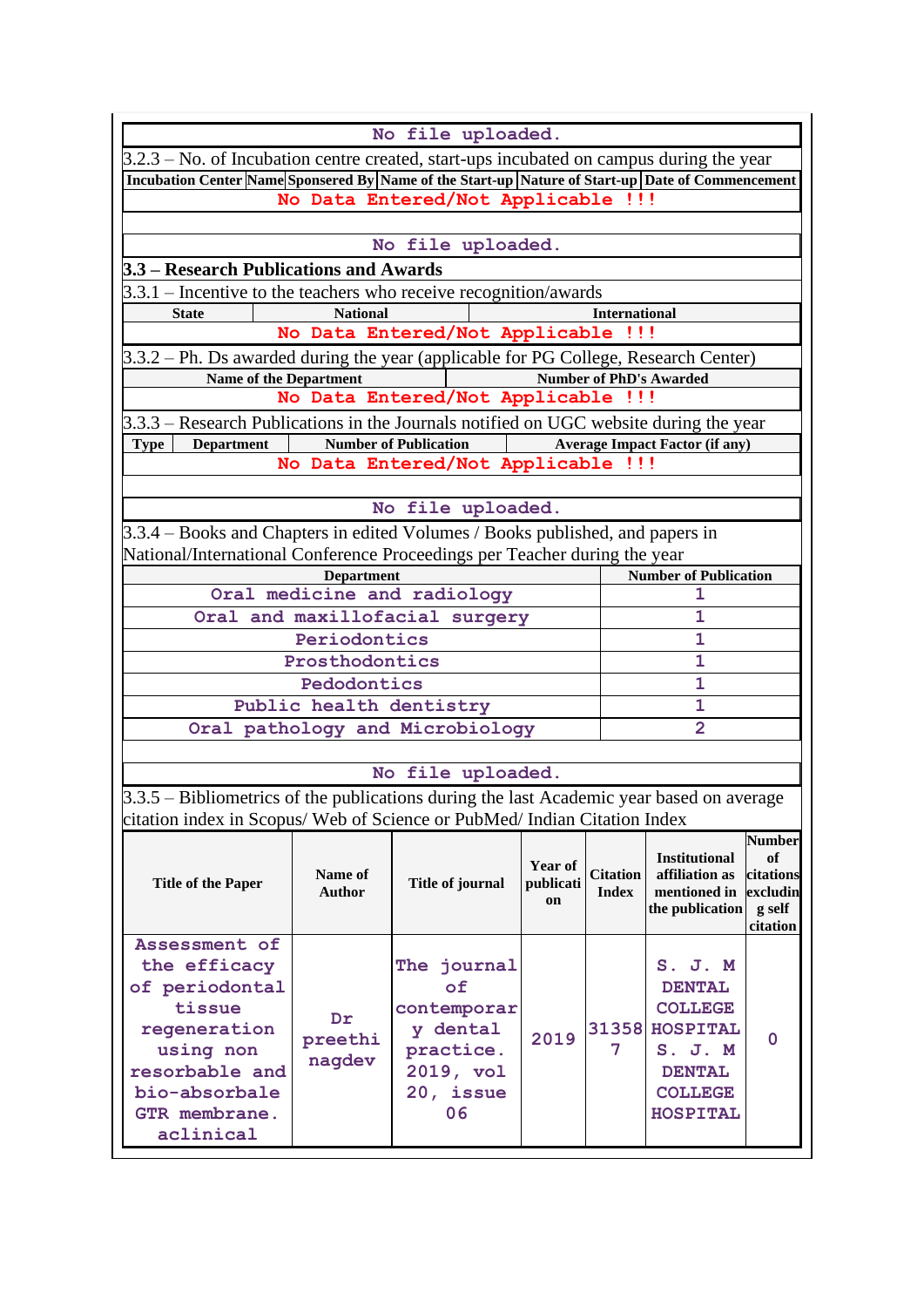| comparative<br>study.                                                                                                                                                                                                                               |                                  |                                                                                                                                                     |      |                   |                                                                                                                                |          |
|-----------------------------------------------------------------------------------------------------------------------------------------------------------------------------------------------------------------------------------------------------|----------------------------------|-----------------------------------------------------------------------------------------------------------------------------------------------------|------|-------------------|--------------------------------------------------------------------------------------------------------------------------------|----------|
| odontogenic<br>cyst with<br>diverse<br>histopathologi<br>cal features-<br>report of an<br>unusual case<br>journal of<br>experimental<br>therapeutics<br>and oncology<br>, houston texas<br>u.s.a<br>2018. (pubmed<br>indexed<br>journal<br>article) | Dr.<br><b>Tanveer</b><br>Ahmed   | journal of<br>experimenta<br>Т.<br>therapeutic<br>s and<br>oncology<br>, houston<br>texas u.s.a<br>2018. (pubme<br>d indexed<br>iournal<br>article) | 2018 | 3                 | S. J. M<br><b>DENTAL</b><br><b>COLLEGE</b><br>30476 HOSPITAL<br>S. J. M<br><b>DENTAL</b><br><b>COLLEGE</b><br><b>HOSPITAL</b>  | 0        |
| odontogenic<br>cyst with<br>diverse<br>histopathologi<br>cal features-<br>report of an<br>unusual case<br>journal of<br>experimental<br>therapeutics<br>and oncology<br>, houston texas<br>u.s.a<br>2018. (pubmed<br>indexed<br>journal<br>article) | Dr<br>nagrajap<br>pa             | journal of<br>experimenta<br>ı<br>therapeutic<br>s and<br>oncology<br>, houston<br>texas u.s.a<br>2018. (pubme<br>d indexed<br>journal<br>article)  | 2018 | 30476<br>3        | S. J. M<br><b>DENTAL</b><br><b>COLLEGE</b><br><b>HOSPITAL</b><br>S. J. M<br><b>DENTAL</b><br><b>COLLEGE</b><br><b>HOSPITAL</b> | $\Omega$ |
| evaluation of<br>wettability of<br>three saliva<br>substitutes on<br>heat $-$<br>polymerized<br>acrylic resin:<br>an invitro<br>study                                                                                                               | Dr.<br>sunil v<br>vadavada<br>gi | the journal<br>of<br>contemporar<br>y dental<br>practice<br>vol.2 issue<br>5: May 2019<br>$:557 - 560$                                              | 2019 | 31316<br>$\Omega$ | S. J. M<br><b>DENTAL</b><br><b>COLLEGE</b><br><b>HOSPITAL</b>                                                                  | 1.       |
| Management of<br>oral pyogenic<br>granuloma with<br>profuse                                                                                                                                                                                         | Dr.<br>sharath<br>chandra        | journal of<br>dental<br>lasers 13<br>$(1), 28-31$                                                                                                   | 2019 | 10.41             | S. J. M<br><b>DENTAL</b><br><b>COLLEGE</b><br>HOSPITAL                                                                         | $\Omega$ |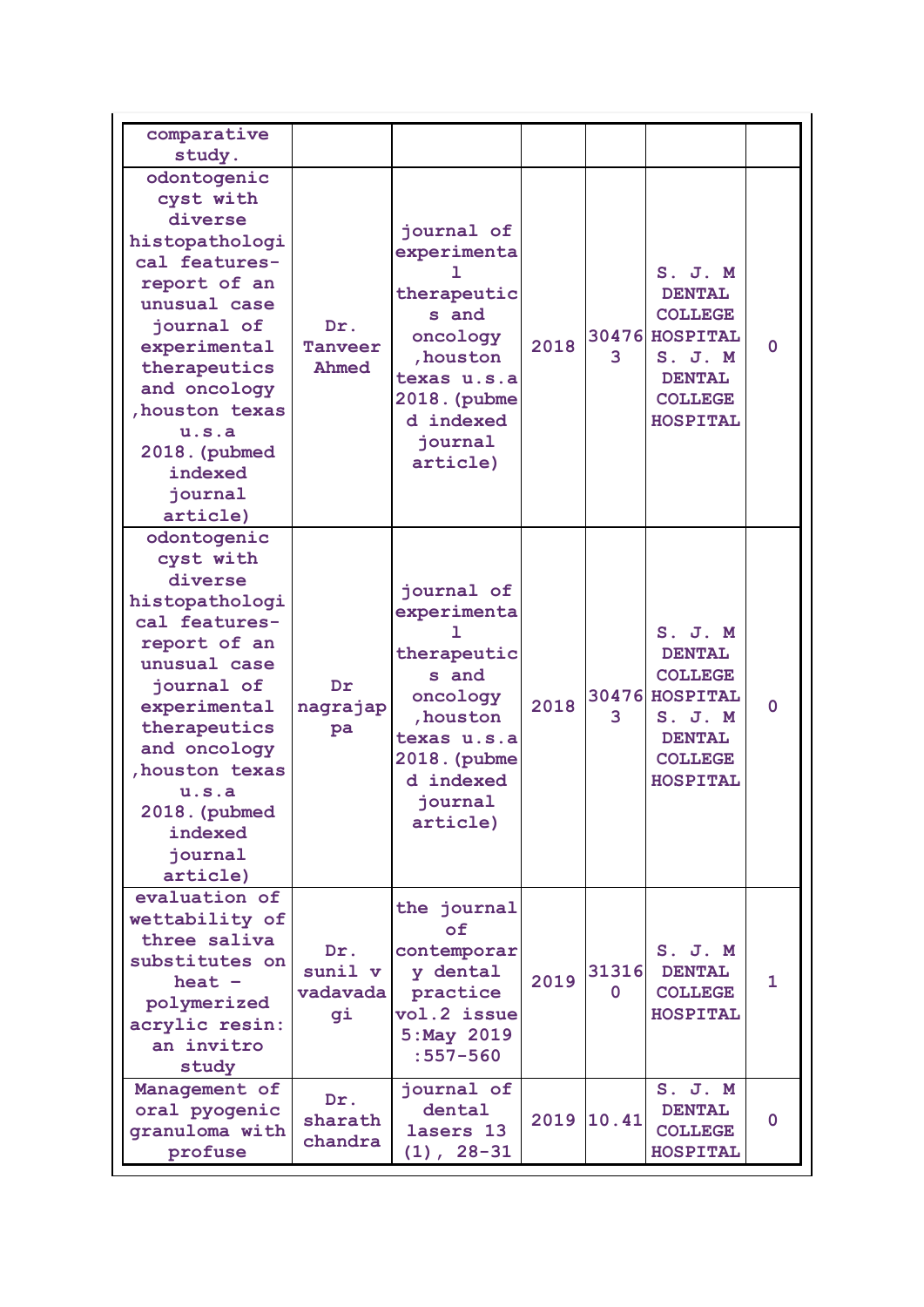| gingival<br>bleeding using<br>laser in<br>paediatric<br>patient                                                                                                     |                                                                                     |                                                                                                          |                      |                                                                                                                                                      |       |                                                                                                                    |              |          |
|---------------------------------------------------------------------------------------------------------------------------------------------------------------------|-------------------------------------------------------------------------------------|----------------------------------------------------------------------------------------------------------|----------------------|------------------------------------------------------------------------------------------------------------------------------------------------------|-------|--------------------------------------------------------------------------------------------------------------------|--------------|----------|
| Management of<br>oral pyogenic<br>granuloma with<br>profuse<br>gingival<br>bleeding using<br>laser in<br>paediatric<br>patient                                      | Dr.<br>deepa r                                                                      | journal of<br>dental<br>lasers 13<br>$(1), 28-31$                                                        |                      | 2019                                                                                                                                                 | 10.41 | $S.$ $J.$ $M$<br><b>DENTAL</b><br><b>COLLEGE</b><br>HOSPITAL                                                       |              | $\Omega$ |
| Awareness and<br>knowledge of<br>oral cancer<br>and<br>potentially<br>malignant oral<br>disorders<br>among patients<br>visiting a<br>south indian<br>dental college | $\mathbf{D}\mathbf{r}$<br>gazala<br>yasmeen                                         | oral and<br>maxillofaci<br>a <sub>1</sub><br>pathology<br>journal).20<br>19 vol 1<br>issue 10<br>$(1-4)$ |                      | 2019                                                                                                                                                 | 10.41 | $S.$ $J.$ $M$<br><b>DENTAL</b><br><b>COLLEGE</b><br>HOSPITAL                                                       |              | $\Omega$ |
|                                                                                                                                                                     |                                                                                     |                                                                                                          |                      |                                                                                                                                                      |       |                                                                                                                    |              |          |
|                                                                                                                                                                     |                                                                                     | No file uploaded.                                                                                        |                      |                                                                                                                                                      |       |                                                                                                                    |              |          |
| 3.3.6 – h-Index of the Institutional Publications during the year. (based on Scopus/ Web of                                                                         |                                                                                     |                                                                                                          |                      |                                                                                                                                                      |       |                                                                                                                    |              |          |
| science)                                                                                                                                                            |                                                                                     |                                                                                                          |                      |                                                                                                                                                      |       |                                                                                                                    |              |          |
| Name of<br><b>Title of</b><br><b>Author</b><br>the Paper                                                                                                            | <b>Title of</b><br>Year of<br>journal                                               | h-                                                                                                       |                      | <b>Number of citations</b>                                                                                                                           |       | <b>Institutional affiliation as</b><br>publication  index   excluding self citation   mentioned in the publication |              |          |
|                                                                                                                                                                     | No Data Entered/Not Applicable !!!                                                  |                                                                                                          |                      |                                                                                                                                                      |       |                                                                                                                    |              |          |
|                                                                                                                                                                     |                                                                                     |                                                                                                          |                      |                                                                                                                                                      |       |                                                                                                                    |              |          |
|                                                                                                                                                                     |                                                                                     | No file uploaded.                                                                                        |                      |                                                                                                                                                      |       |                                                                                                                    |              |          |
|                                                                                                                                                                     |                                                                                     |                                                                                                          |                      |                                                                                                                                                      |       |                                                                                                                    |              |          |
| 3.3.7 – Faculty participation in Seminars/Conferences and Symposia during the year :                                                                                |                                                                                     |                                                                                                          |                      |                                                                                                                                                      |       |                                                                                                                    |              |          |
|                                                                                                                                                                     | <b>Number of Faculty</b>                                                            |                                                                                                          |                      | <b>International</b>                                                                                                                                 |       | <b>National</b>                                                                                                    | <b>State</b> | Local    |
| Attended/Seminars/Workshops                                                                                                                                         |                                                                                     |                                                                                                          |                      | 0                                                                                                                                                    |       | 4                                                                                                                  | 3            | 0        |
|                                                                                                                                                                     | Presented papers                                                                    |                                                                                                          |                      | 0                                                                                                                                                    |       | 2                                                                                                                  | 2            | 0        |
| No file uploaded.                                                                                                                                                   |                                                                                     |                                                                                                          |                      |                                                                                                                                                      |       |                                                                                                                    |              |          |
| 3.4 – Extension Activities                                                                                                                                          |                                                                                     |                                                                                                          |                      |                                                                                                                                                      |       |                                                                                                                    |              |          |
|                                                                                                                                                                     | 3.4.1 – Number of extension and outreach programmes conducted in collaboration with |                                                                                                          |                      |                                                                                                                                                      |       |                                                                                                                    |              |          |
|                                                                                                                                                                     | industry, community and Non-Government Organisations through NSS/NCC/Red            |                                                                                                          |                      |                                                                                                                                                      |       |                                                                                                                    |              |          |
| cross/Youth Red Cross (YRC) etc., during the year                                                                                                                   |                                                                                     |                                                                                                          |                      |                                                                                                                                                      |       |                                                                                                                    |              |          |
| Title of the activities                                                                                                                                             |                                                                                     |                                                                                                          | collaborating agency | Number of<br><b>Number of</b><br>teachers<br>students<br>Organising unit/agency/<br>participated<br>participated<br>in such<br>in such<br>activities |       |                                                                                                                    | activities   |          |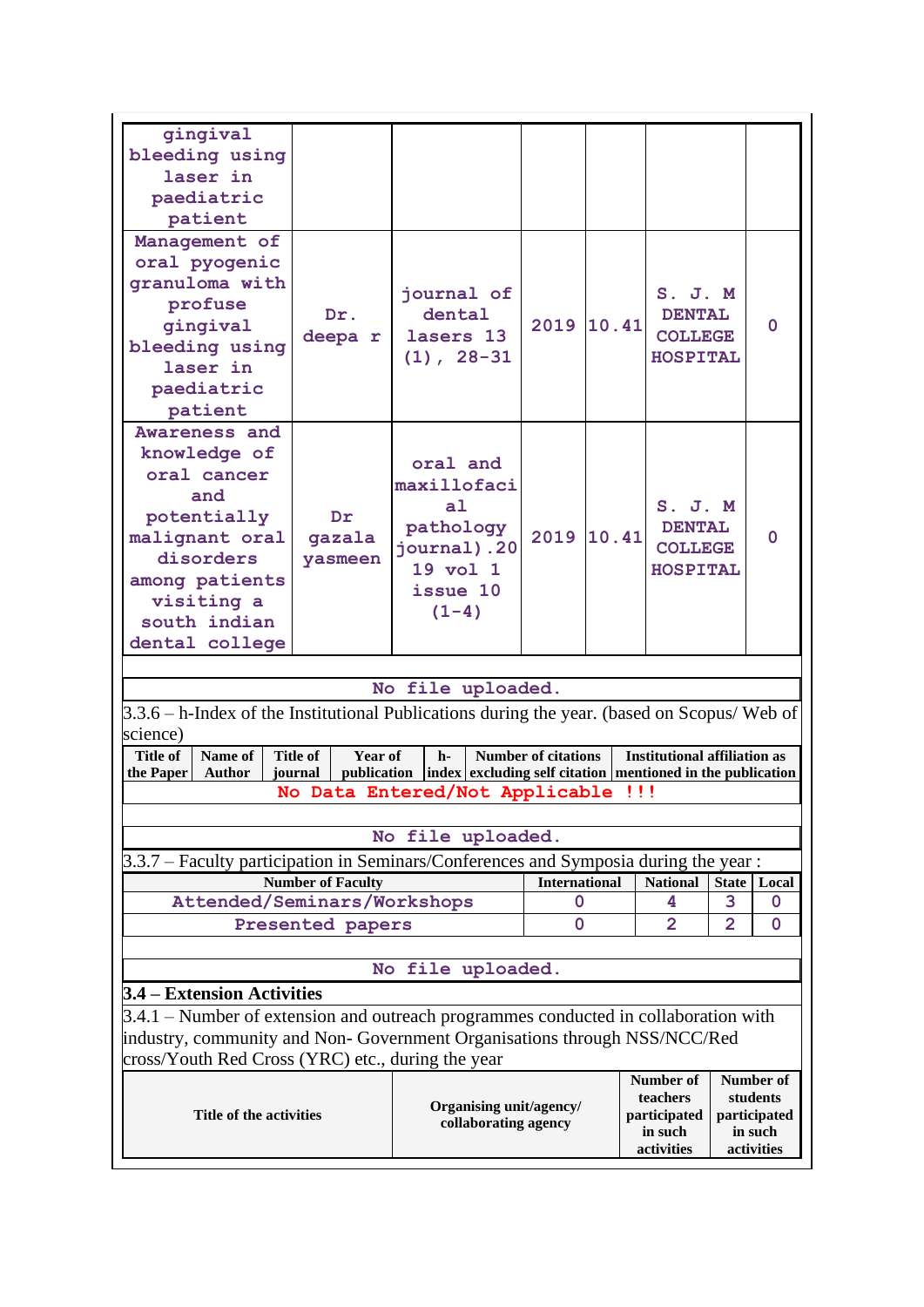| Free blood sugar and<br>blood pressure checkup<br>and dental camp, At<br>Rajalakshmi old age<br>home, Chitradurga                                                                                 | IDA Chitradurga                                                                                                      | 5               | 10                |
|---------------------------------------------------------------------------------------------------------------------------------------------------------------------------------------------------|----------------------------------------------------------------------------------------------------------------------|-----------------|-------------------|
| Oral health Awareness<br>and free dental<br>screening and Blood<br>sugar and blood<br>pressure checkup camp<br>at Nirashrithara<br>Parihaara Kendra,<br>Gonnur On occasion of<br>World Health Day | Rotary club,<br>Chinmuladri, CTA,<br>IRCS and IDA,<br>Chitradurga branch                                             | 5               | $12 \overline{ }$ |
| Oral Health awareness<br>program at Bruhanmata<br>school on Occasion of<br>World No Tobbacco Day                                                                                                  | IDA CTA NSS unit,<br>SJMDCH, Rotary Club<br>Chinmuladri, Youth<br><b>Red Cross Society</b>                           | 5               | $12 \overline{ }$ |
| World Environment Day<br>Celebration                                                                                                                                                              | Rotary club,<br>Chinmuladri, IDA<br>Chitradyrga branch,<br>youth Red Cross<br>Society Chitradurga                    | 8               | 40                |
| Geneva Convention day<br>at Shimusha Auditorium                                                                                                                                                   | SJM Law college, SJM<br>Women's college,<br>IRCS, CTA branch                                                         | 10 <sup>°</sup> | 150               |
| <b>Blood donation Camp</b>                                                                                                                                                                        | HDFC Bank, Red Cross<br>society, CTA And NSS<br>unit, SJMDCH, CTA                                                    | 10              | 30                |
| Free Dental Screening<br>and AIDS Awareness<br>program at Rockfort<br>International School,<br><b>CTA</b>                                                                                         | IDA, Chitradurga NSS<br>Unit,<br>YRCS, Chitradurga                                                                   | 3               | 18                |
| Oral Cancer Awareness<br>and screening program<br>at KSRTC busstand, CTA,<br>on occasion of World<br>Cancer Day                                                                                   | Rotary club,<br>Chinmuladri, Youth<br>Red cross<br>society, CTA IDA<br>branch Chitradurga                            | 7               | 12 <sub>2</sub>   |
| Program on Child Labour                                                                                                                                                                           | Rotary club<br>Chinmuladri,<br>Chitradurga                                                                           | 7               | 40                |
| Free Dental Camp at<br>Hiriyur for Mentally<br>Challenged Children on<br>occasion of World<br>Disabled Day                                                                                        | Department of<br>Pedodontics and<br>Public Health<br>Dentistry, SJMDCH<br>Rotary Club<br>Chinmuladri,<br>Chitradurga | 5               | 12 <sup>2</sup>   |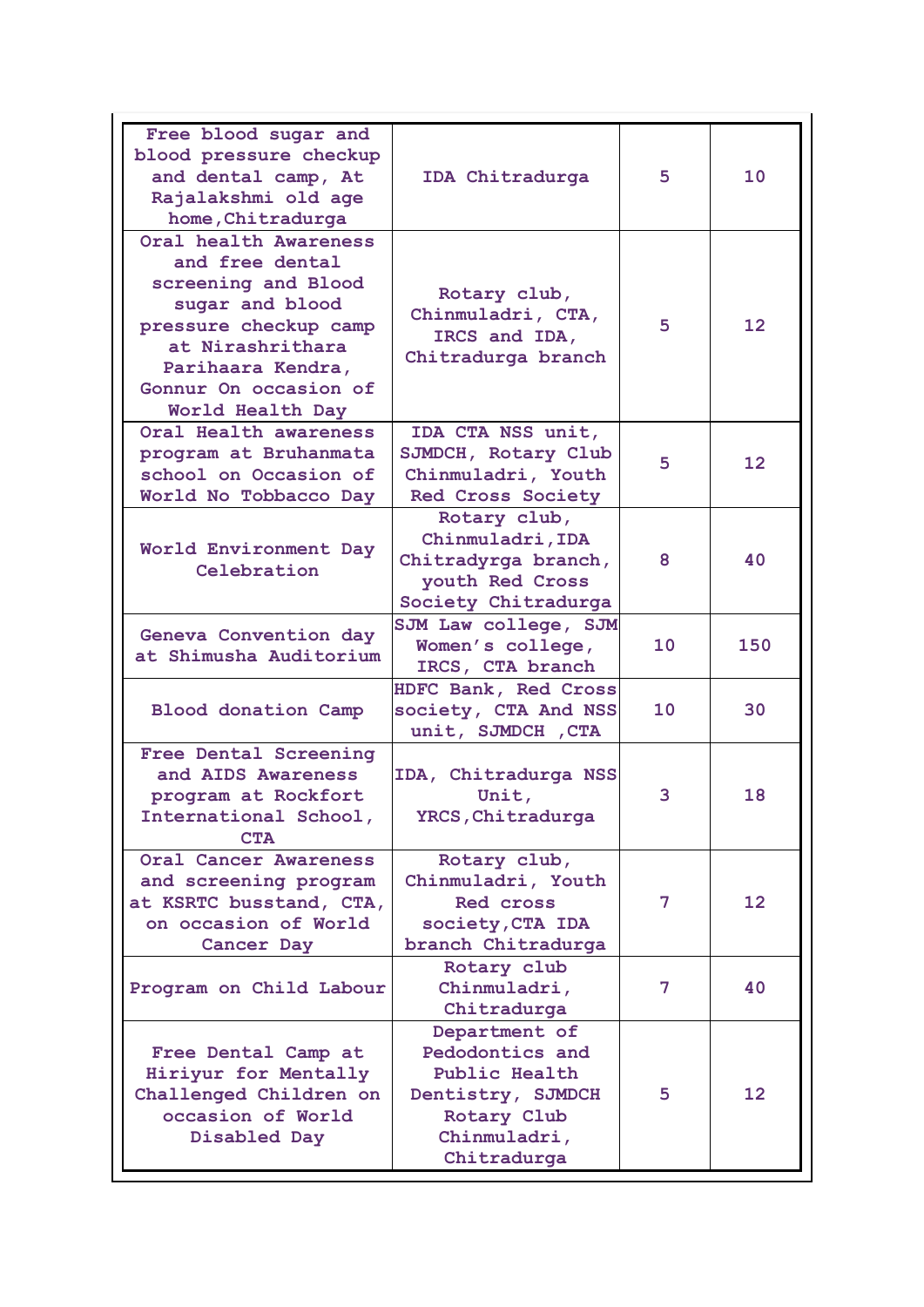#### **No file uploaded.**

3.4.2 – Awards and recognition received for extension activities from Government and other recognized bodies during the year

**Name of the activity Award/Recognition Awarding Bodies Number of students Benefited No Data Entered/Not Applicable !!!**

**No file uploaded.**

3.4.3 – Students participating in extension activities with Government Organisations, Non-Government Organisations and programmes such as Swachh Bharat, Aids Awareness, Gender Issue, etc. during the year

| voting awareness<br>program                                                                                         | SJM vidyapeetha                                                                                                   | voting<br>awareness                                                    |     |                 |
|---------------------------------------------------------------------------------------------------------------------|-------------------------------------------------------------------------------------------------------------------|------------------------------------------------------------------------|-----|-----------------|
|                                                                                                                     |                                                                                                                   | program                                                                | 10  | 70              |
| Oral cancer<br>awareness and<br>screening<br>program at KSRTC<br>bus stand On an<br>occasion of<br>World Cancer day | Rotary club<br>Chinmuladri<br>, Youth red cross<br>society , IDA<br><b>Branch</b><br>Chitradurga                  | Oral<br>cancer<br>awareness<br>and<br>screening<br>program             | 7   | 12              |
| Polio Jatha                                                                                                         | NSS, YRS and<br>rotary                                                                                            | Polio<br>Jatha                                                         | 5   | 70              |
| Swachh Bharath<br>program on<br>Occasion of<br>Gandhi Jayanthi                                                      | <b>NSS</b>                                                                                                        | Swachh<br><b>Bharath</b><br>program in<br>the<br>premises<br>of SJMDCH | 6   | 15              |
| Gender<br>sensitization<br>program                                                                                  | Womens day                                                                                                        | 10                                                                     | 100 |                 |
|                                                                                                                     | No file uploaded.                                                                                                 |                                                                        |     |                 |
| $3.5 - Collaborations$                                                                                              |                                                                                                                   |                                                                        |     |                 |
| exchange during the year                                                                                            | 3.5.1 – Number of Collaborative activities for research, faculty exchange, student                                |                                                                        |     |                 |
| <b>Nature of activity</b>                                                                                           | Participant                                                                                                       | <b>Source of financial support</b>                                     |     | <b>Duration</b> |
|                                                                                                                     | No Data Entered/Not Applicable !!!                                                                                |                                                                        |     |                 |
|                                                                                                                     | No file uploaded.<br>$3.5.2$ – Linkages with institutions/industries for internship, on-the-job training, project |                                                                        |     |                 |

work, sharing of research facilities etc. during the year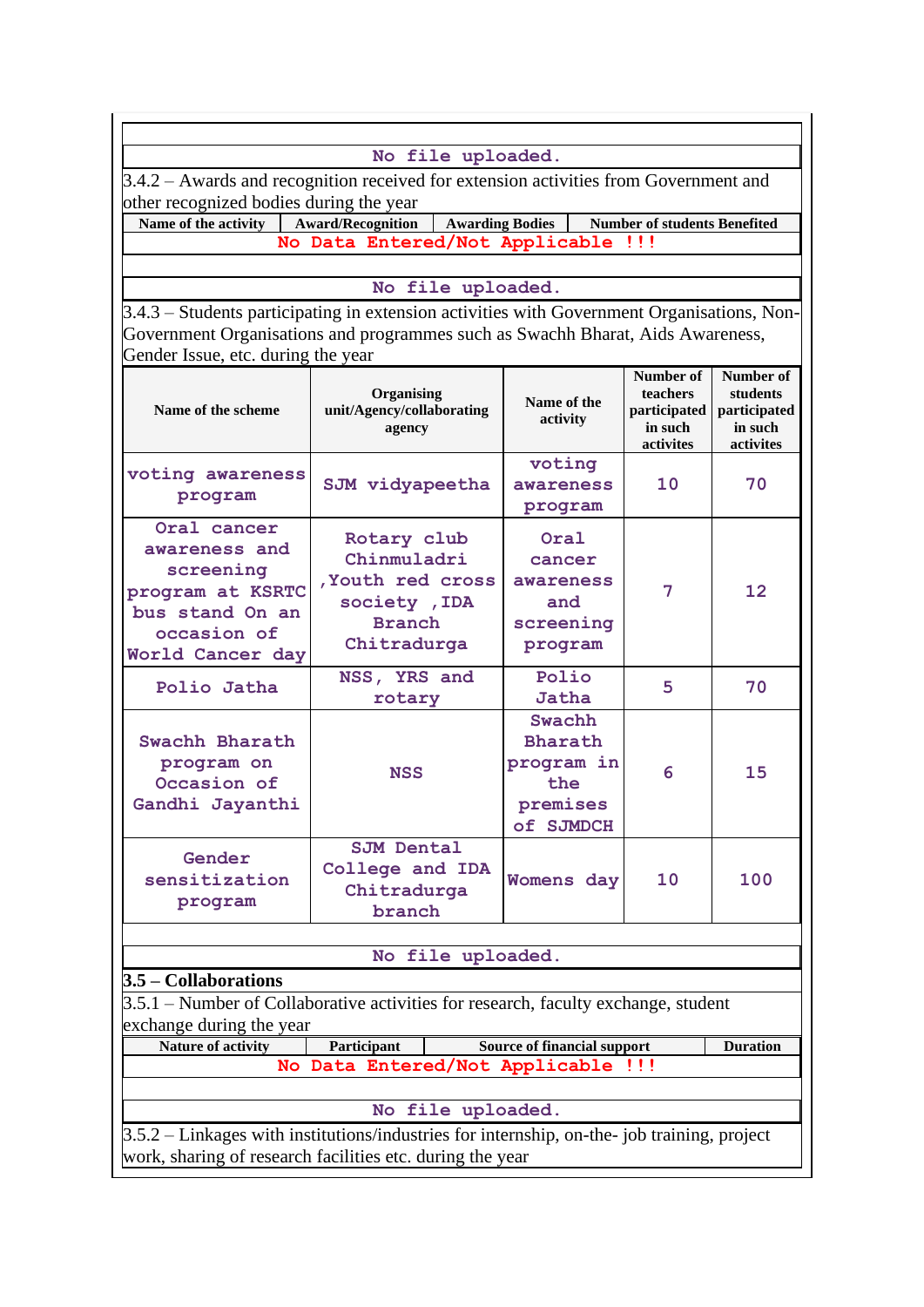| <b>Nature of</b><br>linkage                                                                                                                             | Title of the   Name of the partnering institution/industry  <br>linkage                                |                          |                | /research lab with contact details  |                |             |                    | <b>Duration</b><br>From                                     | Duration Participant<br>Tо                   |              |                          |
|---------------------------------------------------------------------------------------------------------------------------------------------------------|--------------------------------------------------------------------------------------------------------|--------------------------|----------------|-------------------------------------|----------------|-------------|--------------------|-------------------------------------------------------------|----------------------------------------------|--------------|--------------------------|
|                                                                                                                                                         |                                                                                                        |                          |                |                                     |                |             |                    | No Data Entered/Not Applicable !!!                          |                                              |              |                          |
|                                                                                                                                                         |                                                                                                        |                          |                |                                     |                |             |                    |                                                             |                                              |              |                          |
|                                                                                                                                                         |                                                                                                        |                          |                | No file uploaded.                   |                |             |                    |                                                             |                                              |              |                          |
|                                                                                                                                                         |                                                                                                        |                          |                |                                     |                |             |                    |                                                             |                                              |              |                          |
| $3.5.3$ – MoUs signed with institutions of national, international importance, other<br>universities, industries, corporate houses etc. during the year |                                                                                                        |                          |                |                                     |                |             |                    |                                                             |                                              |              |                          |
|                                                                                                                                                         | Organisation Date of MoU signed Purpose/Activities Number of students/teachers participated under MoUs |                          |                |                                     |                |             |                    |                                                             |                                              |              |                          |
|                                                                                                                                                         |                                                                                                        |                          |                |                                     |                |             |                    | No Data Entered/Not Applicable !!!                          |                                              |              |                          |
|                                                                                                                                                         |                                                                                                        |                          |                |                                     |                |             |                    |                                                             |                                              |              |                          |
|                                                                                                                                                         |                                                                                                        |                          |                | <b>View File</b>                    |                |             |                    |                                                             |                                              |              |                          |
|                                                                                                                                                         |                                                                                                        |                          |                |                                     |                |             |                    | <b>CRITERION IV - INFRASTRUCTURE AND LEARNING RESOURCES</b> |                                              |              |                          |
| 4.1 – Physical Facilities                                                                                                                               |                                                                                                        |                          |                |                                     |                |             |                    |                                                             |                                              |              |                          |
|                                                                                                                                                         | $4.1.1$ – Budget allocation, excluding salary for infrastructure augmentation during the year          |                          |                |                                     |                |             |                    |                                                             |                                              |              |                          |
|                                                                                                                                                         | <b>Budget allocated for infrastructure augmentation</b>                                                |                          |                |                                     |                |             |                    | <b>Budget utilized for infrastructure development</b>       |                                              |              |                          |
|                                                                                                                                                         |                                                                                                        | 120                      |                |                                     |                |             |                    | 95                                                          |                                              |              |                          |
| $4.1.2$ – Details of augmentation in infrastructure facilities during the year                                                                          |                                                                                                        |                          |                |                                     |                |             |                    |                                                             |                                              |              |                          |
|                                                                                                                                                         |                                                                                                        |                          |                |                                     |                |             |                    |                                                             |                                              |              | <b>Existing or Newly</b> |
| <b>Facilities</b>                                                                                                                                       |                                                                                                        |                          |                |                                     | Added          |             |                    |                                                             |                                              |              |                          |
| Value of the equipment purchased during the year                                                                                                        |                                                                                                        |                          |                |                                     |                |             |                    |                                                             |                                              |              |                          |
| Newly Added<br>(rs. in lakhs)                                                                                                                           |                                                                                                        |                          |                |                                     |                |             |                    |                                                             |                                              |              |                          |
|                                                                                                                                                         |                                                                                                        |                          |                |                                     |                |             |                    |                                                             |                                              |              |                          |
|                                                                                                                                                         |                                                                                                        |                          |                | No file uploaded.                   |                |             |                    |                                                             |                                              |              |                          |
|                                                                                                                                                         |                                                                                                        |                          |                |                                     |                |             |                    |                                                             |                                              |              |                          |
| 4.2 – Library as a Learning Resource<br>4.2.1 – Library is automated {Integrated Library Management System (ILMS)}                                      |                                                                                                        |                          |                |                                     |                |             |                    |                                                             |                                              |              |                          |
| Name of the ILMS software<br>Nature of automation (fully or patially)<br>Version Year of automation                                                     |                                                                                                        |                          |                |                                     |                |             |                    |                                                             |                                              |              |                          |
|                                                                                                                                                         | No Data Entered/Not Applicable !!!                                                                     |                          |                |                                     |                |             |                    |                                                             |                                              |              |                          |
| 4.2.2 – Library Services                                                                                                                                |                                                                                                        |                          |                |                                     |                |             |                    |                                                             |                                              |              |                          |
|                                                                                                                                                         | <b>Library Service Type</b>                                                                            |                          |                | <b>Existing</b>                     |                |             | <b>Newly Added</b> |                                                             |                                              | <b>Total</b> |                          |
|                                                                                                                                                         | <b>Text Books</b>                                                                                      |                          | 2868           | 644852                              |                | 10          |                    | 5343                                                        | 2878                                         | 650195       |                          |
|                                                                                                                                                         | <b>Reference Books</b>                                                                                 |                          | 2106           | 873338                              |                | $\mathbf 0$ |                    | 0                                                           | 2106                                         | 873338       |                          |
|                                                                                                                                                         | Journals                                                                                               |                          | 80             | 357000                              |                | 10          |                    | 1870547                                                     | 90                                           | 2227547      |                          |
|                                                                                                                                                         |                                                                                                        |                          |                |                                     |                |             |                    |                                                             |                                              |              |                          |
|                                                                                                                                                         |                                                                                                        |                          |                | No file uploaded.                   |                |             |                    |                                                             |                                              |              |                          |
|                                                                                                                                                         |                                                                                                        |                          |                |                                     |                |             |                    |                                                             |                                              |              |                          |
| 4.2.3 – E-content developed by teachers such as: e-PG- Pathshala, CEC (under e-PG-                                                                      |                                                                                                        |                          |                |                                     |                |             |                    |                                                             |                                              |              |                          |
| Pathshala CEC (Under Graduate) SWAYAM other MOOCs platform                                                                                              |                                                                                                        |                          |                |                                     |                |             |                    |                                                             |                                              |              |                          |
| NPTEL/NMEICT/any other Government initiatives & institutional (Learning Management                                                                      |                                                                                                        |                          |                |                                     |                |             |                    |                                                             |                                              |              |                          |
|                                                                                                                                                         | System (LMS) etc                                                                                       |                          |                |                                     |                |             |                    |                                                             |                                              |              |                          |
| Name of the<br>Name of the<br>Platformon which module is<br>Date of launching e-<br>Module<br>developed<br><b>Teacher</b><br>content                    |                                                                                                        |                          |                |                                     |                |             |                    |                                                             |                                              |              |                          |
| No Data Entered/Not Applicable<br>!!!                                                                                                                   |                                                                                                        |                          |                |                                     |                |             |                    |                                                             |                                              |              |                          |
|                                                                                                                                                         |                                                                                                        |                          |                |                                     |                |             |                    |                                                             |                                              |              |                          |
| No file uploaded.                                                                                                                                       |                                                                                                        |                          |                |                                     |                |             |                    |                                                             |                                              |              |                          |
| 4.3 – IT Infrastructure                                                                                                                                 |                                                                                                        |                          |                |                                     |                |             |                    |                                                             |                                              |              |                          |
|                                                                                                                                                         |                                                                                                        |                          |                |                                     |                |             |                    |                                                             |                                              |              |                          |
| 4.3.1 – Technology Upgradation (overall)                                                                                                                |                                                                                                        |                          |                |                                     |                |             |                    |                                                             |                                              |              |                          |
| <b>Type</b>                                                                                                                                             | <b>Total</b><br><b>Computers</b>                                                                       | Computer Internet<br>Lab |                | <b>Browsing</b> Computer<br>centers | <b>Centers</b> |             |                    | <b>OfficeDepartments</b>                                    | Available<br><b>Bandwidth</b><br>(MBPS/GBPS) |              | <b>Others</b>            |
| Existing                                                                                                                                                | 48                                                                                                     | $\mathbf 0$              | $\overline{2}$ | 15                                  | $\mathbf{0}$   |             | 11                 | 12                                                          | 6                                            |              | 9                        |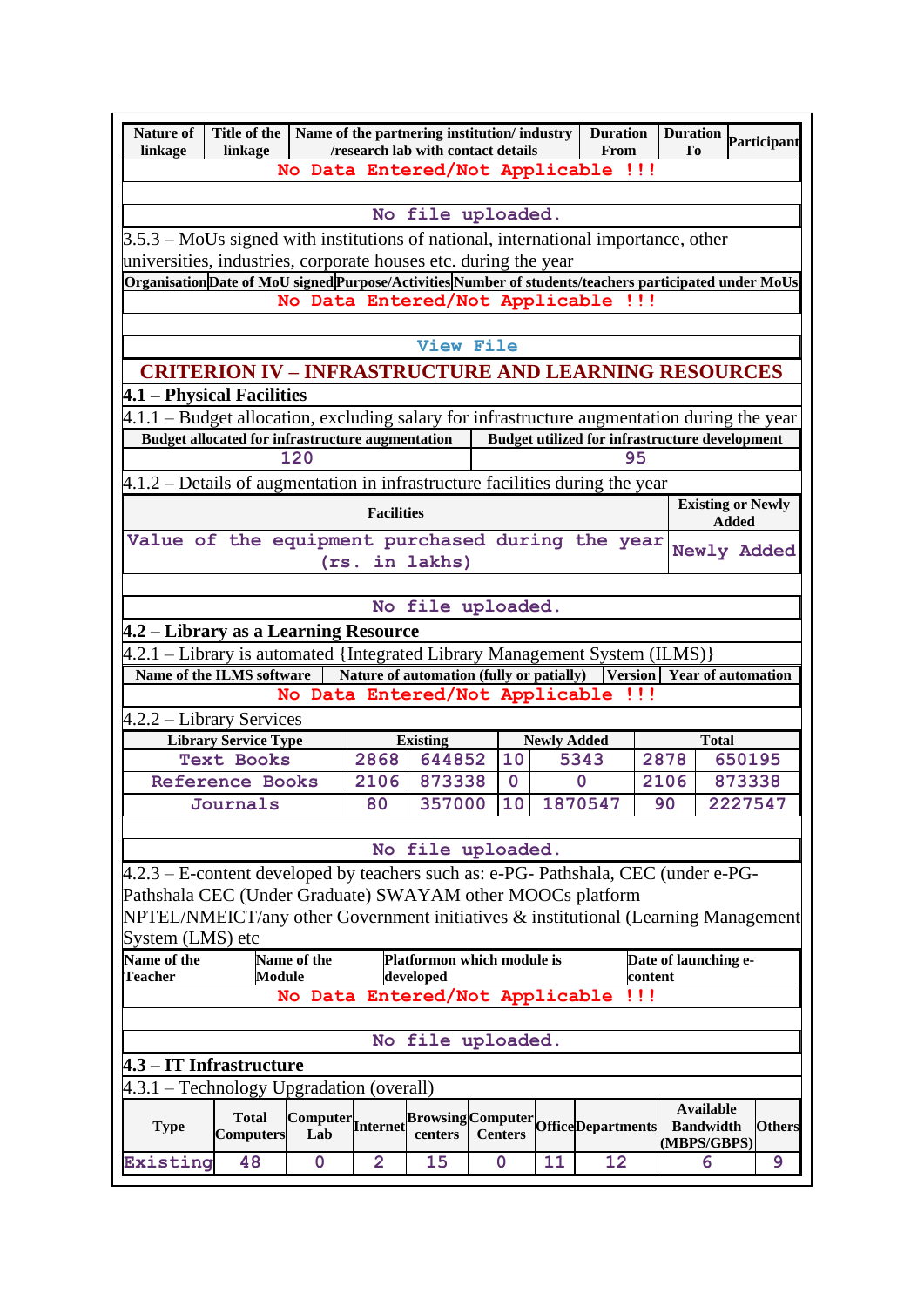| Added                                                                                                                                                                  | $\overline{2}$                                                                                                     | 0                                  | 0              | 0                        | 0                                         | 1  | 1        | 6                                                                                         | 0 |
|------------------------------------------------------------------------------------------------------------------------------------------------------------------------|--------------------------------------------------------------------------------------------------------------------|------------------------------------|----------------|--------------------------|-------------------------------------------|----|----------|-------------------------------------------------------------------------------------------|---|
| Total                                                                                                                                                                  | 50                                                                                                                 | $\mathbf 0$                        | $\overline{2}$ | 15                       | $\Omega$                                  | 12 | 13       | 12                                                                                        | 9 |
| 4.3.2 – Bandwidth available of internet connection in the Institution (Leased line)                                                                                    |                                                                                                                    |                                    |                |                          |                                           |    |          |                                                                                           |   |
| 6 MBPS/ GBPS                                                                                                                                                           |                                                                                                                    |                                    |                |                          |                                           |    |          |                                                                                           |   |
| $4.3.3$ – Facility for e-content                                                                                                                                       |                                                                                                                    |                                    |                |                          |                                           |    |          |                                                                                           |   |
|                                                                                                                                                                        | facility                                                                                                           | Name of the e-content development  |                |                          |                                           |    | facility | Provide the link of the videos and media centre and recording                             |   |
|                                                                                                                                                                        |                                                                                                                    | No Data Entered/Not Applicable !!! |                |                          |                                           |    |          |                                                                                           |   |
| 4.4 – Maintenance of Campus Infrastructure                                                                                                                             |                                                                                                                    |                                    |                |                          |                                           |    |          |                                                                                           |   |
|                                                                                                                                                                        |                                                                                                                    |                                    |                |                          |                                           |    |          | $4.4.1$ – Expenditure incurred on maintenance of physical facilities and academic support |   |
| facilities, excluding salary component, during the year                                                                                                                |                                                                                                                    |                                    |                |                          |                                           |    |          |                                                                                           |   |
|                                                                                                                                                                        |                                                                                                                    | <b>Expenditure incurred on</b>     |                |                          |                                           |    |          | <b>Expenditure incurredon</b>                                                             |   |
| <b>Assigned Budget on</b><br>academic facilities                                                                                                                       |                                                                                                                    | maintenance of academic            | facilities     |                          | Assigned budget on<br>physical facilities |    |          | maintenance of physical<br>facilites                                                      |   |
| 82                                                                                                                                                                     |                                                                                                                    |                                    | 80             |                          | 120                                       |    |          | 90                                                                                        |   |
|                                                                                                                                                                        |                                                                                                                    |                                    |                |                          |                                           |    |          | $4.4.2$ – Procedures and policies for maintaining and utilizing physical, academic and    |   |
| support facilities - laboratory, library, sports complex, computers, classrooms etc.                                                                                   |                                                                                                                    |                                    |                |                          |                                           |    |          |                                                                                           |   |
|                                                                                                                                                                        |                                                                                                                    |                                    |                |                          |                                           |    |          | (maximum 500 words) (information to be available in institutional Website, provide link)  |   |
|                                                                                                                                                                        |                                                                                                                    |                                    |                |                          |                                           |    |          | The Institution has clearly defined policies for maintaining                              |   |
|                                                                                                                                                                        |                                                                                                                    |                                    |                |                          |                                           |    |          |                                                                                           |   |
|                                                                                                                                                                        | its physical and academic support facilities such as lecture<br>halls, laboratories, library, college and hospital |                                    |                |                          |                                           |    |          |                                                                                           |   |
| building equipment, computers and other ICT, sports and                                                                                                                |                                                                                                                    |                                    |                |                          |                                           |    |          |                                                                                           |   |
| recreational facility. The maintenance department is manned                                                                                                            |                                                                                                                    |                                    |                |                          |                                           |    |          |                                                                                           |   |
|                                                                                                                                                                        | by well qualified and experienced engineer, supported by                                                           |                                    |                |                          |                                           |    |          |                                                                                           |   |
| qualified technical staff who are constantly kept updated on                                                                                                           |                                                                                                                    |                                    |                |                          |                                           |    |          |                                                                                           |   |
| quality standards set by the institution. The library                                                                                                                  |                                                                                                                    |                                    |                |                          |                                           |    |          |                                                                                           |   |
| subscribes new edition textbooks , national and international                                                                                                          |                                                                                                                    |                                    |                |                          |                                           |    |          |                                                                                           |   |
| journals every year . The library has got computer section                                                                                                             |                                                                                                                    |                                    |                |                          |                                           |    |          |                                                                                           |   |
|                                                                                                                                                                        |                                                                                                                    |                                    |                |                          |                                           |    |          | with internet access to HELINET facility available for                                    |   |
|                                                                                                                                                                        |                                                                                                                    |                                    |                |                          |                                           |    |          | students and teachers . Diagnostic and other equipments are                               |   |
|                                                                                                                                                                        |                                                                                                                    |                                    |                |                          |                                           |    |          | maintained as per annual maintenance contract (AMC) with the                              |   |
|                                                                                                                                                                        |                                                                                                                    |                                    |                |                          |                                           |    |          | manufacturer by company technical personals on regular basis                              |   |
|                                                                                                                                                                        |                                                                                                                    |                                    |                |                          |                                           |    |          | . The civil work in the campus is maintained by the                                       |   |
|                                                                                                                                                                        |                                                                                                                    |                                    |                |                          |                                           |    |          | direction of civil engineer of SJM Vidyapeetha, the                                       |   |
|                                                                                                                                                                        |                                                                                                                    |                                    |                |                          |                                           |    |          | gardeners are appointed for the maintaining of the greenery                               |   |
|                                                                                                                                                                        |                                                                                                                    |                                    |                |                          | in college campus                         |    |          |                                                                                           |   |
| <b>CRITERION V - STUDENT SUPPORT AND PROGRESSION</b>                                                                                                                   |                                                                                                                    |                                    |                |                          |                                           |    |          |                                                                                           |   |
| 5.1 – Student Support                                                                                                                                                  |                                                                                                                    |                                    |                |                          |                                           |    |          |                                                                                           |   |
| $5.1.1$ – Scholarships and Financial Support                                                                                                                           |                                                                                                                    |                                    |                |                          |                                           |    |          |                                                                                           |   |
|                                                                                                                                                                        |                                                                                                                    | Name/Title of the scheme           |                |                          | <b>Number of students</b>                 |    |          | <b>Amount in Rupees</b>                                                                   |   |
| No Data Entered/Not Applicable<br>!!!                                                                                                                                  |                                                                                                                    |                                    |                |                          |                                           |    |          |                                                                                           |   |
|                                                                                                                                                                        |                                                                                                                    |                                    |                |                          |                                           |    |          |                                                                                           |   |
|                                                                                                                                                                        |                                                                                                                    |                                    |                | View File                |                                           |    |          |                                                                                           |   |
|                                                                                                                                                                        |                                                                                                                    |                                    |                |                          |                                           |    |          |                                                                                           |   |
| 5.1.2 – Number of capability enhancement and development schemes such as Soft skill<br>development, Remedial coaching, Language lab, Bridge courses, Yoga, Meditation, |                                                                                                                    |                                    |                |                          |                                           |    |          |                                                                                           |   |
| Personal Counselling and Mentoring etc.,                                                                                                                               |                                                                                                                    |                                    |                |                          |                                           |    |          |                                                                                           |   |
| Name of the capability enhancement                                                                                                                                     | scheme                                                                                                             |                                    |                | Date of<br>implemetation | Number of<br>students<br>enrolled         |    |          | <b>Agencies involved</b>                                                                  |   |
|                                                                                                                                                                        |                                                                                                                    |                                    |                |                          |                                           |    |          |                                                                                           |   |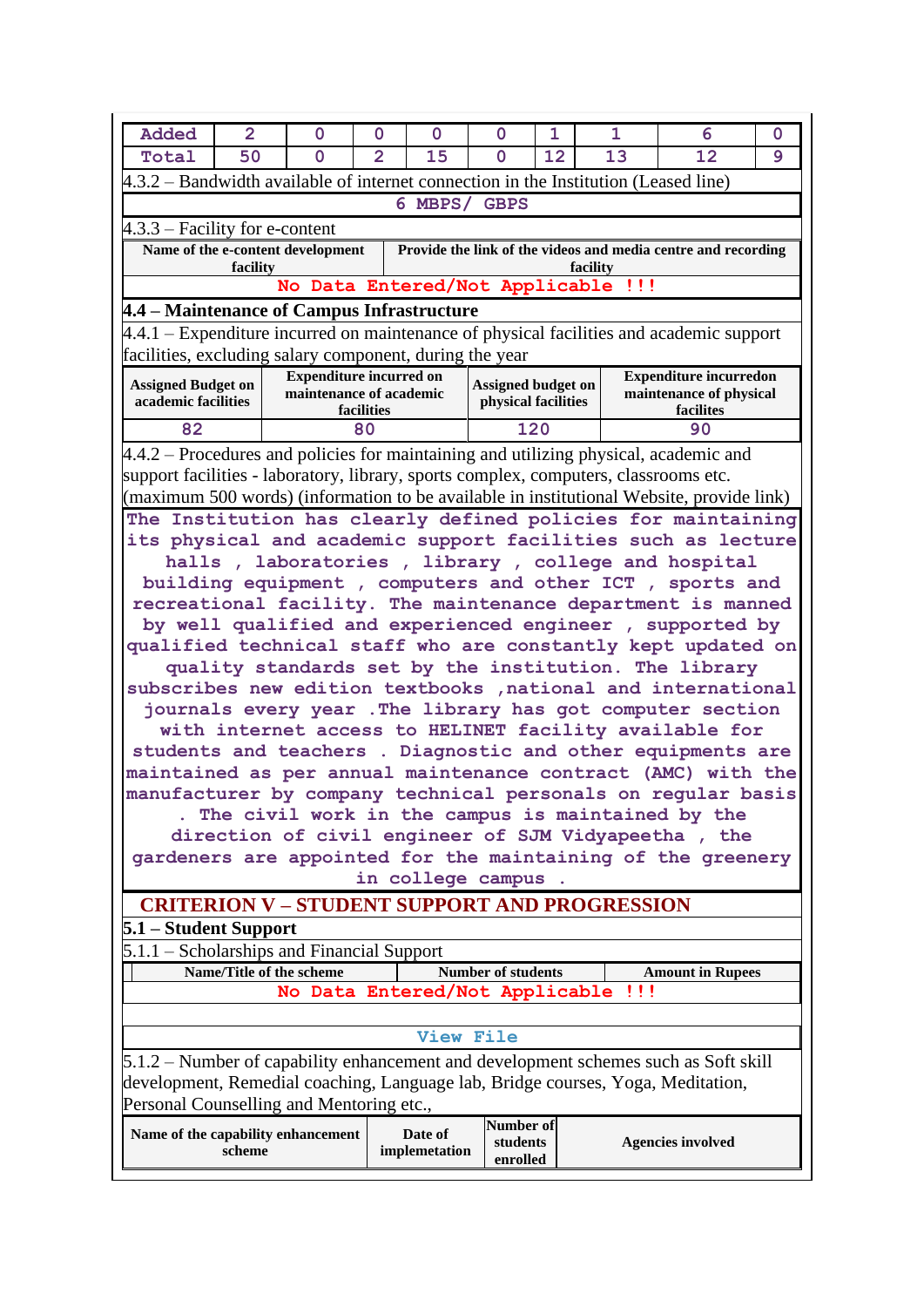|                      | Mentoring system                                                               | 20/08/2018                     |           | 240        |                                 | <b>SJMDCH</b>                               |           |  |
|----------------------|--------------------------------------------------------------------------------|--------------------------------|-----------|------------|---------------------------------|---------------------------------------------|-----------|--|
|                      |                                                                                | 21/06/2019                     |           | 200        |                                 | <b>SJMDCH</b>                               |           |  |
|                      | Yoga day                                                                       |                                |           |            |                                 |                                             |           |  |
|                      | CPR and basic life                                                             |                                |           |            |                                 | Dept. of Anesthesia<br>Basaveshwara Medical |           |  |
|                      | skills                                                                         | 18/11/2018                     |           | 120        |                                 | college and hospital                        |           |  |
|                      |                                                                                |                                |           |            |                                 | , IDA Chitradurga                           |           |  |
|                      |                                                                                |                                |           |            |                                 | Narain Sewa Sansthan                        |           |  |
|                      | Interactive session                                                            | 06/01/2019                     |           | 30         |                                 | India by Dr. Sachin                         |           |  |
|                      | on tobacco cessation                                                           |                                |           |            |                                 | Sinha                                       |           |  |
|                      | Interactive session                                                            |                                |           |            |                                 | Dr. Rajesh G,                               |           |  |
|                      | on Research                                                                    | 23/01/2019                     |           | 150        |                                 | Manipal University                          |           |  |
|                      | methodology                                                                    |                                |           |            |                                 | Manglore                                    |           |  |
|                      | Global quest for                                                               |                                |           |            |                                 | Dr. Raghunath C V                           |           |  |
|                      | dental excellence for                                                          |                                |           |            |                                 | Private practitioner                        |           |  |
| students and general |                                                                                | 24/04/2019                     |           | 150        |                                 | from MACKAY Australia                       |           |  |
|                      | practisioners                                                                  |                                |           |            |                                 |                                             |           |  |
|                      | interactive session                                                            |                                |           |            |                                 |                                             |           |  |
| on Intellectual      |                                                                                | 14/02/2019                     |           | 150        |                                 | IDA Chitradurga                             |           |  |
|                      | <b>Property Rights</b>                                                         |                                |           |            |                                 |                                             |           |  |
|                      |                                                                                |                                |           |            |                                 | Dr Gopal Das Prof.                          |           |  |
|                      | Personal counselling                                                           | 14/02/2019                     |           | 51         |                                 | and HOD BMCH                                |           |  |
|                      |                                                                                |                                |           |            | Chitradurga                     |                                             |           |  |
|                      | Remedial classes                                                               | 20/03/2019                     |           | 200        | <b>SJMDCH</b>                   |                                             |           |  |
|                      |                                                                                |                                |           |            |                                 |                                             |           |  |
|                      |                                                                                | No file uploaded.              |           |            |                                 |                                             |           |  |
|                      | 5.1.3 – Students benefited by guidance for competitive examinations and career |                                |           |            |                                 |                                             |           |  |
|                      | counselling offered by the institution during the year                         |                                |           |            |                                 |                                             |           |  |
|                      |                                                                                | Number of                      |           |            | Number of<br>benefited students | Number of                                   | Number of |  |
| Year                 | benefited students<br>Name of the scheme                                       |                                | by career |            | students who                    | studentsp                                   |           |  |
|                      |                                                                                | for competitive<br>examination |           | counseling |                                 | have passedin<br>the comp. exam             | placed    |  |
|                      |                                                                                |                                |           | activities |                                 |                                             |           |  |
|                      | <b>GLOBAL QUEST FOR</b><br>DENTAL EXCELLENCE                                   |                                |           |            |                                 |                                             |           |  |
| 2018                 | BY DR . RAGHUNATH                                                              | 0 <sub>II</sub>                |           |            | 200                             | $\Omega$                                    | 0         |  |
|                      |                                                                                |                                |           |            |                                 |                                             |           |  |

#### **No file uploaded.**

5.1.4 – Institutional mechanism for transparency, timely redressal of student grievances, Prevention of sexual harassment and ragging cases during the year

**Total grievances received Number of grievances redressed Avg. number of days for grievance redressal 0 0 0**

## **5.2 – Student Progression**

**AUSTRILIA**

5.2.1 – Details of campus placement during the year

|                                    | On campus           |           | Off campus    |              |           |  |  |  |
|------------------------------------|---------------------|-----------|---------------|--------------|-----------|--|--|--|
| <b>Nameof</b>                      | Number of           | Number of | <b>Nameof</b> | Number of    | Number of |  |  |  |
| organizations                      | students            | stduents  | organizations | students     | stduents  |  |  |  |
| visited                            | <b>participated</b> | placed    | visited       | participated | placed    |  |  |  |
| No Data Entered/Not Applicable !!! |                     |           |               |              |           |  |  |  |
|                                    |                     |           |               |              |           |  |  |  |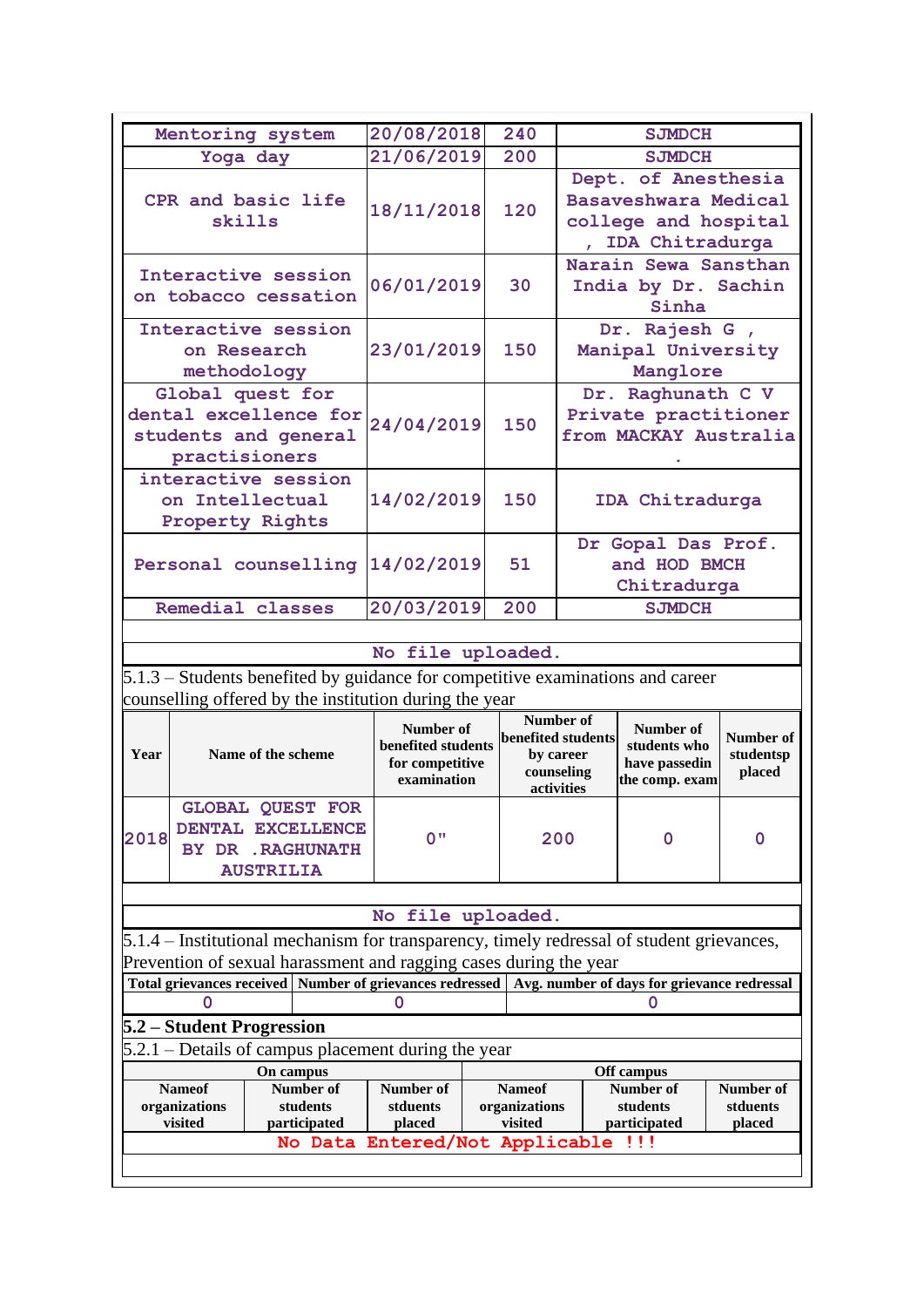|                                                                                                                                                                                 | No file uploaded.                                                                                                                                                              |                                  |                                        |                                                                                                                        |        |                                     |  |  |  |  |
|---------------------------------------------------------------------------------------------------------------------------------------------------------------------------------|--------------------------------------------------------------------------------------------------------------------------------------------------------------------------------|----------------------------------|----------------------------------------|------------------------------------------------------------------------------------------------------------------------|--------|-------------------------------------|--|--|--|--|
|                                                                                                                                                                                 |                                                                                                                                                                                |                                  |                                        | $5.2.2$ – Student progression to higher education in percentage during the year                                        |        |                                     |  |  |  |  |
| Year                                                                                                                                                                            | <b>Number of</b><br>students<br>enrolling into<br>higher education                                                                                                             | Programme<br>graduated<br>from   | <b>Depratment</b><br>graduated<br>from | Name of institution joined                                                                                             |        | Name of<br>programme<br>admitted to |  |  |  |  |
| 2019                                                                                                                                                                            | 1                                                                                                                                                                              | <b>BDS</b>                       | <b>SJMDCH</b>                          | Govt. dental college<br>Rotak Haryana                                                                                  |        | <b>MDS</b>                          |  |  |  |  |
| 2019                                                                                                                                                                            | 1                                                                                                                                                                              | <b>BDS</b>                       | <b>SJMDCH</b>                          | Ambedkar dental<br>college Banglore                                                                                    |        | <b>MDS</b>                          |  |  |  |  |
| 2019                                                                                                                                                                            | $\overline{2}$                                                                                                                                                                 | <b>BDS</b>                       | <b>SJMDCH</b>                          | Divya Jyoti college<br>dental science and<br>research Modhi nagar<br>gazhiyabad UP                                     |        | <b>MDS</b>                          |  |  |  |  |
| 2019                                                                                                                                                                            | 1                                                                                                                                                                              | <b>BDS</b>                       | <b>SJMDCH</b>                          | Yenopoya Dental<br>college Manglore                                                                                    |        | <b>MDS</b>                          |  |  |  |  |
| 2019                                                                                                                                                                            | 1                                                                                                                                                                              | <b>BDS</b>                       | <b>SJMDCH</b>                          | Oxford Dental<br>college Banglore                                                                                      |        | <b>MDS</b>                          |  |  |  |  |
| 2019                                                                                                                                                                            | 1                                                                                                                                                                              | <b>BDS</b>                       | <b>SJMDCH</b>                          | R V Dental college<br>Banglore                                                                                         |        | <b>MDS</b>                          |  |  |  |  |
| 2019                                                                                                                                                                            | 1                                                                                                                                                                              | <b>BDS</b>                       | <b>SJMDCH</b>                          | <b>SJMDCH</b>                                                                                                          |        | <b>MDS</b>                          |  |  |  |  |
| year (eg:NET/SET/SLET/GATE/GMAT/CAT/GRE/TOFEL/Civil Services/State<br><b>Government Services</b> )<br><b>Items</b><br>Number of students selected/ qualifying<br>Any Other<br>8 |                                                                                                                                                                                |                                  |                                        |                                                                                                                        |        |                                     |  |  |  |  |
|                                                                                                                                                                                 |                                                                                                                                                                                |                                  |                                        |                                                                                                                        |        |                                     |  |  |  |  |
| the year                                                                                                                                                                        |                                                                                                                                                                                |                                  |                                        | No file uploaded.<br>$5.2.4$ – Sports and cultural activities / competitions organised at the institution level during |        |                                     |  |  |  |  |
|                                                                                                                                                                                 |                                                                                                                                                                                |                                  | <b>Activity</b>                        |                                                                                                                        | Level  | Number of<br><b>Participants</b>    |  |  |  |  |
|                                                                                                                                                                                 |                                                                                                                                                                                |                                  |                                        | 2. RGUHS STATE LEVEL SHETTLE BADMINTON (MEN AND<br>WOMEN) AND STAFF TOURNAMENT 2018-2019                               | state  | 8                                   |  |  |  |  |
|                                                                                                                                                                                 |                                                                                                                                                                                |                                  | 2019                                   | 1. SPORTS AND CULTURAL EVENTS DANTOSTAV 2018-                                                                          | local  | 200                                 |  |  |  |  |
|                                                                                                                                                                                 | RGUHS Belgaum zonal level Shuttle Badminton<br>men and women tournament was conducted in<br>8<br>state<br>association with SJMDCH Chitradurga.                                 |                                  |                                        |                                                                                                                        |        |                                     |  |  |  |  |
|                                                                                                                                                                                 |                                                                                                                                                                                |                                  |                                        | No file uploaded.                                                                                                      |        |                                     |  |  |  |  |
| 5.3 – Student Participation and Activities                                                                                                                                      |                                                                                                                                                                                |                                  |                                        |                                                                                                                        |        |                                     |  |  |  |  |
|                                                                                                                                                                                 | 5.3.1 – Number of awards/medals for outstanding performance in sports/cultural activities<br>at national/international level (award for a team event should be counted as one) |                                  |                                        |                                                                                                                        |        |                                     |  |  |  |  |
|                                                                                                                                                                                 |                                                                                                                                                                                |                                  |                                        |                                                                                                                        |        |                                     |  |  |  |  |
| Year                                                                                                                                                                            | Name of the<br>award/medal                                                                                                                                                     | National/<br><b>Internaional</b> | Number of<br>awards for Sports         | Number of awards Student ID<br>for Cultural                                                                            | number | Name of the<br>student              |  |  |  |  |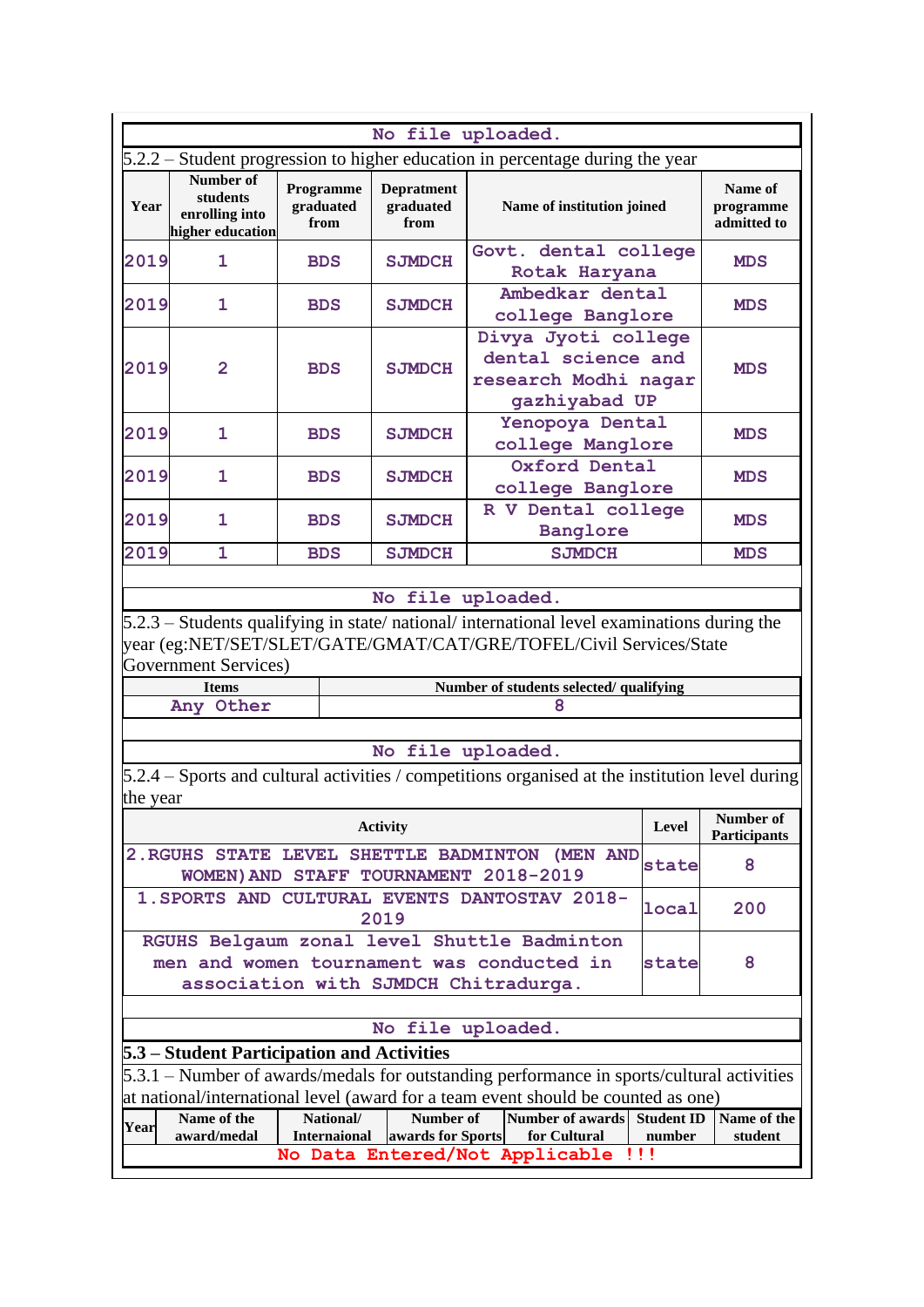| No file uploaded.                                                                                                  |  |  |  |  |  |  |  |
|--------------------------------------------------------------------------------------------------------------------|--|--|--|--|--|--|--|
| $5.3.2$ – Activity of Student Council & representation of students on academic &                                   |  |  |  |  |  |  |  |
| administrative bodies/committees of the institution (maximum 500 words)                                            |  |  |  |  |  |  |  |
| The student in various committee actively involved in day to                                                       |  |  |  |  |  |  |  |
| day activities of the institution. The student                                                                     |  |  |  |  |  |  |  |
| representatives are reconstituted every year to update with                                                        |  |  |  |  |  |  |  |
| present member's of first year BDS to internship. The                                                              |  |  |  |  |  |  |  |
| student members being an integral part of the institution,                                                         |  |  |  |  |  |  |  |
| plays a part in all the levels of the working of the                                                               |  |  |  |  |  |  |  |
| institution including organizing and conducting of awareness                                                       |  |  |  |  |  |  |  |
| and educational programs for the students as well as patient                                                       |  |  |  |  |  |  |  |
| awareness programmes. The student representatives leads the                                                        |  |  |  |  |  |  |  |
| institution for cultural, sports and other co-curricular                                                           |  |  |  |  |  |  |  |
| activities. Students representatives are a part of IQAC,<br>various bodies and committees include the anti-ragging |  |  |  |  |  |  |  |
| committee, redressal and sexual harassment committee and                                                           |  |  |  |  |  |  |  |
| various other committees and bodies of the institution                                                             |  |  |  |  |  |  |  |
| 5.4 – Alumni Engagement                                                                                            |  |  |  |  |  |  |  |
| 5.4.1 – Whether the institution has registered Alumni Association?                                                 |  |  |  |  |  |  |  |
| Yes                                                                                                                |  |  |  |  |  |  |  |
| The college alumni association was registered on 29/11/2010                                                        |  |  |  |  |  |  |  |
| under the Karnataka society registration act 1960. The                                                             |  |  |  |  |  |  |  |
| association has shown a steady increase in the number of                                                           |  |  |  |  |  |  |  |
| members in the last few years. The social networking site                                                          |  |  |  |  |  |  |  |
| the association has established enables constant                                                                   |  |  |  |  |  |  |  |
| commiunication among the members and with their alma mater.                                                        |  |  |  |  |  |  |  |
| The alumni association makes financial contribution to the                                                         |  |  |  |  |  |  |  |
| non teaching staff.                                                                                                |  |  |  |  |  |  |  |
| $5.4.2 - No.$ of enrolled Alumni:                                                                                  |  |  |  |  |  |  |  |
| 62                                                                                                                 |  |  |  |  |  |  |  |
| 5.4.3 - Alumni contribution during the year (in Rupees):<br>$\mathbf{0}$                                           |  |  |  |  |  |  |  |
|                                                                                                                    |  |  |  |  |  |  |  |
| $5.4.4$ – Meetings/activities organized by Alumni Association :                                                    |  |  |  |  |  |  |  |
| yes                                                                                                                |  |  |  |  |  |  |  |
| <b>CRITERION VI - GOVERNANCE, LEADERSHIP AND MANAGEMENT</b><br>6.1 – Institutional Vision and Leadership           |  |  |  |  |  |  |  |
| $6.1.1$ – Mention two practices of decentralization and participative management during the                        |  |  |  |  |  |  |  |
| last year (maximum 500 words)                                                                                      |  |  |  |  |  |  |  |
| The internal organisation structure of the college                                                                 |  |  |  |  |  |  |  |
| illustrate the decentralized and participative management                                                          |  |  |  |  |  |  |  |
| practiced by the institution by providing appropriate                                                              |  |  |  |  |  |  |  |
| academic and administrative autonomy to individual                                                                 |  |  |  |  |  |  |  |
| department heads. The teaching faculty are represented in                                                          |  |  |  |  |  |  |  |
| the various administrative bodies and committees of the                                                            |  |  |  |  |  |  |  |
| college such as , college governing council , IQAC                                                                 |  |  |  |  |  |  |  |
| criterion coordinators, library committee etc Meetings                                                             |  |  |  |  |  |  |  |
| of the committees are held at regular intervals and minutes                                                        |  |  |  |  |  |  |  |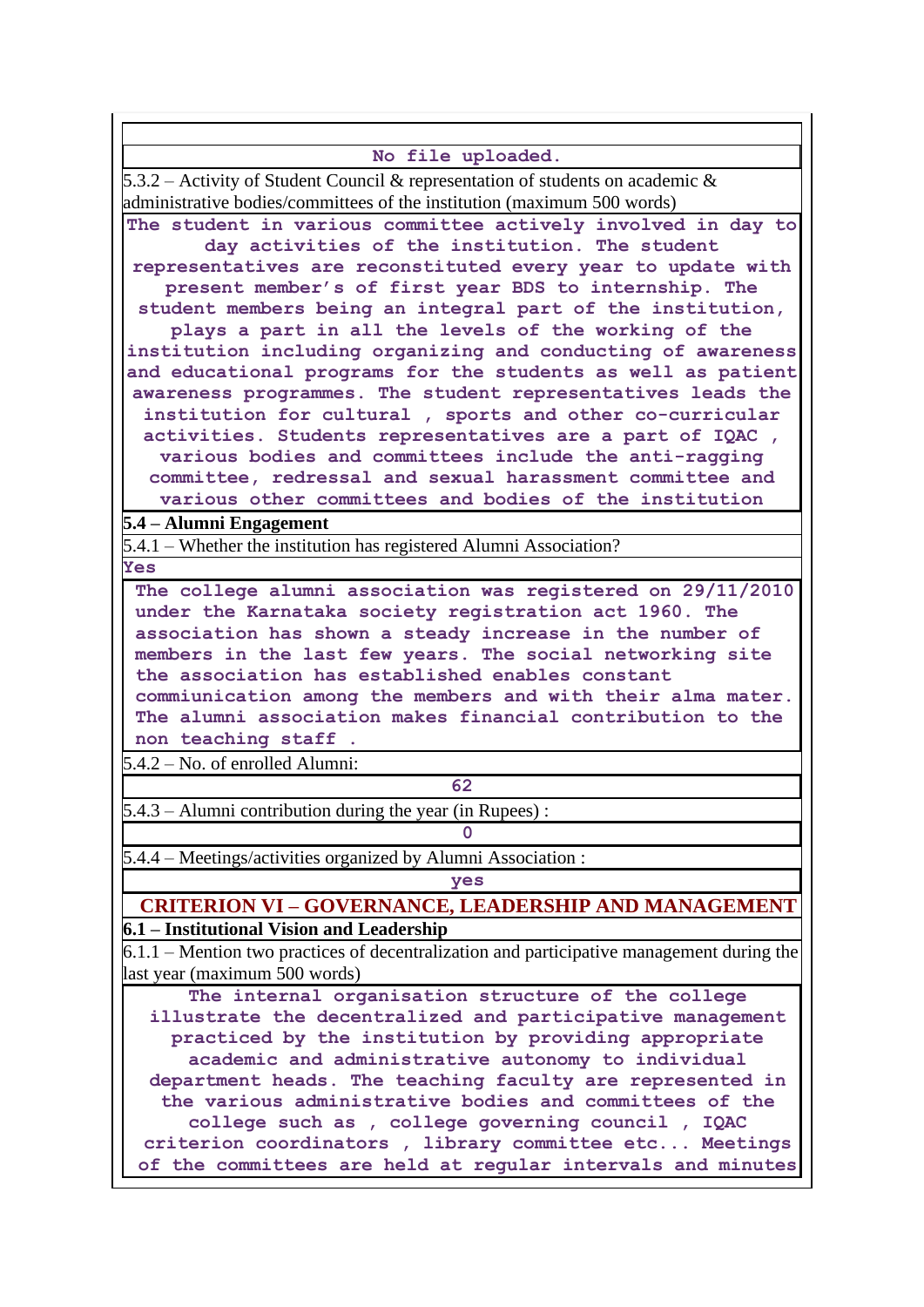**of the meetings are recorded and filed. The college governing council meetings are held every year and IQAC meetings were conducted on every month. The heads of the institution and teaching faculty are given academic autonomy in planning and implementing curricular , co curricular and extra curricular activities . All the meetings of the IQAC , governing council of the college meetings and other committee meetings are always participative and interactive . The opinions and suggestions of the members are taken and implemented for the betterment of the institution .**

6.1.2 – Does the institution have a Management Information System (MIS)?

**No**

#### **6.2 – Strategy Development and Deployment**

|  |                           | $6.2.1$ – Quality improvement strategies adopted by the institution for each of the following |  |  |  |  |
|--|---------------------------|-----------------------------------------------------------------------------------------------|--|--|--|--|
|  | (with in 100 words each): |                                                                                               |  |  |  |  |

| <b>Strategy Type</b> | <b>Details</b>                           |
|----------------------|------------------------------------------|
|                      | The counselling is done by Karnataka     |
|                      | examination authority for the NEET       |
|                      | qualified candidates . The total UG      |
|                      | intake of the institution is 60 and two  |
|                      | post graduation seat in the specialty of |
|                      | conservative and endodontics. The        |
|                      | institution has 3 catagories in          |
|                      | admission, 1. Centralised counselling by |
|                      | Karnataka Examination Authority,         |
|                      | Bangalore- 35 2. Private quota- 45. 3.   |
|                      | NRI- 15. 4. Institutional Preference -   |
| Admission of         | 05 For ensuring transparency in the      |
| <b>Students</b>      | admission of management quota, the       |
|                      | institution publicizes the requirements  |
|                      | in the institution website and also in   |
|                      | the print media. The admission           |
|                      | eligibility is according to the          |
|                      | provisions of the RGUHS and Dental       |
|                      | Council of India. Admission activities   |
|                      | of the institution according to the      |
|                      | terms and conditions of consensual       |
|                      | agreement entered into between the       |
|                      | government of Karnataka and the          |
|                      | Karnataka private medical and dental     |
|                      | colleges association.                    |
|                      | · Institution-industry interaction is    |
|                      | being planned for extending quality      |
| Industry Interaction | dental services for betterment of        |
| / Collaboration      | community. The institution for the       |
|                      | purpose of conducting various dental     |
|                      | health care activities within and        |
|                      | outside the institution has entered into |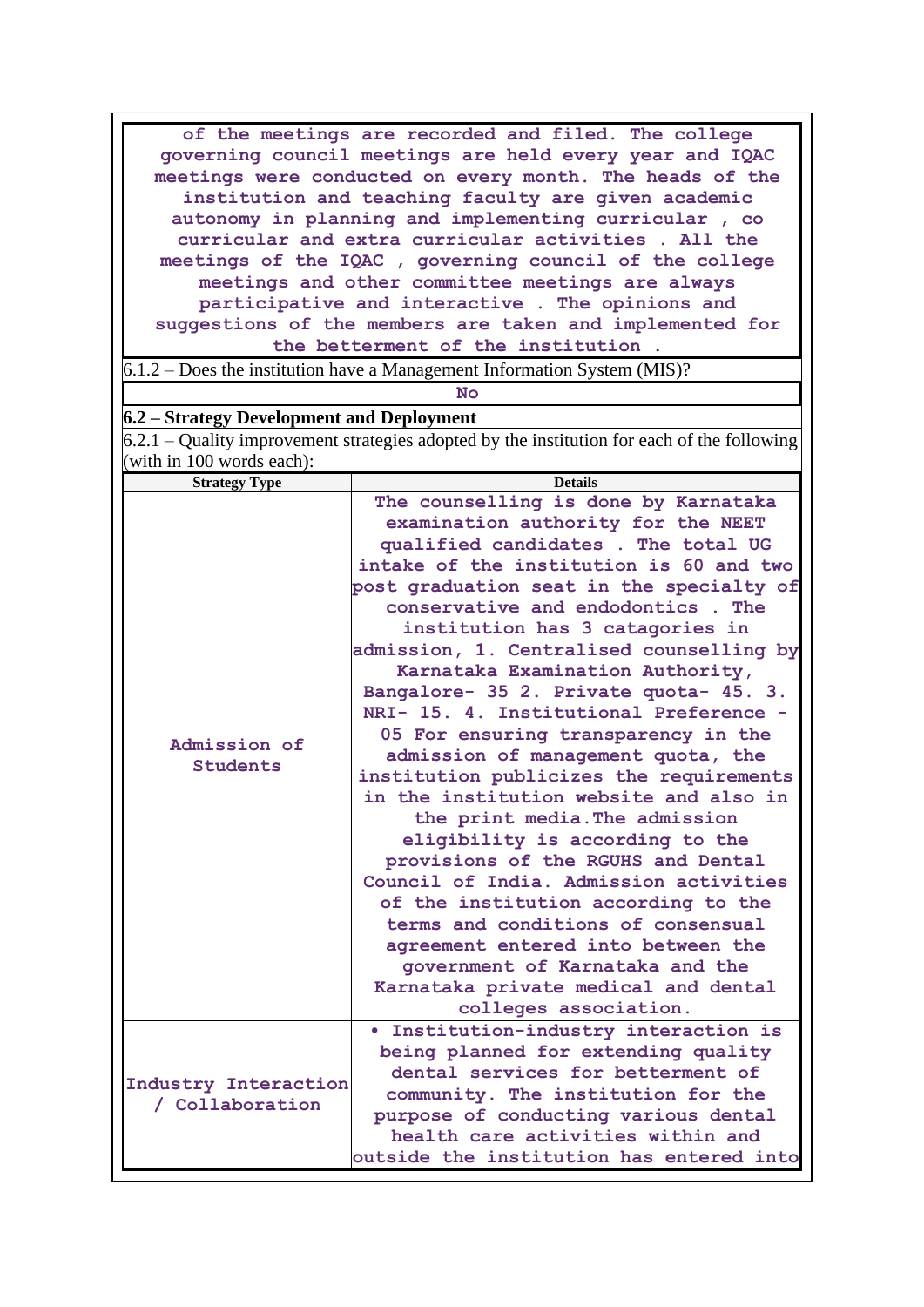|                  | collaborations with some of the           |
|------------------|-------------------------------------------|
|                  | Government and Non-government agencies    |
|                  | operating in the district. The agencies   |
|                  | include District Health Office, Rotary    |
|                  | Club, Chitradurga, Youth red cross        |
|                  | society Chitradurga, Sri Murugharajendra  |
|                  | Math, chitradurga, Basweshwara Medical    |
|                  | College And Hospital, SJM College of      |
|                  | Pharmacy, SJMIT, Nightingale Bangalore    |
|                  | and others. Various activities like       |
|                  | special lectures, workshop, field visit,  |
|                  | camps conducted by the institution in     |
|                  | collaboration of these organisations      |
|                  |                                           |
|                  | have improved the quality of teachers     |
|                  | learning, research and extension          |
|                  | activities. Since the institution is the  |
|                  | offspring of a philanthropic Math         |
|                  | financial benefits are not expected.      |
|                  | Dental health care programs are           |
|                  | organised in association with IDA         |
|                  | Chitradurga branch                        |
|                  | . The Management interacts with Teaching  |
|                  | and Non teaching staff at frequent        |
|                  | intervals of time and solutions are       |
|                  | arrived for various problems .            |
|                  | Periodical training to both teaching and  |
| Human Resource   | non teaching to keep them abreast with    |
| Management       | the recent development in the field of    |
|                  | dental education and practice.            |
|                  | Recruiting the faculty and staff as       |
|                  | needed in the institution based on the    |
|                  |                                           |
|                  | assessment of recruitment and norms of    |
|                  | DCI and RGUHS.                            |
|                  | <b>• Extension of the library timings</b> |
|                  | during the examination period. .          |
|                  | Incorporation of latest books and         |
|                  | journals on periodic basis. . Partial     |
|                  | automation with bar coding. . HELINET     |
|                  | facility is provided for staffs and       |
| Library, ICT and | students for easy access of e -Journals   |
| Physical         | in the library. . Every department has    |
| Infrastructure / | computers with Internet facility and      |
| Instrumentation  | staff members use them for effective      |
|                  | presentation. . ICT enabled teaching      |
|                  | Smart boards are installed in the         |
|                  |                                           |
|                  | lecture hall. . Wi-Fi enabled campus. .   |
|                  | Departments are well equipped with        |
|                  | latest equipments.                        |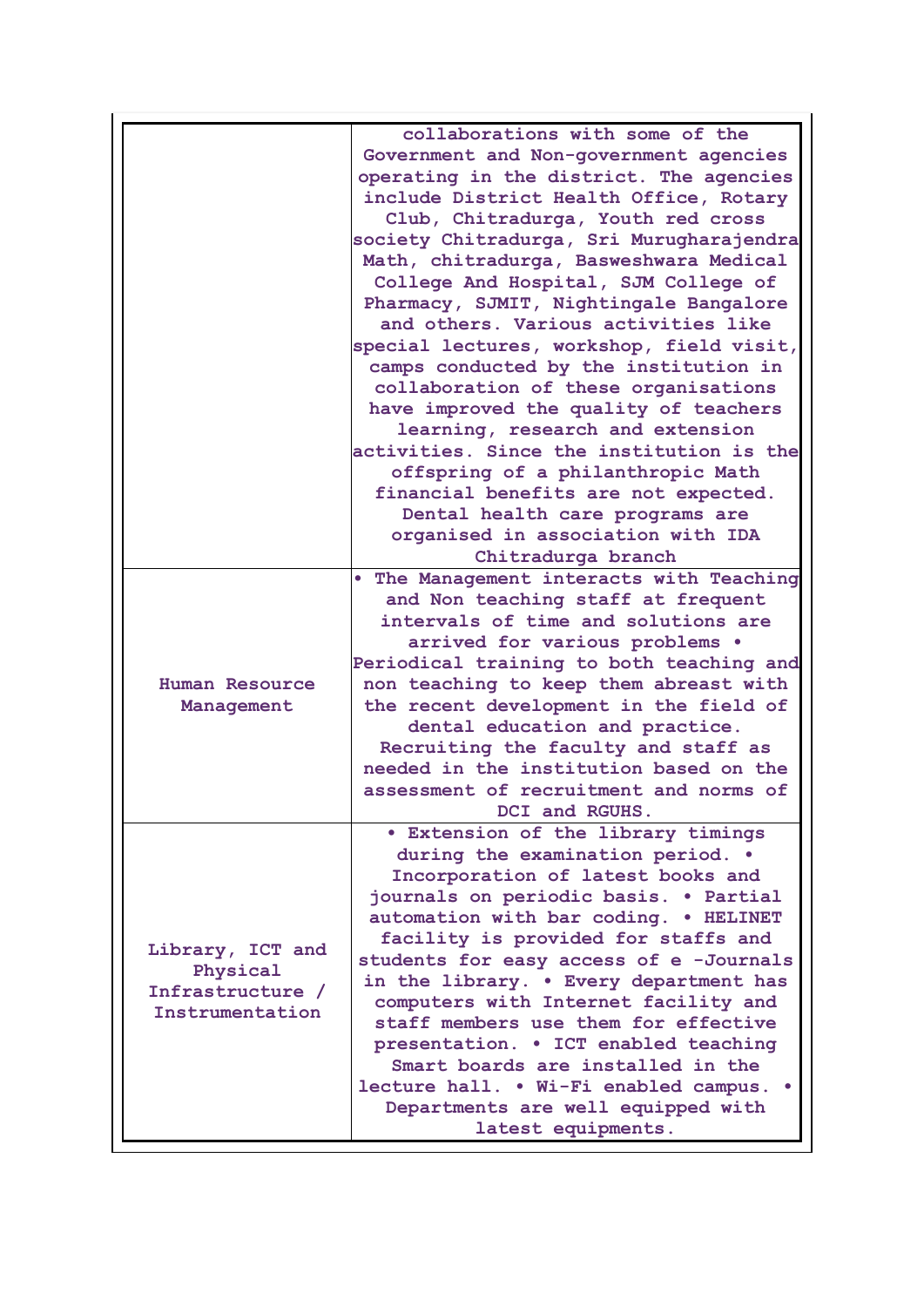|                 | The policy of RGUHS to promote research<br>in affiliated and constituent |
|-----------------|--------------------------------------------------------------------------|
|                 | institution is to motivate research                                      |
|                 |                                                                          |
|                 | activities in the respective department                                  |
|                 | and subjects provide supportive                                          |
|                 | financial assistance to create necessary                                 |
|                 | infrastructure at the institution and in                                 |
|                 | the university. It has a separate                                        |
|                 | research centre to promote research                                      |
|                 | activity in the constituent and                                          |
|                 | affiliated institutions. The university                                  |
|                 | promotes-learning culture and readiness                                  |
|                 | for accessing the international medical                                  |
|                 | and dental e- journals e- books through                                  |
|                 | digital library information network,                                     |
|                 | HELINET access to world class health                                     |
|                 | science literature. Round the clock the                                  |
|                 | students, teacher and researchers in all                                 |
| Research and    | affiliated institution of RGUHS can                                      |
| Development     | access this facility. RGUHS journals of                                  |
|                 | dental science publishes the research                                    |
|                 | articles of the faculty of constituent                                   |
|                 | institutions. . Plan, organise and                                       |
|                 | execute the research activities in the                                   |
|                 |                                                                          |
|                 | institution involving the students. .                                    |
|                 | Mobilize resources and motivate the                                      |
|                 | students and faculty to take up research                                 |
|                 | studies in the respective field and                                      |
|                 | subject. . Organise program to orient                                    |
|                 | the faculty and student regarding                                        |
|                 | research projects. . Appraise the social                                 |
|                 | utility researches and the outstanding                                   |
|                 | researches including faculty and                                         |
|                 | students. . Plan, promote and mobilize                                   |
|                 | funds from ICMR and RGUHS etc for                                        |
|                 | research projects. - Conducts research                                   |
|                 | methodology workshop for students and                                    |
|                 | faculty.                                                                 |
|                 | The examination committee takes care of                                  |
|                 | this work. RGUHS exercises overall power                                 |
|                 | regarding reforms to be made in the                                      |
|                 | examination process however, the                                         |
|                 | affiliating institution can suggest                                      |
| Examination and | reforms in case it is required.                                          |
| Evaluation      | Institution follows examination pattern                                  |
|                 | as per the university rules and                                          |
|                 | regulations. Coding method is followed                                   |
|                 | by the University for evaluating the                                     |
|                 | answer scripts. The provision for                                        |
|                 | obtaining photocopy and re-totaling of                                   |
|                 |                                                                          |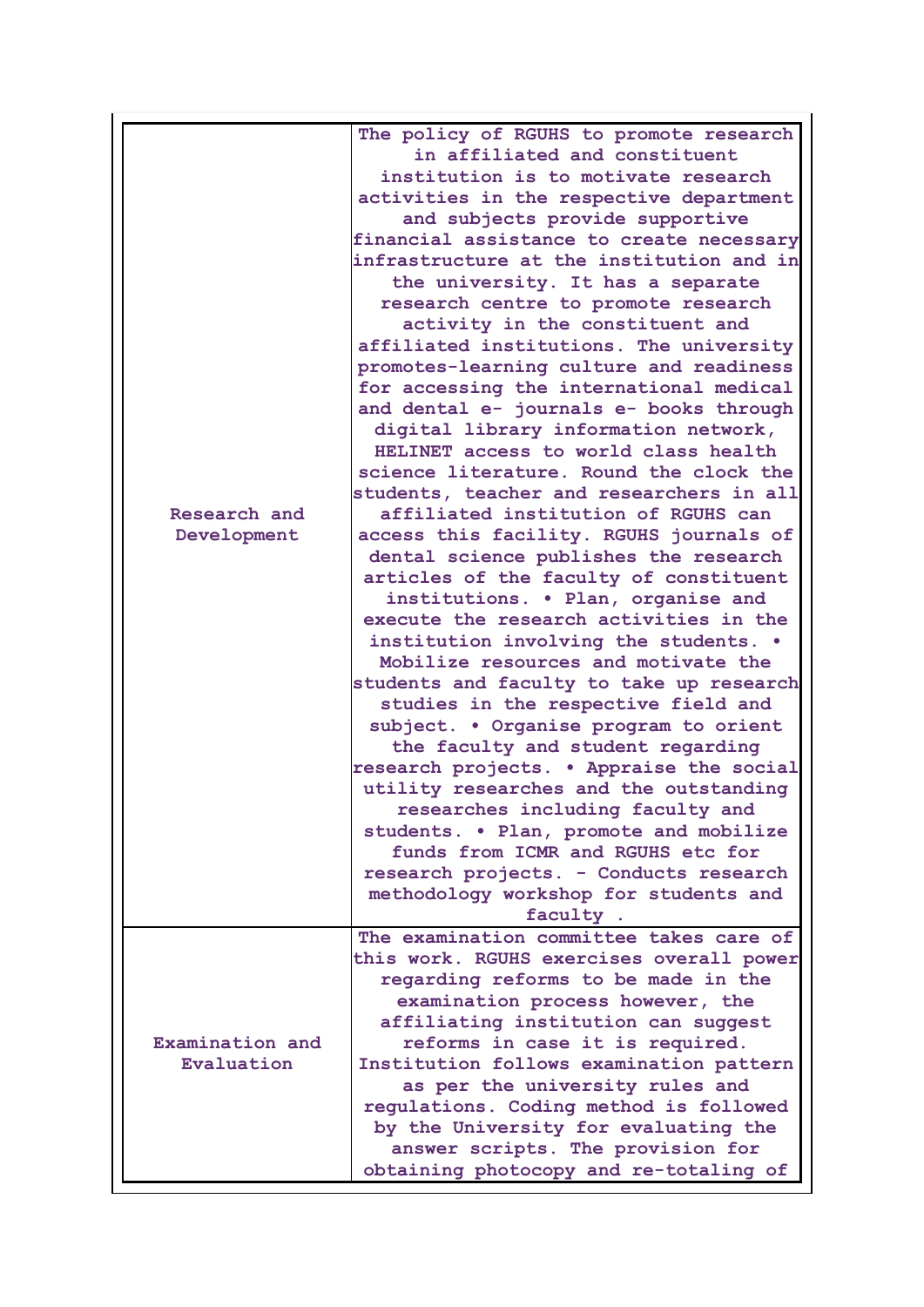|                           | marks scored is another major evaluation<br>reform. The institution strictly adheres<br>to the evaluation norms set by RGUHS.<br>This includes annual summative and<br>formative assessment. Summative<br>assessment includes the examination and<br>evaluation conducted by the university.<br>Formative assessment is carried out in<br>the institution under the supervision of<br>examination committee chaired by the<br>principal. It includes three internal<br>assessments per year, three practical<br>exams and three viva voce. Among these<br>best of two will be considered for<br>recommending to the university.<br>- ICT enabled teaching, Smart classes                                                                                                                                                                                                                      |
|---------------------------|-----------------------------------------------------------------------------------------------------------------------------------------------------------------------------------------------------------------------------------------------------------------------------------------------------------------------------------------------------------------------------------------------------------------------------------------------------------------------------------------------------------------------------------------------------------------------------------------------------------------------------------------------------------------------------------------------------------------------------------------------------------------------------------------------------------------------------------------------------------------------------------------------|
|                           | Table clinic presentation. - Field<br>visits. - Rotary Endodontic Workshop. -<br>Every department has computers with<br>Internet facility and staff members use<br>them for effective presentation. - Staff                                                                                                                                                                                                                                                                                                                                                                                                                                                                                                                                                                                                                                                                                   |
| <b>Teaching and</b>       | members are provided with teacher's                                                                                                                                                                                                                                                                                                                                                                                                                                                                                                                                                                                                                                                                                                                                                                                                                                                           |
| Learning                  | diary. - Learning is made student                                                                                                                                                                                                                                                                                                                                                                                                                                                                                                                                                                                                                                                                                                                                                                                                                                                             |
|                           | centric through interactive teaching<br>methodology like seminars, case studies,<br>special lectures and group discussion. -<br>e-journal club - workshops, seminars<br>special lectures and e-poster. - Faculty<br>development programmes.                                                                                                                                                                                                                                                                                                                                                                                                                                                                                                                                                                                                                                                   |
| Curriculum<br>Development | The institution is affiliated to RGUHS<br>Bangalore. They design and provide the<br>curriculum to the institution. It is<br>periodically reviewed and the same has<br>been mandatorily followed in the<br>institution. However, the senior faculty<br>of the institution participates in the<br>process of design and review of the<br>curriculum. For this purpose, it has<br>been the practice of the institution to<br>take feedback from students, parents,<br>patients and other academic experts. The<br>department level faculty meetings are<br>conducted in the beginning and at the<br>end of the academic year to plan revise<br>and execute the curriculum of the<br>program. Feedback from the students,<br>parents, teachers and academic peers<br>etc, has been taken to understand their<br>requirements and accordingly design the<br>programs for execution. Senior faculty |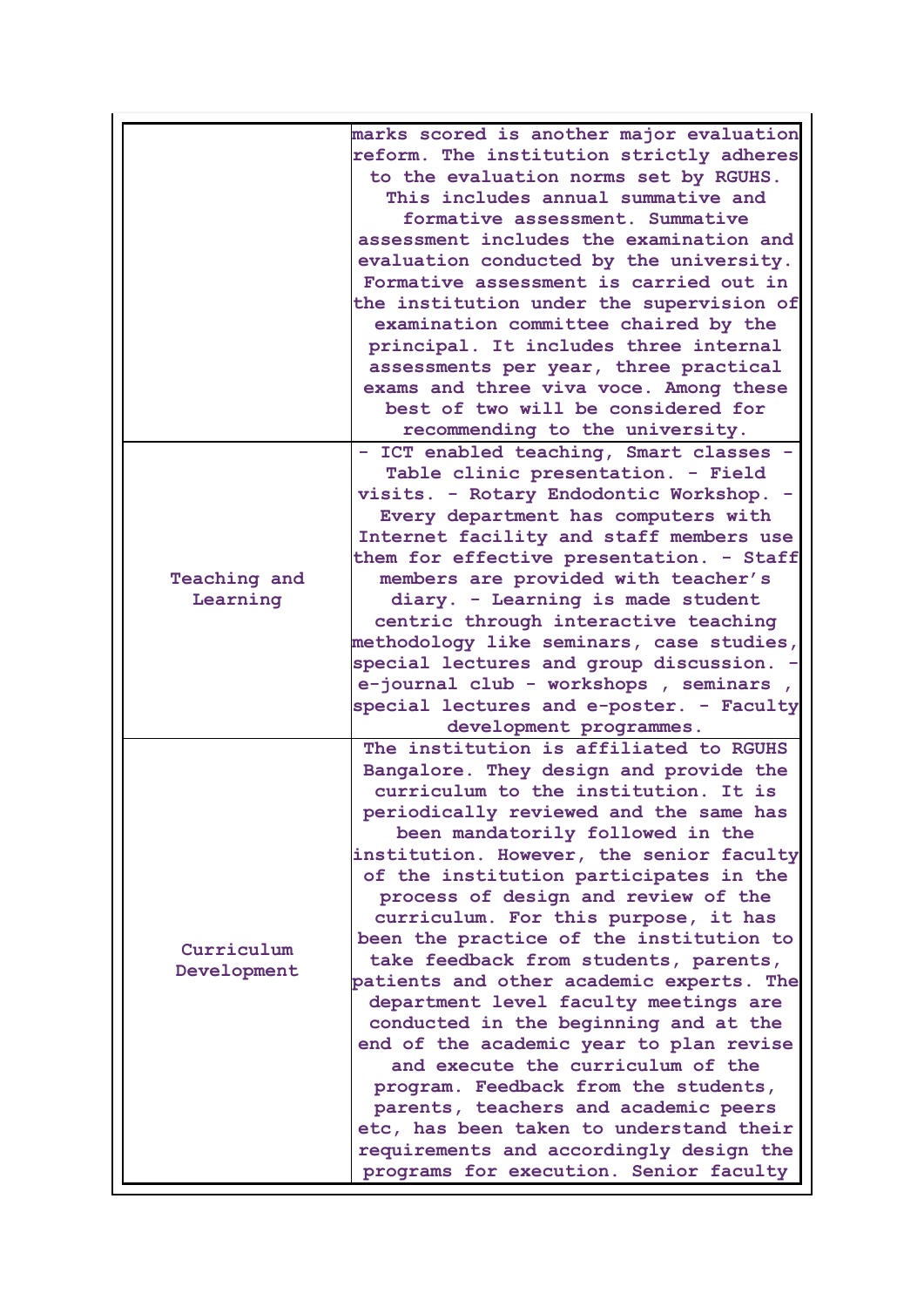|                                      | <b>View File</b>                                                                                                                                                                                                                                                                                                                                                                                                                                                                                                                                                    |                        |                                                                         |                             |
|--------------------------------------|---------------------------------------------------------------------------------------------------------------------------------------------------------------------------------------------------------------------------------------------------------------------------------------------------------------------------------------------------------------------------------------------------------------------------------------------------------------------------------------------------------------------------------------------------------------------|------------------------|-------------------------------------------------------------------------|-----------------------------|
|                                      | No Data Entered/Not Applicable !!!                                                                                                                                                                                                                                                                                                                                                                                                                                                                                                                                  |                        |                                                                         |                             |
| Name of<br>Year<br><b>Teacher</b>    | attended for which financial support<br>provided                                                                                                                                                                                                                                                                                                                                                                                                                                                                                                                    |                        | Name of the professional body for<br>which membership fee is provided   | <b>Amount</b> of<br>support |
|                                      | towards membership fee of professional bodies during the year<br>Name of conference/workshop                                                                                                                                                                                                                                                                                                                                                                                                                                                                        |                        |                                                                         |                             |
|                                      | $6.3.1$ – Teachers provided with financial support to attend conferences / workshops and                                                                                                                                                                                                                                                                                                                                                                                                                                                                            |                        |                                                                         |                             |
| 6.3 – Faculty Empowerment Strategies |                                                                                                                                                                                                                                                                                                                                                                                                                                                                                                                                                                     |                        |                                                                         |                             |
|                                      | payment of fees. - Online submission of<br>Internal Assessment marks and Attendance.<br>Online submission of university practical<br>viva voce marks.                                                                                                                                                                                                                                                                                                                                                                                                               |                        |                                                                         |                             |
| Examination                          | equipped with ITC tools necessery for<br>examination purpose manages this work. The<br>institution is affiliated to RGUHS and<br>follows the examination pattern as per the<br>university rules and regulations. - Online                                                                                                                                                                                                                                                                                                                                           |                        |                                                                         |                             |
| Finance and<br><b>Accounts</b>       | The college uses the TALLY software for e-<br>governence for functioning of finance and<br>account department of the college, this<br>helps in accuracy of financial transactions<br>The college conducts regular audits of books<br>and accounts, the administrative office<br>keeps the all financial records separately as<br>per the events and transactions made for.<br>The FOXFIRE software is used for management<br>The examination section of the office                                                                                                  | of faculty salary.     |                                                                         |                             |
| Administration                       | The administration of the college functions<br>with e-governance system of government and<br>college level, use of smartphone with inbuilt<br>social app like whats app , it helps to<br>provide the brief notice of every event to be<br>happening in the college, whats app group<br>for awareness and showing the college<br>activities . The college have Bio metrics<br>attendance for teaching and non teaching<br>staff the college campus equipped with CCTV<br>surveillance. the bulk sms sent to the parents<br>regarding the progress of their children. |                        |                                                                         |                             |
| E-governace area                     |                                                                                                                                                                                                                                                                                                                                                                                                                                                                                                                                                                     | <b>Details</b>         |                                                                         |                             |
|                                      | $6.2.2$ – Implementation of e-governance in areas of operations:                                                                                                                                                                                                                                                                                                                                                                                                                                                                                                    |                        |                                                                         |                             |
|                                      |                                                                                                                                                                                                                                                                                                                                                                                                                                                                                                                                                                     | relevant for students. | contribute for necessary changes<br>contemplated to make the curriculum |                             |
|                                      | principal, attend the university level                                                                                                                                                                                                                                                                                                                                                                                                                                                                                                                              |                        | workshop and other meetings and                                         |                             |
|                                      |                                                                                                                                                                                                                                                                                                                                                                                                                                                                                                                                                                     |                        | of the institution including the                                        |                             |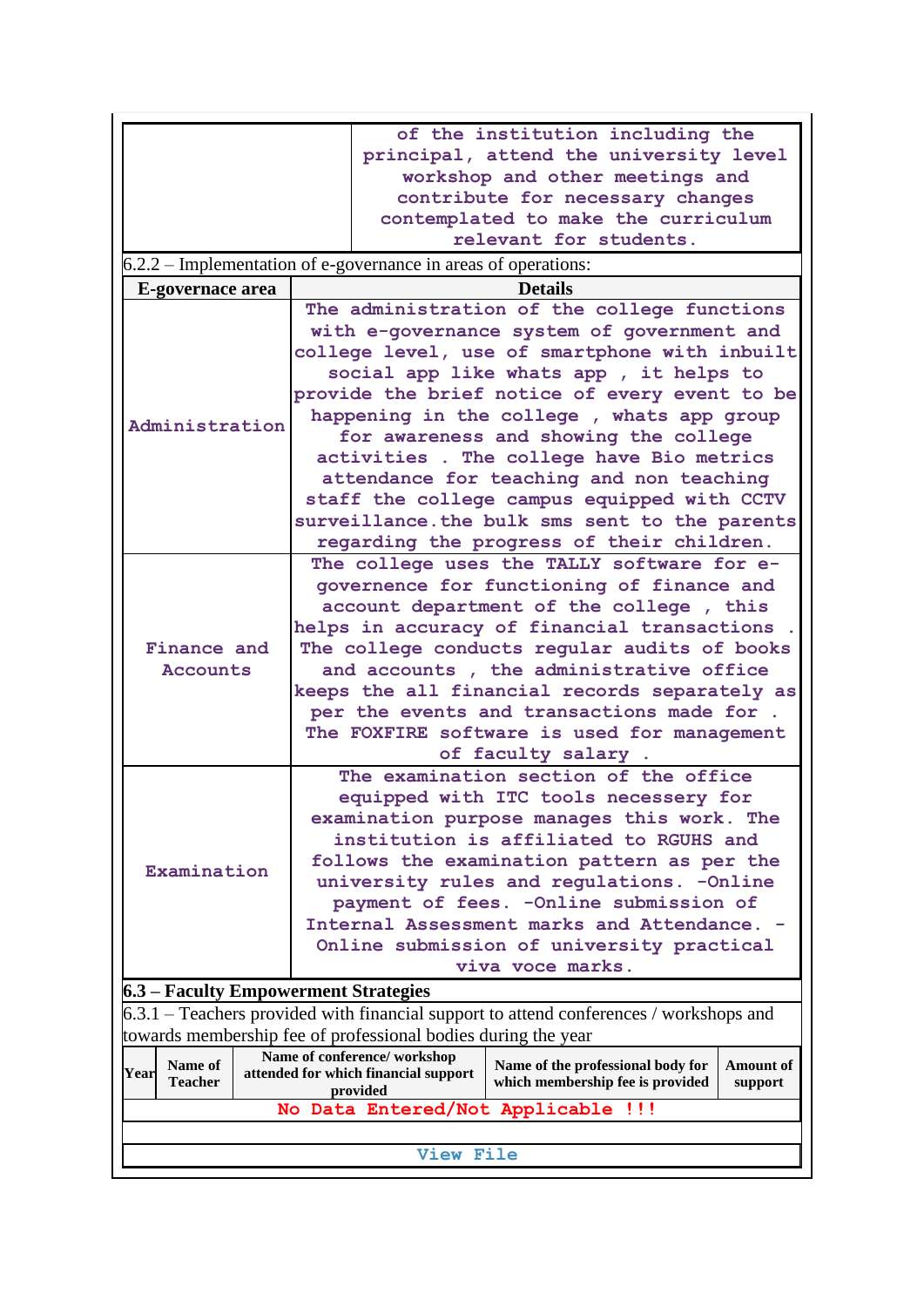6.3.2 – Number of professional development / administrative training programmes organized by the College for teaching and non teaching staff during the year

| Year     | Title of the<br>professional<br>development<br>programme<br>organised for<br>teaching staff         | Title of the<br>administrative<br>training<br>programme<br>organised for non-<br>teaching staff | <b>From date</b>         | <b>To Date</b> | <b>Number of</b><br>participant<br>s (Teaching<br>staff) | Number of<br>participant<br>$s$ (non-<br>teaching<br>staff) |
|----------|-----------------------------------------------------------------------------------------------------|-------------------------------------------------------------------------------------------------|--------------------------|----------------|----------------------------------------------------------|-------------------------------------------------------------|
| 201<br>9 | Personality<br>Development<br>Workshop at<br>Anubhava<br>Mantapa<br>SJM<br>Bruhnmutt<br>Chitradurga | Personalit<br>Developmen<br>t Workshop                                                          | 26/01/201 27/01/201<br>9 |                | 50                                                       | 55                                                          |

#### **No file uploaded.**

6.3.3 – No. of teachers attending professional development programmes, viz., Orientation Programme, Refresher Course, Short Term Course, Faculty Development Programmes during the year

| Title of the professional development<br>programme                                                   |                  | Number of<br>teachers who<br>attended | <b>From Date</b> | To date               | <b>Duration</b> |  |  |
|------------------------------------------------------------------------------------------------------|------------------|---------------------------------------|------------------|-----------------------|-----------------|--|--|
| Global quest for Dental<br>excellence for General<br>Practitioners students by<br>Dr. Raghunath C V  |                  | 25                                    |                  | 24/04/201924/04/2019  | 1               |  |  |
| Intellectual property<br>rights by Mr. Kariyanna.                                                    |                  | 21                                    |                  | 14/02/2019 14/02/2019 | 1               |  |  |
| International conference of<br>Haemonisation - Good<br>clinical Practice (ICH -<br>GCP ) Guidelines. |                  | 4                                     |                  | 02/02/201902/02/2019  | 1               |  |  |
| Research Methodology,<br>Epidemiology Biostatistics                                                  |                  | 36                                    |                  | 23/01/201823/01/2018  | 1.              |  |  |
| Cardio pulmonary<br>Resuscitation basic life<br>support in Dentistry                                 |                  | 40                                    |                  | 12/12/2018 12/12/2018 | 1               |  |  |
| CDE programme on learning<br>to manage ourselves                                                     |                  | 30                                    |                  | 04/04/201904/04/2019  | 1               |  |  |
| No file uploaded.                                                                                    |                  |                                       |                  |                       |                 |  |  |
| $6.3.4$ – Faculty and Staff recruitment (no. for permanent recruitment):                             |                  |                                       |                  |                       |                 |  |  |
| <b>Teaching</b>                                                                                      |                  |                                       |                  | Non-teaching          |                 |  |  |
| <b>Permanent</b>                                                                                     | <b>Full Time</b> |                                       | <b>Permanent</b> | <b>Full Time</b>      |                 |  |  |
| 5                                                                                                    | 5                |                                       | 9                | 9                     |                 |  |  |
| $6.3.5$ – Welfare schemes for                                                                        |                  |                                       |                  |                       |                 |  |  |

**Teaching Non-teaching Students**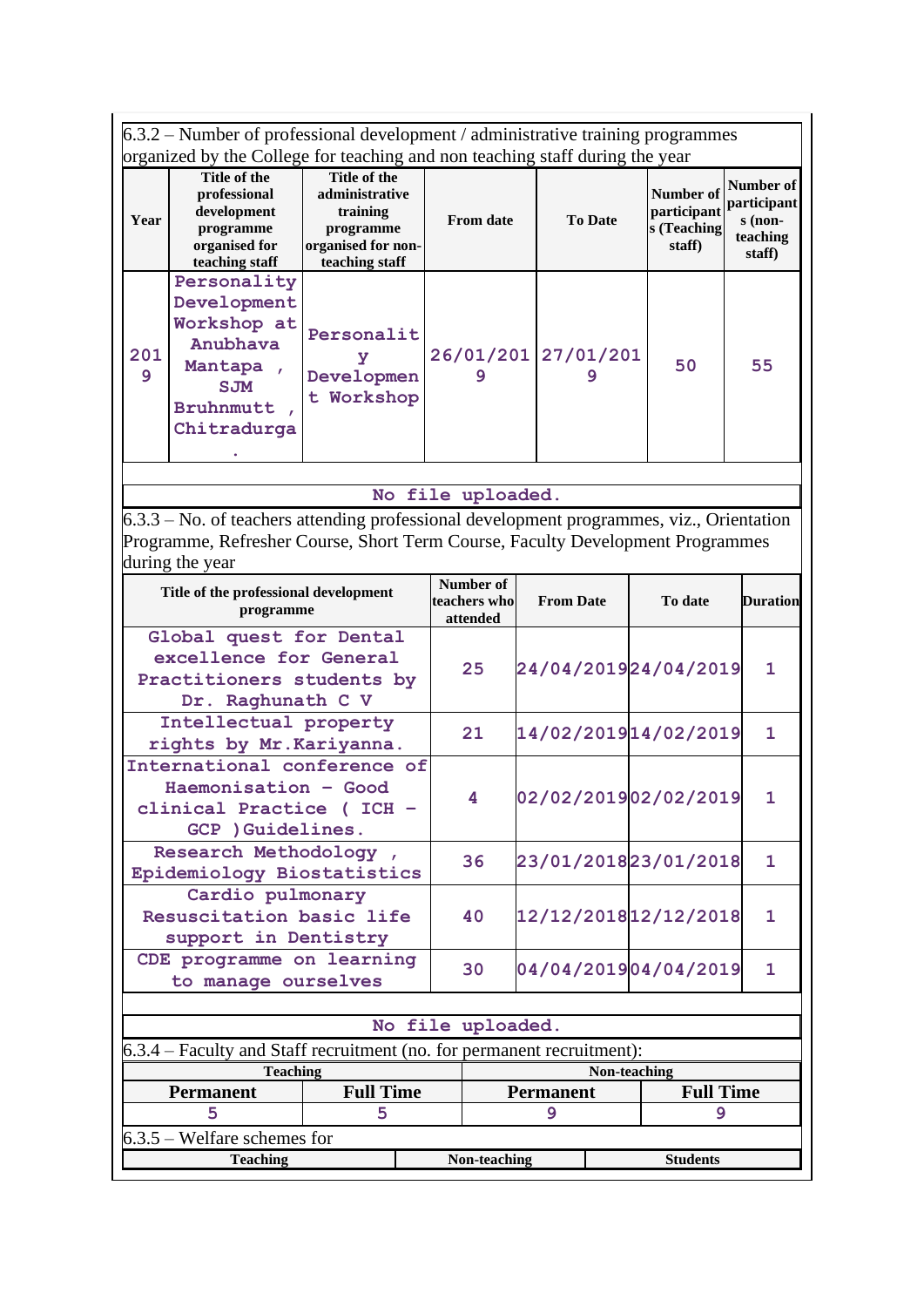|                                                                                                                                                        |                  | PF, ESI,                                  |        |                                                     |                |  |  |  |
|--------------------------------------------------------------------------------------------------------------------------------------------------------|------------------|-------------------------------------------|--------|-----------------------------------------------------|----------------|--|--|--|
| Bank loan, Gratuity,                                                                                                                                   |                  | personal /                                |        | Provision of                                        |                |  |  |  |
| Provision of Medical and                                                                                                                               |                  | vehicle /                                 |        | Medical and Dental                                  |                |  |  |  |
| Dental benefits,                                                                                                                                       |                  | marriage /                                |        | benefits,                                           |                |  |  |  |
| encouragement to attend                                                                                                                                |                  | housing loans,                            |        | Registration fee                                    |                |  |  |  |
| workshop conferences,                                                                                                                                  |                  | Gratuity,                                 |        | benefits for                                        |                |  |  |  |
| benefits like academic                                                                                                                                 |                  | Provision of                              |        | conferences and                                     |                |  |  |  |
|                                                                                                                                                        |                  | Medical Dental                            |        |                                                     |                |  |  |  |
| maternity leave.                                                                                                                                       |                  |                                           |        | workshops.                                          |                |  |  |  |
| benefits,                                                                                                                                              |                  |                                           |        |                                                     |                |  |  |  |
| 6.4 – Financial Management and Resource Mobilization                                                                                                   |                  |                                           |        |                                                     |                |  |  |  |
| $6.4.1$ – Institution conducts internal and external financial audits regularly (with in 100<br>words each)                                            |                  |                                           |        |                                                     |                |  |  |  |
| The college financial accounts are audited regularly.                                                                                                  |                  |                                           |        |                                                     |                |  |  |  |
| Conducting regular internal and external audit process is                                                                                              |                  |                                           |        |                                                     |                |  |  |  |
| an integral part of the institution finance management . A                                                                                             |                  |                                           |        |                                                     |                |  |  |  |
|                                                                                                                                                        |                  |                                           |        | qualified auditor and his team from SJM Vidyapeetha |                |  |  |  |
|                                                                                                                                                        |                  |                                           |        |                                                     |                |  |  |  |
| undertake an exhaustive and comprehensive inspection and                                                                                               |                  |                                           |        |                                                     |                |  |  |  |
| verification of all vouchers and transactions carried out                                                                                              |                  |                                           |        |                                                     |                |  |  |  |
| in each financial year. The audited statement of accounts                                                                                              |                  |                                           |        |                                                     |                |  |  |  |
| and balance sheet are presented to the college governing                                                                                               |                  |                                           |        |                                                     |                |  |  |  |
| council meeting and SJM Vidyapeetha . The receipts and                                                                                                 |                  |                                           |        |                                                     |                |  |  |  |
| payments and annual audited statement of accounts are used                                                                                             |                  |                                           |        |                                                     |                |  |  |  |
| for preparing budget estimates for the next financial year.                                                                                            |                  |                                           |        |                                                     |                |  |  |  |
| $6.4.2$ – Funds / Grants received from management, non-government bodies, individuals,                                                                 |                  |                                           |        |                                                     |                |  |  |  |
|                                                                                                                                                        |                  |                                           |        |                                                     |                |  |  |  |
| philanthropies during the year(not covered in Criterion III)<br>Name of the non government funding agencies /individuals Funds/ Grnats received in Rs. |                  |                                           |        |                                                     |                |  |  |  |
|                                                                                                                                                        |                  |                                           |        |                                                     |                |  |  |  |
|                                                                                                                                                        |                  |                                           |        |                                                     | <b>Purpose</b> |  |  |  |
| Dr.                                                                                                                                                    | Narasimha murthy |                                           |        | 100000                                              | Academic       |  |  |  |
|                                                                                                                                                        |                  |                                           |        |                                                     |                |  |  |  |
|                                                                                                                                                        |                  | No file uploaded.                         |        |                                                     |                |  |  |  |
| $6.4.3$ – Total corpus fund generated                                                                                                                  |                  |                                           |        |                                                     |                |  |  |  |
|                                                                                                                                                        |                  | No Data Entered/Not Applicable !!!        |        |                                                     |                |  |  |  |
|                                                                                                                                                        |                  |                                           |        |                                                     |                |  |  |  |
| 6.5 - Internal Quality Assurance System                                                                                                                |                  |                                           |        |                                                     |                |  |  |  |
| 6.5.1 – Whether Academic and Administrative Audit (AAA) has been done?                                                                                 |                  |                                           |        |                                                     |                |  |  |  |
| <b>Audit Type</b>                                                                                                                                      |                  | <b>External</b>                           |        | <b>Internal</b>                                     |                |  |  |  |
|                                                                                                                                                        | Yes/No           | <b>Agency</b>                             | Yes/No | <b>Authority</b>                                    |                |  |  |  |
| Academic                                                                                                                                               | <b>Yes</b>       | SJM Vidyapeetha Yes                       |        | Principal Dept HODs                                 |                |  |  |  |
| Administrative Yes                                                                                                                                     |                  | RGUHS / DCI                               | Yes    | Principal Dept HODs                                 |                |  |  |  |
| $6.5.2$ – Activities and support from the Parent – Teacher Association (at least three)                                                                |                  |                                           |        |                                                     |                |  |  |  |
| 1. Orientation Programme. 2. Anti ragging workshop. 3.                                                                                                 |                  |                                           |        |                                                     |                |  |  |  |
| Graduation day Celebration. Parent Teacher Association                                                                                                 |                  |                                           |        |                                                     |                |  |  |  |
|                                                                                                                                                        |                  |                                           |        | meeting is conducted periodically to know about the |                |  |  |  |
| students' progress. The meeting is a platform to offer                                                                                                 |                  |                                           |        |                                                     |                |  |  |  |
| suggestions for further improvement and development of the                                                                                             |                  |                                           |        |                                                     |                |  |  |  |
|                                                                                                                                                        |                  |                                           |        |                                                     |                |  |  |  |
| students. The parents get an opportunity to interact with                                                                                              |                  |                                           |        |                                                     |                |  |  |  |
| the faculty advisers and heads of the departments to know                                                                                              |                  |                                           |        |                                                     |                |  |  |  |
| $6.5.3$ – Development programmes for support staff (at least three)                                                                                    |                  | about their ward's performance and study. |        |                                                     |                |  |  |  |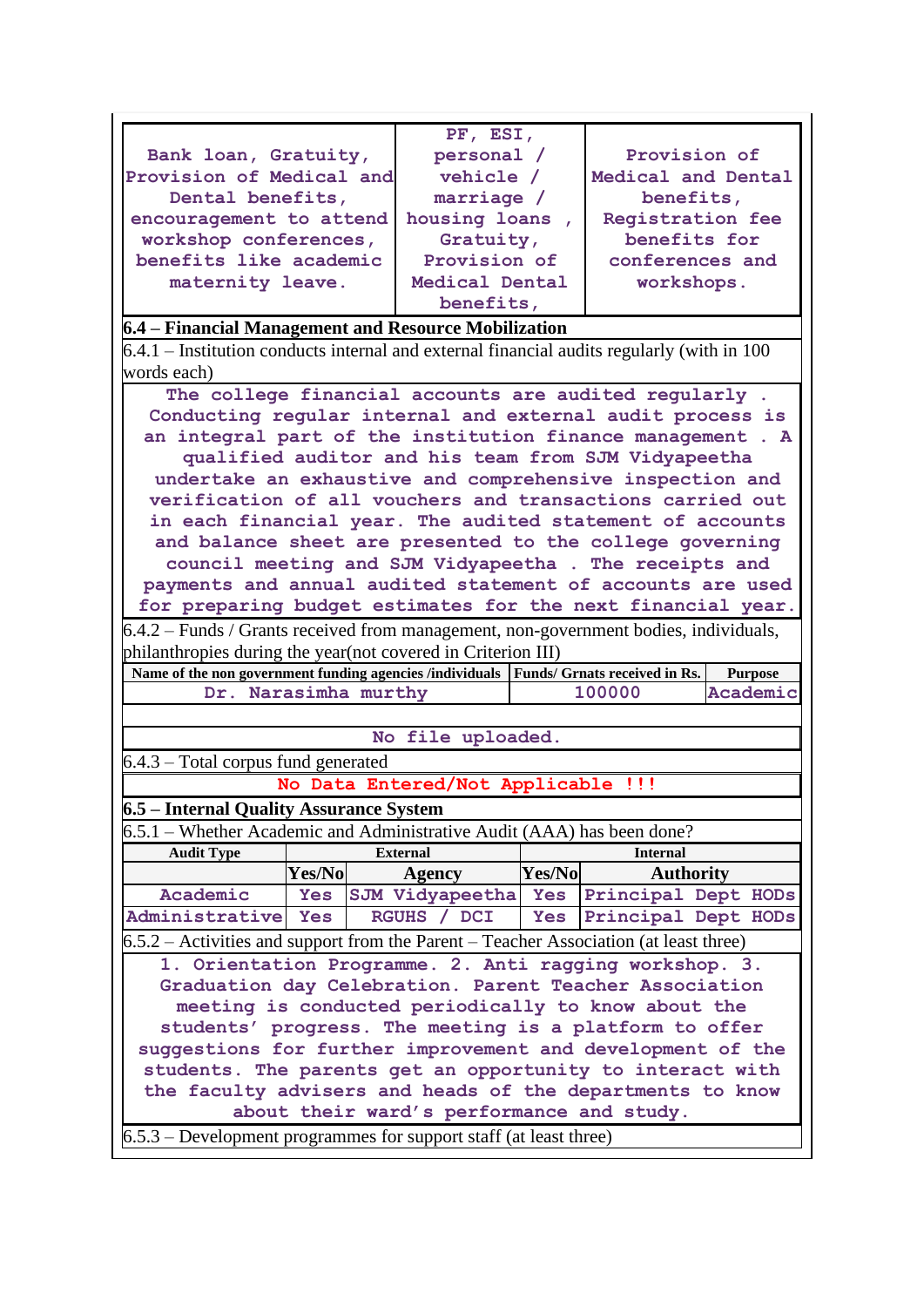|                                                                               | Training programs have been conducted on topics like basic                           |                                                                   |                    |                                                                                          |                           |                      |                                |                           |             |  |  |
|-------------------------------------------------------------------------------|--------------------------------------------------------------------------------------|-------------------------------------------------------------------|--------------------|------------------------------------------------------------------------------------------|---------------------------|----------------------|--------------------------------|---------------------------|-------------|--|--|
| computer knowledge, office automation software (student's                     |                                                                                      |                                                                   |                    |                                                                                          |                           |                      |                                |                           |             |  |  |
| data base). Employee's provident fund, ESI, Welfare fund,                     |                                                                                      |                                                                   |                    |                                                                                          |                           |                      |                                |                           |             |  |  |
|                                                                               | etc is established for support staffs.                                               |                                                                   |                    |                                                                                          |                           |                      |                                |                           |             |  |  |
| $6.5.4$ – Post Accreditation initiative(s) (mention at least three)           |                                                                                      |                                                                   |                    |                                                                                          |                           |                      |                                |                           |             |  |  |
|                                                                               | 1. Started Post graduate course in Conservative                                      |                                                                   |                    |                                                                                          |                           |                      |                                |                           |             |  |  |
|                                                                               | Endodontics. 2. Started Tobacco cessation centre in the                              |                                                                   |                    |                                                                                          |                           |                      |                                |                           |             |  |  |
|                                                                               | college 3. Elevator facility for disabled / other patients                           |                                                                   |                    |                                                                                          |                           |                      |                                |                           |             |  |  |
|                                                                               |                                                                                      | 4. rainwater harvesting.                                          |                    |                                                                                          |                           |                      |                                |                           |             |  |  |
|                                                                               | 6.5.5 – Internal Quality Assurance System Details                                    |                                                                   |                    |                                                                                          |                           |                      |                                |                           | Yes         |  |  |
|                                                                               |                                                                                      | a) Submission of Data for AISHE portal<br>b)Participation in NIRF |                    |                                                                                          |                           |                      |                                |                           | <b>No</b>   |  |  |
|                                                                               |                                                                                      | c)ISO certification                                               |                    |                                                                                          |                           |                      |                                |                           | <b>No</b>   |  |  |
|                                                                               |                                                                                      | d)NBA or any other quality audit                                  |                    |                                                                                          |                           |                      |                                |                           | No          |  |  |
|                                                                               | 6.5.6 – Number of Quality Initiatives undertaken during the year                     |                                                                   |                    |                                                                                          |                           |                      |                                |                           |             |  |  |
|                                                                               | Name of quality initiative by $\vert$ Date of conducting                             |                                                                   |                    | <b>Duration</b>                                                                          |                           | <b>Duration</b>      |                                | Number of                 |             |  |  |
| Year                                                                          | <b>IQAC</b>                                                                          | <b>IQAC</b>                                                       |                    | From                                                                                     |                           | Tо                   |                                | participants              |             |  |  |
|                                                                               |                                                                                      | No Data Entered/Not Applicable !!!                                |                    |                                                                                          |                           |                      |                                |                           |             |  |  |
|                                                                               |                                                                                      |                                                                   |                    |                                                                                          |                           |                      |                                |                           |             |  |  |
|                                                                               |                                                                                      |                                                                   | <b>View File</b>   |                                                                                          |                           |                      |                                |                           |             |  |  |
|                                                                               | <b>CRITERION VII - INSTITUTIONAL VALUES AND BEST PRACTICES</b>                       |                                                                   |                    |                                                                                          |                           |                      |                                |                           |             |  |  |
|                                                                               | 7.1 – Institutional Values and Social Responsibilities                               |                                                                   |                    |                                                                                          |                           |                      |                                |                           |             |  |  |
|                                                                               | 7.1.1 – Gender Equity (Number of gender equity promotion programmes organized by the |                                                                   |                    |                                                                                          |                           |                      |                                |                           |             |  |  |
|                                                                               | institution during the year)                                                         |                                                                   |                    |                                                                                          |                           |                      |                                |                           |             |  |  |
|                                                                               | Title of the programme                                                               |                                                                   | <b>Period from</b> |                                                                                          |                           | <b>Period To</b>     |                                | Number of<br>Participants |             |  |  |
|                                                                               |                                                                                      |                                                                   |                    |                                                                                          |                           |                      | <b>Female</b>                  |                           | <b>Male</b> |  |  |
|                                                                               | gender sensitisation                                                                 |                                                                   |                    |                                                                                          |                           |                      |                                |                           |             |  |  |
|                                                                               | programme                                                                            |                                                                   |                    |                                                                                          |                           | 08/03/201908/03/2019 | 112                            |                           | 22          |  |  |
|                                                                               |                                                                                      |                                                                   |                    |                                                                                          |                           |                      |                                |                           |             |  |  |
| as:                                                                           |                                                                                      |                                                                   |                    | 7.1.2 – Environmental Consciousness and Sustainability/Alternate Energy initiatives such |                           |                      |                                |                           |             |  |  |
| Percentage of power requirement of the University met by the renewable energy |                                                                                      |                                                                   |                    |                                                                                          |                           |                      |                                |                           |             |  |  |
|                                                                               |                                                                                      |                                                                   |                    |                                                                                          |                           |                      |                                |                           |             |  |  |
|                                                                               |                                                                                      |                                                                   | sources            |                                                                                          |                           |                      |                                |                           |             |  |  |
|                                                                               | Solar panels installed on the institution library. five                              |                                                                   |                    |                                                                                          |                           |                      |                                |                           |             |  |  |
|                                                                               | star rating rating electric equipments used . green                                  |                                                                   |                    |                                                                                          |                           |                      |                                |                           |             |  |  |
|                                                                               |                                                                                      |                                                                   | computing.         |                                                                                          |                           |                      |                                |                           |             |  |  |
|                                                                               | 7.1.3 – Differently abled (Divyangjan) friendliness                                  |                                                                   |                    |                                                                                          |                           |                      |                                |                           |             |  |  |
|                                                                               | <b>Item facilities</b>                                                               |                                                                   |                    |                                                                                          | Yes/No                    |                      | <b>Number of beneficiaries</b> |                           |             |  |  |
|                                                                               | Provision for lift                                                                   |                                                                   |                    |                                                                                          | <b>Yes</b>                |                      | 10                             |                           |             |  |  |
|                                                                               | Any other similar facility                                                           |                                                                   |                    |                                                                                          | <b>Yes</b>                |                      | 8                              |                           |             |  |  |
|                                                                               | Ramp/Rails                                                                           |                                                                   |                    |                                                                                          | <b>Yes</b>                |                      | 8                              |                           |             |  |  |
|                                                                               | 7.1.4 – Inclusion and Situatedness                                                   |                                                                   |                    |                                                                                          |                           |                      |                                |                           |             |  |  |
| Number of                                                                     | <b>Number of</b>                                                                     |                                                                   |                    |                                                                                          |                           |                      |                                |                           |             |  |  |
| initiatives to                                                                | initiatives<br>taken to                                                              |                                                                   |                    |                                                                                          |                           |                      | <b>Issues</b>                  | <b>Number of</b>          |             |  |  |
| address<br>Year                                                               | engage                                                                               | Date                                                              | <b>Duratio</b>     |                                                                                          | <b>Name of initiative</b> |                      | addresse                       | participatin              |             |  |  |
| locational<br>advantages                                                      | with and<br>contribute                                                               |                                                                   | $\mathbf n$        |                                                                                          |                           |                      | d                              | g students<br>and staff   |             |  |  |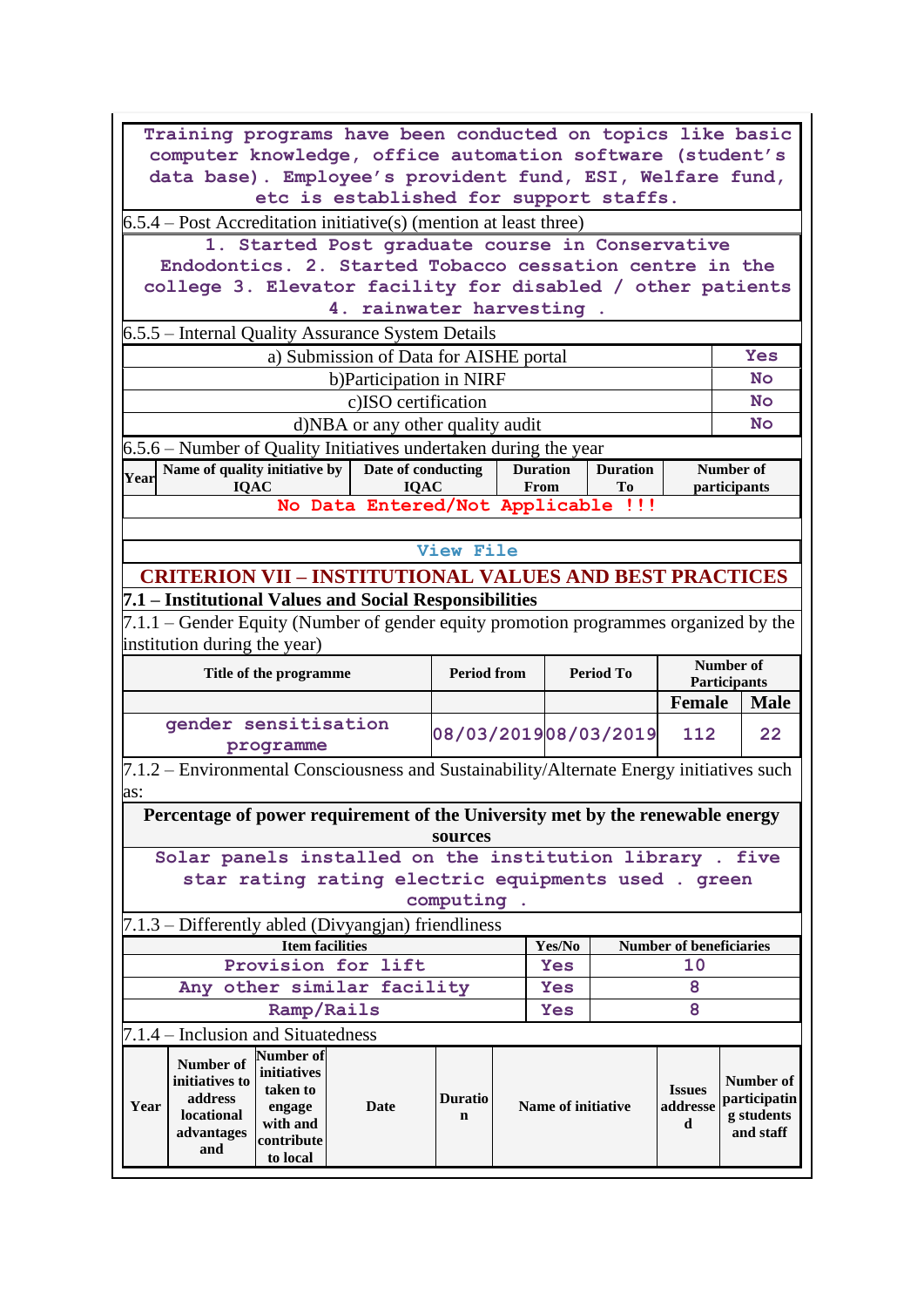|          | disadvantage communit |              |                |              |                                                                                                                                                                                                                                                                                                                                           |              |    |
|----------|-----------------------|--------------|----------------|--------------|-------------------------------------------------------------------------------------------------------------------------------------------------------------------------------------------------------------------------------------------------------------------------------------------------------------------------------------------|--------------|----|
|          | S                     | y            |                |              |                                                                                                                                                                                                                                                                                                                                           |              |    |
| 201<br>9 | $\mathbf{1}$          | $\mathbf{1}$ | 05/04/201<br>9 | $\mathbf{1}$ | Free screening<br>and awareness<br>about Oral<br>health, free<br>blood sugar<br>and blood<br>pressure check<br>up camp<br>conducted on<br>the ocassion<br>of World<br>Health day at<br>Nirashrithara<br>Parihaara<br>kendra,<br>Gonnur in<br>association<br>with Rotary<br>club<br>Chinmuladri,<br>Youth Red<br>Cross                     | 1            | 20 |
| 201<br>9 | $\mathbf{1}$          | $\mathbf{1}$ | 10/04/201<br>9 | $\mathbf{1}$ | Faculty and<br>students were<br>participated<br>in Matadana<br>Jaagruthi<br>Progamme (votin<br>q awarness<br>rally}<br>organised by<br><b>His Holliness</b><br>Dr.<br>Shivamurthy<br>Murugha<br>Sharanaru<br>President SJM<br>Vidyapeeta Sri<br>Muruga Math,<br>Chitradurga,<br>before the<br>assembly<br>elections of<br><b>Karnatak</b> | $\mathbf{1}$ | 20 |
| 201<br>9 | 1                     | $\mathbf{1}$ | 31/05/201<br>9 | $\mathbf{1}$ | Oral health<br>awarness<br>progamme<br>conducted at                                                                                                                                                                                                                                                                                       | 1            | 20 |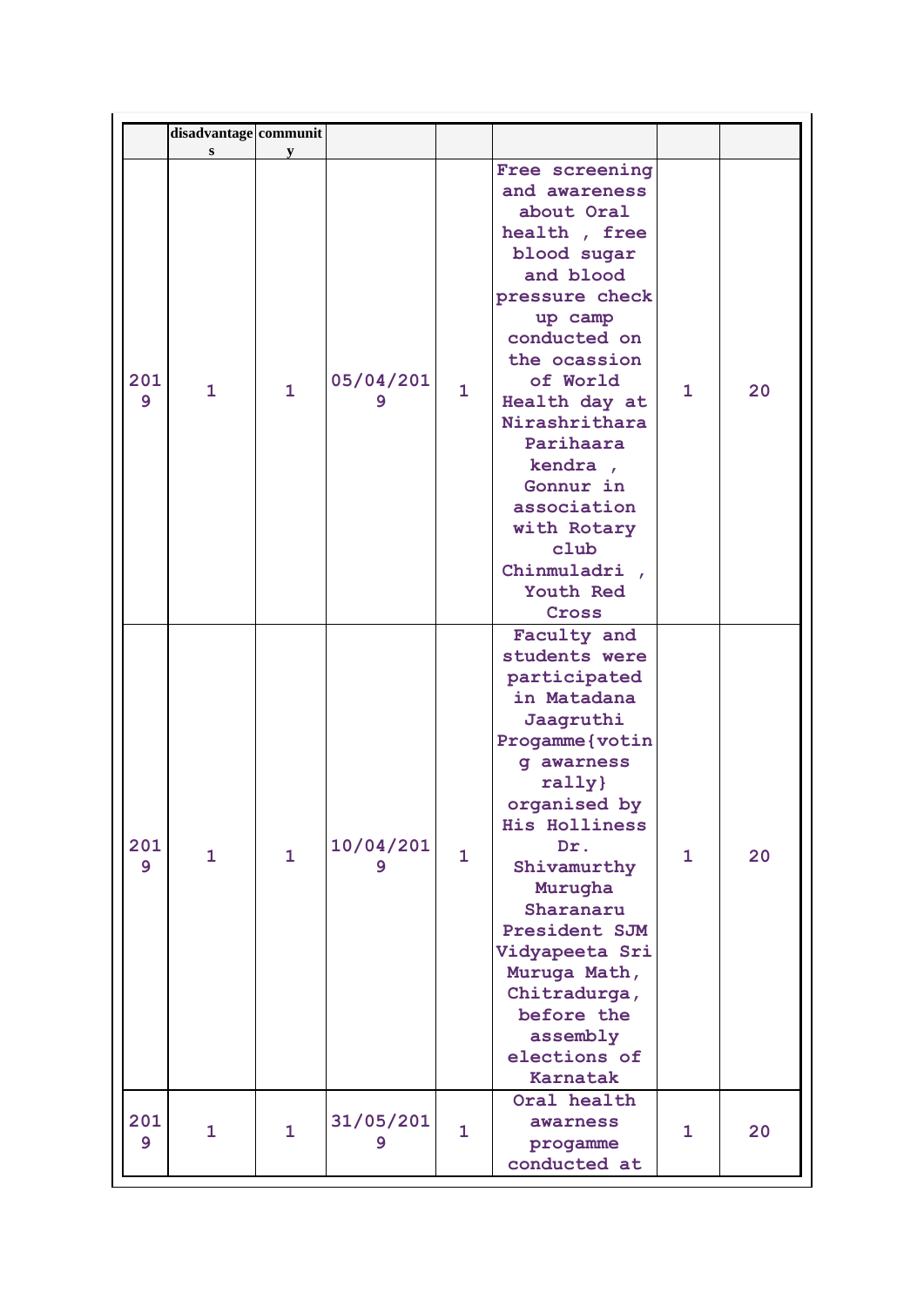| <b>Bruhanmata</b><br>School on the                                       |              |     |
|--------------------------------------------------------------------------|--------------|-----|
| ocassion of                                                              |              |     |
| World No                                                                 |              |     |
| Tobacco day in                                                           |              |     |
| association                                                              |              |     |
| with NSS unit                                                            |              |     |
| , Rotary club                                                            |              |     |
| Chinmuladri,                                                             |              |     |
| Youth Red                                                                |              |     |
|                                                                          |              |     |
| <b>Cross Society</b>                                                     |              |     |
| and IDA                                                                  |              |     |
| Chitradurga.                                                             |              |     |
| Free screening                                                           |              |     |
| and awareness                                                            |              |     |
| on Oral health                                                           |              |     |
| conducted on                                                             |              |     |
| the ocassion                                                             |              |     |
| of Oral                                                                  |              |     |
| Hygiene Day at                                                           |              |     |
| District                                                                 |              |     |
| 01/08/201<br>201<br>$\mathbf{1}$<br>$\mathbf{1}$<br>1.<br>Reserve police | $\mathbf{1}$ | 20  |
| 8<br>8<br>Quarters for                                                   |              |     |
| Police                                                                   |              |     |
| personals in                                                             |              |     |
| association                                                              |              |     |
| with Roraty                                                              |              |     |
| Chinmuladri                                                              |              |     |
| and IDA                                                                  |              |     |
| Chitradurga.                                                             |              |     |
| Swachh Bharath                                                           |              |     |
| program                                                                  |              |     |
| organised in                                                             |              |     |
| 02/10/201<br>201<br>SJMDCH campus                                        |              |     |
| $\mathbf{1}$<br>$\mathbf{1}$<br>$\mathbf{1}$<br>on the<br>8<br>8         | $\mathbf{1}$ | 20  |
| occasion of                                                              |              |     |
| Gandhi                                                                   |              |     |
|                                                                          |              |     |
| Jayanthi.                                                                |              |     |
| Polio                                                                    |              |     |
| awareness                                                                |              |     |
| Rally was                                                                |              |     |
| conducted in                                                             |              |     |
| association<br>29/10/201<br>201                                          |              |     |
| $\mathbf{1}$<br>$\mathbf{1}$<br>$\mathbf{1}$<br>with NSS unit,<br>8<br>8 | $\mathbf{1}$ | 200 |
| Rotary club                                                              |              |     |
| Chitradurga                                                              |              |     |
|                                                                          |              |     |
| and IDA                                                                  |              |     |
| Chitradurga                                                              |              |     |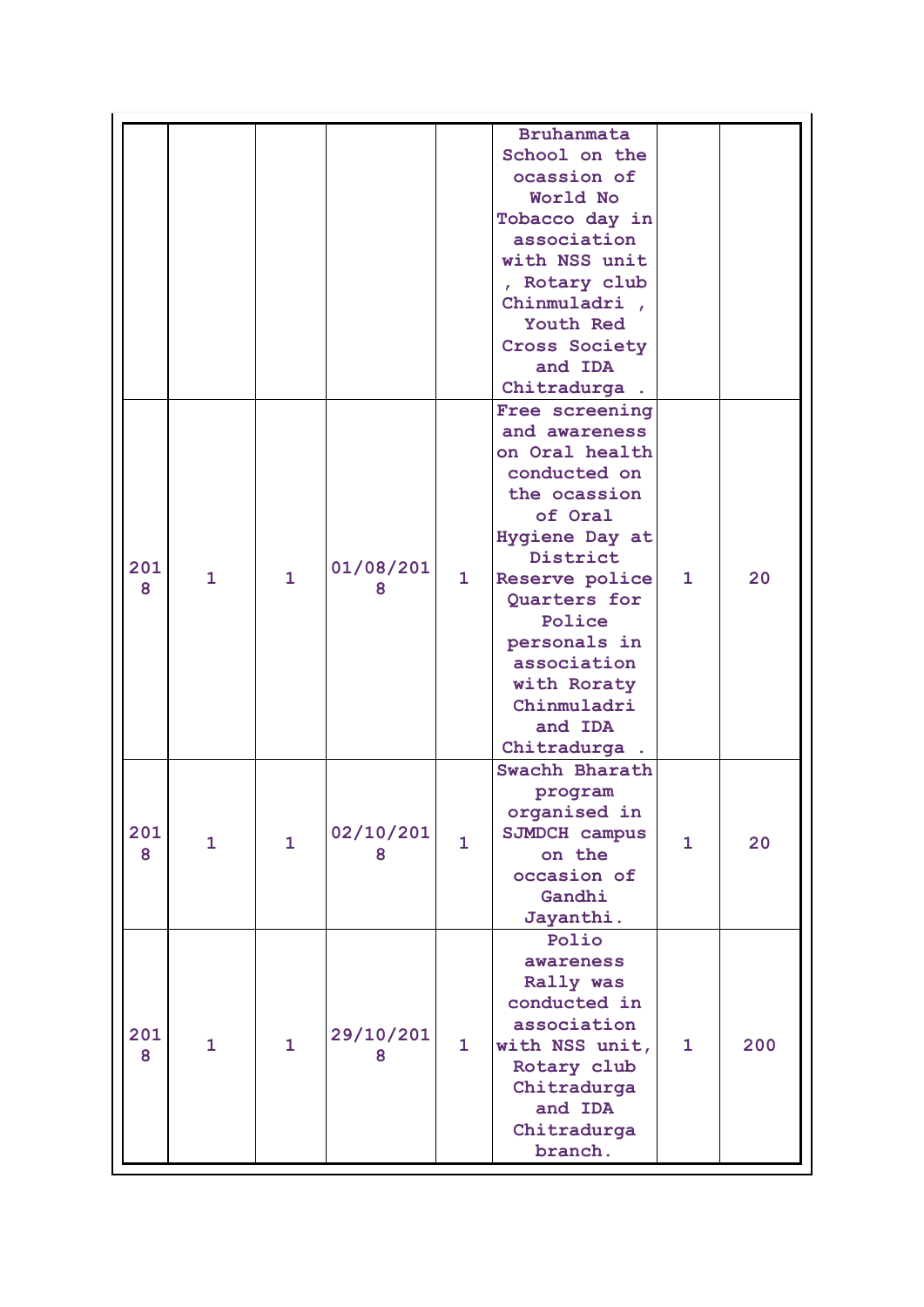| 201<br>9              | $\mathbf{1}$ | $\mathbf{1}$ | 03/12/201<br>9 | $\mathbf{1}$ | A Guest<br>lecture on<br>Child Labour<br>prevention was<br>conducted in<br>association<br>with rotary<br>club<br>Chinmuladri,<br>Chitradurga.                                                                                                                                             | $\mathbf{1}$ | 240 |
|-----------------------|--------------|--------------|----------------|--------------|-------------------------------------------------------------------------------------------------------------------------------------------------------------------------------------------------------------------------------------------------------------------------------------------|--------------|-----|
| 201<br>8              | $\mathbf{1}$ | $\mathbf{1}$ | 04/12/201<br>8 | $\mathbf{1}$ | Free dental<br>camp conducted<br>for mentally<br>challenged<br>childrens on<br>the occasion<br>of World<br>Disable Day<br>day at Hiriyur<br>in association<br>with rotary<br>club<br>Chinmuladri,<br>Chitradurga.                                                                         | $\mathbf{1}$ | 20  |
| 201<br>$\overline{9}$ | $\mathbf{1}$ | $\mathbf{1}$ | 04/02/201<br>9 | $\mathbf{1}$ | Oral cancer<br>awareness and<br>screening<br>program<br>conducted at<br><b>KSRTC Bus</b><br>stand<br>Chitradurga on<br>the occasion<br>of World<br>cancer Day in<br>association<br>with Rotary<br>club<br>Chinmuladri,<br>youth red<br>Cross Society<br>and IDA<br>Chitradurga<br>branch. | $\mathbf{1}$ | 15  |
| 201<br>$\overline{9}$ | $\mathbf{1}$ | $\mathbf{1}$ | 06/03/201<br>9 | $\mathbf{1}$ | Dentist day<br>celebration<br>and Free<br>dental<br>screening and                                                                                                                                                                                                                         | $\mathbf{1}$ | 20  |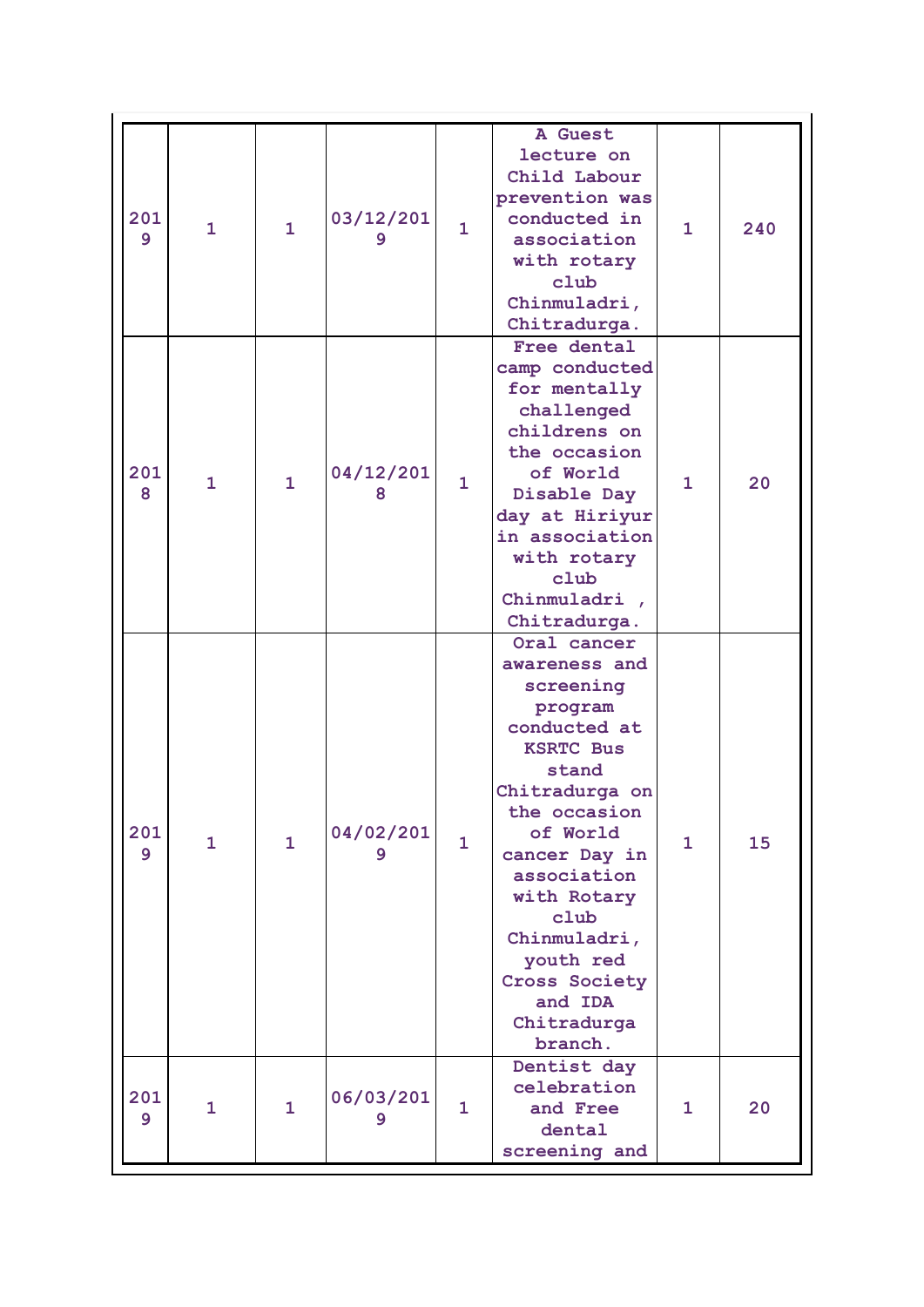|  |                                                                                           |                 |             |                   | awareness                          |                                     |  |                           |
|--|-------------------------------------------------------------------------------------------|-----------------|-------------|-------------------|------------------------------------|-------------------------------------|--|---------------------------|
|  |                                                                                           |                 |             |                   | about Oral                         |                                     |  |                           |
|  |                                                                                           |                 |             |                   | health, free                       |                                     |  |                           |
|  |                                                                                           |                 |             |                   | blood sugar                        |                                     |  |                           |
|  |                                                                                           |                 |             |                   | and blood                          |                                     |  |                           |
|  |                                                                                           |                 |             |                   |                                    |                                     |  |                           |
|  |                                                                                           |                 |             |                   | pressure check                     |                                     |  |                           |
|  |                                                                                           |                 |             |                   | up camp                            |                                     |  |                           |
|  |                                                                                           |                 |             |                   | conducted at                       |                                     |  |                           |
|  |                                                                                           |                 |             |                   | Rajalakshmi                        |                                     |  |                           |
|  |                                                                                           |                 |             |                   | old age home                       |                                     |  |                           |
|  |                                                                                           |                 |             |                   | Chitradurga in                     |                                     |  |                           |
|  |                                                                                           |                 |             |                   | association                        |                                     |  |                           |
|  |                                                                                           |                 |             |                   | with IDA                           |                                     |  |                           |
|  |                                                                                           |                 |             |                   | chitradurga                        |                                     |  |                           |
|  |                                                                                           |                 |             |                   |                                    |                                     |  |                           |
|  |                                                                                           |                 |             | No file uploaded. |                                    |                                     |  |                           |
|  | 7.1.5 – Human Values and Professional Ethics Code of conduct (handbooks) for various      |                 |             |                   |                                    |                                     |  |                           |
|  | stakeholders                                                                              |                 |             |                   |                                    |                                     |  |                           |
|  |                                                                                           |                 | Date of     |                   |                                    |                                     |  |                           |
|  | <b>Title</b>                                                                              |                 | publication |                   |                                    | Follow up(max 100 words)            |  |                           |
|  |                                                                                           |                 |             |                   |                                    | The handbook was published          |  |                           |
|  |                                                                                           |                 |             |                   |                                    | considering the five code of ethics |  |                           |
|  | <b>SJM Dental</b>                                                                         |                 |             |                   |                                    | to all the stakeholders. This code  |  |                           |
|  | college and                                                                               |                 |             |                   | was developed from the inputs of   |                                     |  |                           |
|  | Hospital                                                                                  |                 | 05/07/2018  |                   |                                    | administration, faculty and         |  |                           |
|  | handbook on                                                                               |                 |             |                   | students with the aim of defining  |                                     |  |                           |
|  | Code of Ethics                                                                            |                 |             |                   | the values and principles that are |                                     |  |                           |
|  | and Conduct                                                                               |                 |             |                   |                                    | shared by students faculty and      |  |                           |
|  |                                                                                           |                 |             |                   |                                    | administration.                     |  |                           |
|  | 7.1.6 – Activities conducted for promotion of universal Values and Ethics                 |                 |             |                   |                                    |                                     |  |                           |
|  |                                                                                           |                 |             |                   |                                    |                                     |  |                           |
|  |                                                                                           | <b>Activity</b> |             |                   | <b>Duration From</b>               | <b>Duration To</b>                  |  | Number of<br>participants |
|  | One Day Workshop conducted on                                                             |                 |             |                   |                                    |                                     |  |                           |
|  |                                                                                           |                 |             |                   |                                    |                                     |  |                           |
|  | Anti ragging Workshop on "DCI<br>Regulations for curbing The<br>menace of Ragging" by Dr. |                 |             |                   | 05/12/201805/12/2018               | 240                                 |  |                           |
|  |                                                                                           |                 |             |                   |                                    |                                     |  |                           |
|  | Shivasharan, Member of Dental                                                             |                 |             |                   |                                    |                                     |  |                           |
|  | Council of India, New Delhi.                                                              |                 |             |                   |                                    |                                     |  |                           |
|  |                                                                                           |                 |             |                   |                                    |                                     |  |                           |
|  |                                                                                           |                 |             |                   |                                    |                                     |  |                           |
|  | Workshop on S V E E P                                                                     |                 |             |                   |                                    |                                     |  |                           |
|  | {systematic voters education and                                                          |                 |             |                   |                                    |                                     |  |                           |
|  | electoral participation} was                                                              |                 |             |                   |                                    |                                     |  |                           |
|  | conducted by Smt. Satyabhama CEO                                                          |                 |             |                   |                                    |                                     |  | 300                       |
|  | Zilla panchayath Chitradurga on                                                           |                 |             |                   |                                    | 30/03/201930/03/2019                |  |                           |
|  | the view of forth coming                                                                  |                 |             |                   |                                    |                                     |  |                           |
|  | assembly elections of Karnataka                                                           |                 |             |                   |                                    |                                     |  |                           |
|  | state at Shimusha auditorium.                                                             |                 |             |                   |                                    |                                     |  |                           |
|  | Tree plantation in association                                                            |                 |             |                   |                                    |                                     |  |                           |
|  | with IDA Chitradurga branch,                                                              |                 |             |                   |                                    |                                     |  |                           |
|  |                                                                                           |                 |             |                   |                                    | 05/06/201905/06/2019                |  | 60                        |
|  | Rotary club Chinmuladri at SJM<br>dental college campus, On the                           |                 |             |                   |                                    |                                     |  |                           |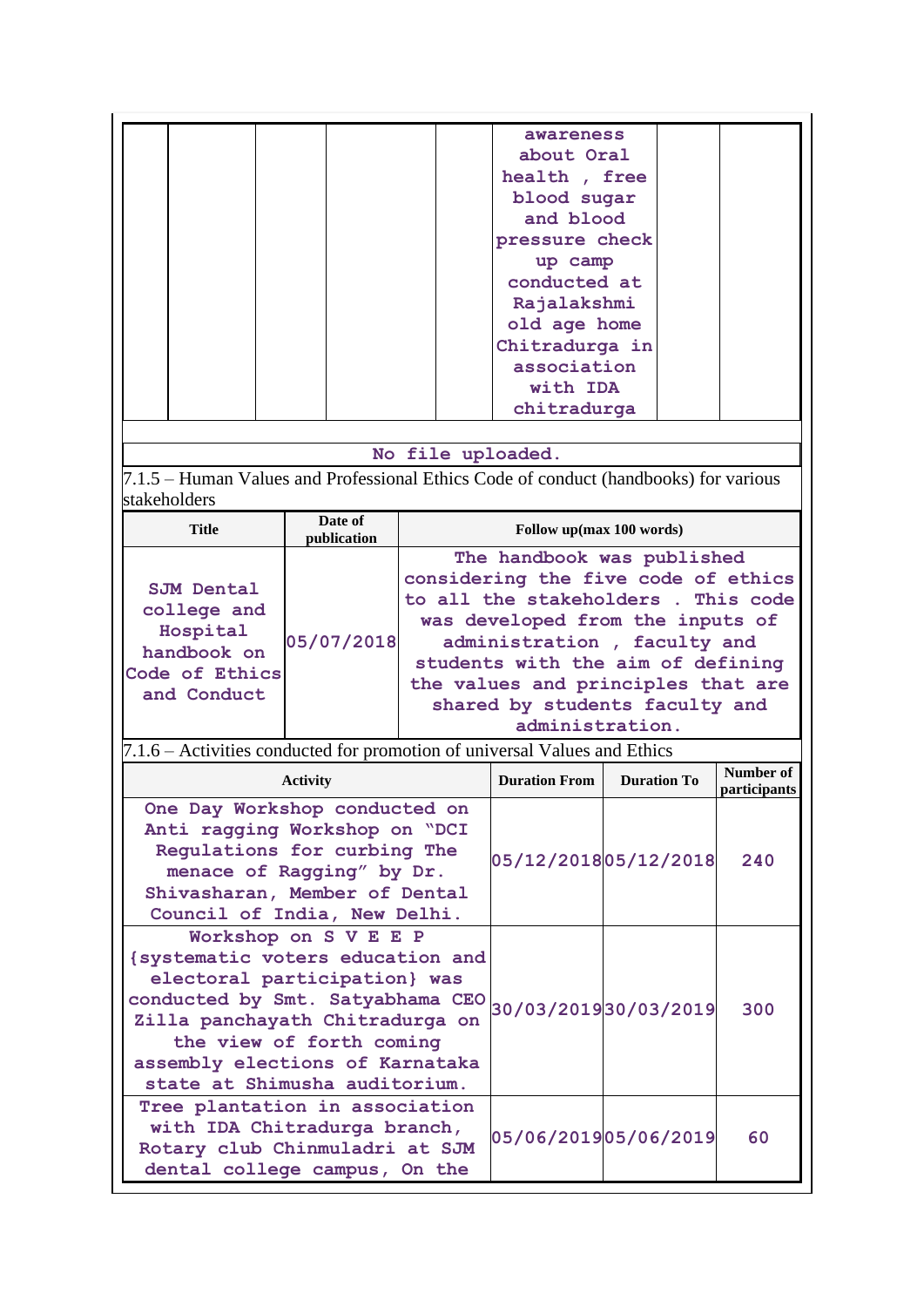| occasion of World Environment<br>day.                                                        |                      |                      |     |
|----------------------------------------------------------------------------------------------|----------------------|----------------------|-----|
| International yoga day was                                                                   |                      |                      |     |
| celebrated in association with                                                               |                      | 21/06/201921/06/2019 | 80  |
| IDA Chitradurga branch.                                                                      |                      |                      |     |
|                                                                                              |                      |                      |     |
| Our students and faculty                                                                     |                      |                      |     |
| participated in 70th Republic                                                                |                      |                      |     |
| Day Celebration by SJM                                                                       | 26/01/201926/01/2019 |                      | 60  |
| Vidyapeetha Institutions                                                                     |                      |                      |     |
| organized by Sri Murugha Math                                                                |                      |                      |     |
| Chitradurga.                                                                                 |                      |                      |     |
| Kannada rajyotsava was                                                                       |                      |                      |     |
|                                                                                              |                      |                      | 200 |
| celebrated by staff and                                                                      |                      | 15/11/201815/11/2018 |     |
| students.                                                                                    |                      |                      |     |
| Swachh Bharath program organised                                                             |                      |                      |     |
| in SJMDCH campus on the occasion 02/10/2018 02/10/2018                                       |                      |                      | 20  |
| of Gandhi Jayanthi.                                                                          |                      |                      |     |
| Polio awareness Rally was                                                                    |                      |                      |     |
| conducted in association with                                                                |                      |                      |     |
| NSS unit, Rotary club                                                                        |                      | 29/10/201829/10/2018 | 200 |
|                                                                                              |                      |                      |     |
| Chitradurga and IDA Chitradurga                                                              |                      |                      |     |
| branch.                                                                                      |                      |                      |     |
| A Guest lecture on Child Labour                                                              |                      |                      |     |
| prevention was conducted in                                                                  |                      | 03/12/201803/12/2018 | 240 |
| association with rotary club                                                                 |                      |                      |     |
| Chinmuladri, Chitradurga.                                                                    |                      |                      |     |
| Conducted a CDE Programme on                                                                 |                      |                      |     |
| Learning To Manage Ourselves by                                                              |                      |                      |     |
| Dr. Gopal das C M Associate                                                                  |                      |                      |     |
|                                                                                              |                      | 04/04/201904/04/2019 | 240 |
| prof. Dept. of Psychiatry BMCH                                                               |                      |                      |     |
| Chitradurga for the staff and                                                                |                      |                      |     |
| students.                                                                                    |                      |                      |     |
|                                                                                              |                      |                      |     |
| No file uploaded.                                                                            |                      |                      |     |
| 7.1.7 – Initiatives taken by the institution to make the campus eco-friendly (at least five) |                      |                      |     |
| • Provision for clean and green environment on the campus                                    |                      |                      |     |
| by planting seedlings and creating pot samplings. . Regular                                  |                      |                      |     |
| maintenance of buildings, equipment and machineries. .                                       |                      |                      |     |
|                                                                                              |                      |                      |     |
| Power saving measures is in practice by educating the                                        |                      |                      |     |
| staffs and students. . Five star rating electric equipments                                  |                      |                      |     |
| in energy saving have been installed throughout the                                          |                      |                      |     |
| institution. . The institution has tied up with VV INCIN                                     |                      |                      |     |
| SOLUTIONS PRIVATE LIMITED, which is the recognized                                           |                      |                      |     |
| authority by the Karnataka State Pollution Control Board. .                                  |                      |                      |     |
| Institution follows the prescribed norms for effective                                       |                      |                      |     |
| waste collection and disposal methods in this regards. .                                     |                      |                      |     |
| Solar panels installed on the institution terrace for                                        |                      |                      |     |
| producing solar energized electricity. . There is a mega                                     |                      |                      |     |
|                                                                                              |                      |                      |     |
| rain water harvesting plant in the institution. Rain water                                   |                      |                      |     |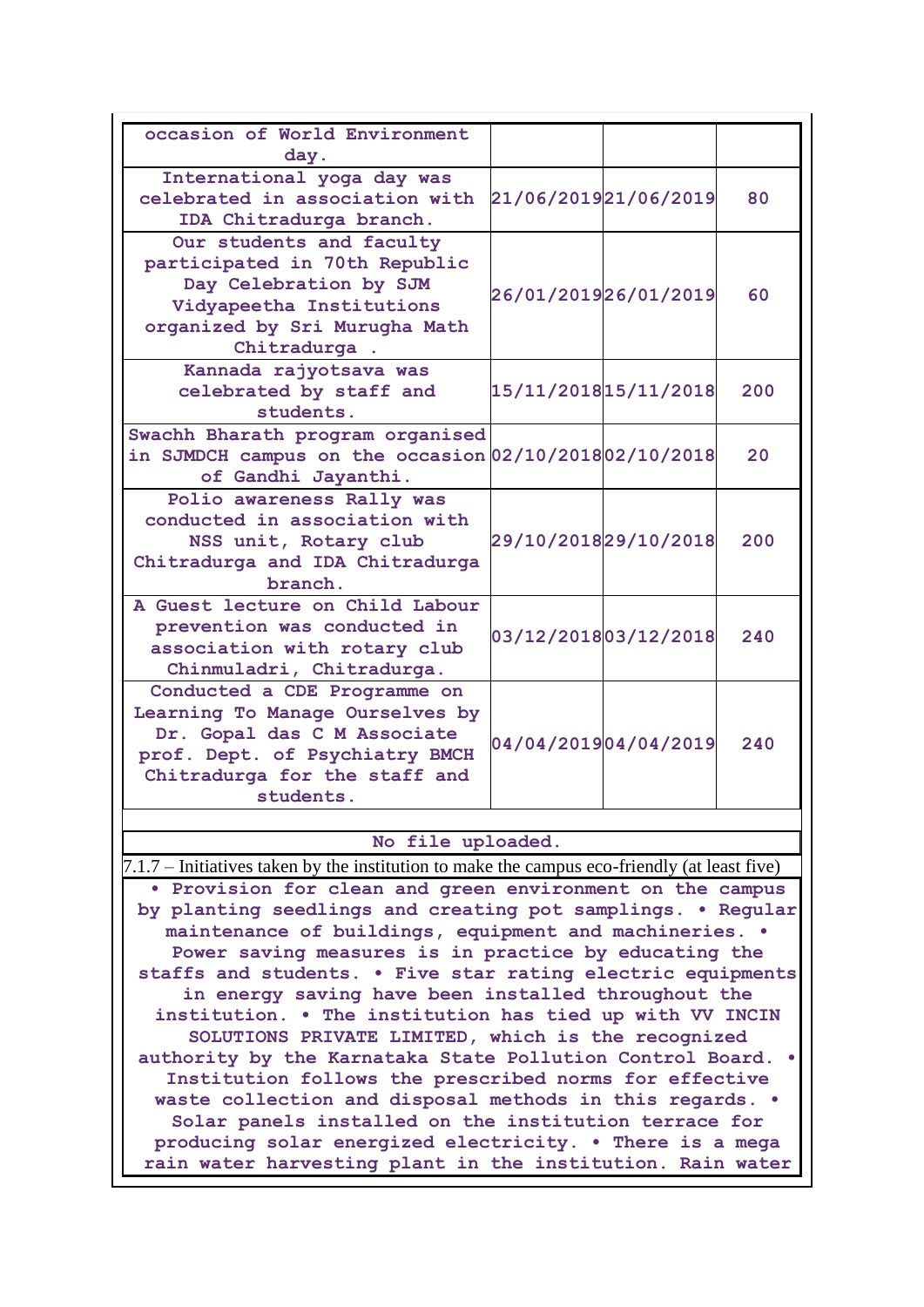| is the best source of natural water for dental chairs.                                                               |
|----------------------------------------------------------------------------------------------------------------------|
| Green computing - The college was awarded second prize for                                                           |
| the lush green campus by district horticulture dept.                                                                 |
| Chitradurga for the year 2018-19.                                                                                    |
| 7.2 – Best Practices                                                                                                 |
| 7.2.1 – Describe at least two institutional best practices                                                           |
| 1. Student communication system. . The institution is run                                                            |
| by the faculty and its duty is to take care of the academic                                                          |
| activities of the students along with the other                                                                      |
| extracurricular activities. In this regards the                                                                      |
| communication between the students and the staff is the                                                              |
| single most important tool. Introduced a new way of                                                                  |
| communication through group SMS using social media                                                                   |
| available. 2. Distribution of the best answer paper to all                                                           |
| the students. . Every student wants to be among the best                                                             |
| and in our institute we take all the possible measures to                                                            |
| ensure this. Every individual has his/her positives and<br>negatives and positives should be encouraged and should   |
| show way for improvement. Regarding achieving academic                                                               |
| excellence as for as tackling the examination is concerned                                                           |
| very little has been done. Selecting the best answer paper                                                           |
| and distributing the same to all the students is the first                                                           |
| step regarding our aim of improving the academic results.                                                            |
| 3. Green and clean campus activities are made continuous in                                                          |
| the institution.                                                                                                     |
| Upload details of two best practices successfully implemented by the institution as per                              |
| NAAC format in your institution website, provide the link                                                            |
| 7.3 – Institutional Distinctiveness                                                                                  |
| 7.3.1 – Provide the details of the performance of the institution in one area distinctive to                         |
| its vision, priority and thrust in not more than 500 words                                                           |
| The institution is one of the prime institutions of SJM                                                              |
| Vidyapeetha, SJM Vidyapeetha is an offspring of Sri                                                                  |
| Murugharajendra Math Chitradurga which is known for its                                                              |
| social service activities on the lines of the socio                                                                  |
| economic and cultural practices propagated by the Sharanas                                                           |
| of 12th century AD, Dr. Shivamurthy Murugha Sharanaru is                                                             |
| the present pontiff of Sri Murugharajendra Math, by virtue                                                           |
| of the same is the president of SJM Vidyapeetha . The                                                                |
| college works under the supervision of his holiness with                                                             |
| only one motto of social service. The college activities<br>are summerised the performance of the college in various |
| areas distinctive to its priority and thrust as stated in                                                            |
| its mission and vision . The institution organised various                                                           |
| skill development programmes by various departments like e-                                                          |
| poster, table clinic, e-journal club presentations, by                                                               |
| students on the specialty days of particular departments.                                                            |
| Started PG course in the specialty of conservative and                                                               |
| endodontics. The college follows guidelines of the                                                                   |
| affiliating university and state government in curriculum                                                            |
|                                                                                                                      |